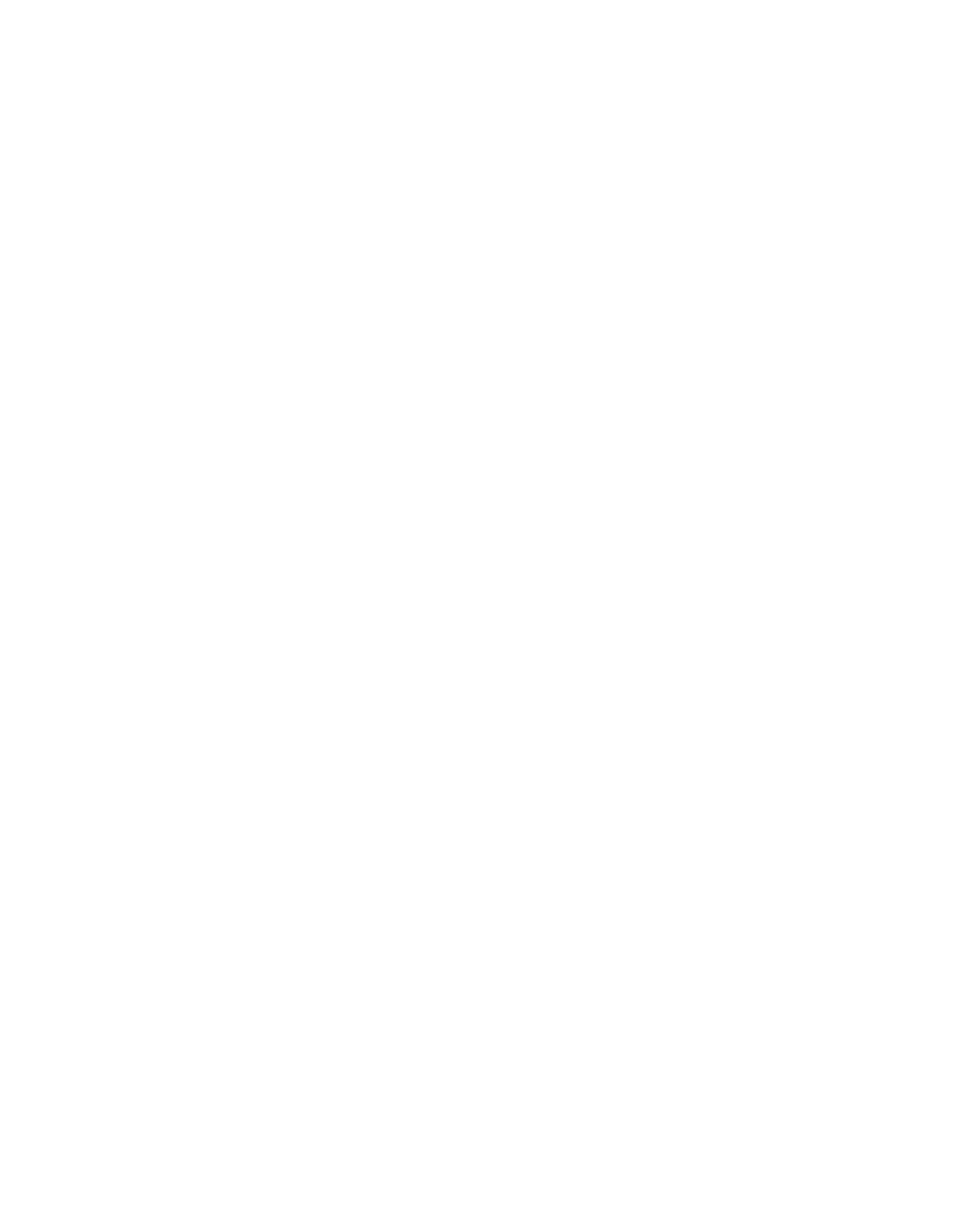| <b>Boxes</b>                                                                  |  |
|-------------------------------------------------------------------------------|--|
| 1. Dominican Republic: Key Social Assistance Programs at the Beginning of the |  |
|                                                                               |  |

| 2. El Salvador: Recommendations of the 2008 TA Mission on Energy Subsidy Reform  13    |  |
|----------------------------------------------------------------------------------------|--|
| 3. Romania: Expanding the Guaranteed Minimum Income Scheme and                         |  |
|                                                                                        |  |
| 4. Romania: Recommendations of the 2010 TA Mission Pertaining to Social Protection 19  |  |
|                                                                                        |  |
| 6. Latvia: The Guaranteed Minimum Income and Workplace with Stipend Schemes 25         |  |
| 7. Morocco: Food and Fuel Price Subsidies at the Beginning of the Evaluation Period 27 |  |
|                                                                                        |  |
|                                                                                        |  |
|                                                                                        |  |
|                                                                                        |  |

# Figure

1. Coverage of Social Protection in Advanced, Emerging Market, and Low-Income Countries.........1

## Tables

| 1. Dominican Republic: Structural Conditionality on Social Protection in the 2009 SBA9     |  |
|--------------------------------------------------------------------------------------------|--|
| 2. El Salvador: Structural Conditionality on Targeting Energy Subsidies in the 2010 SBA 15 |  |
|                                                                                            |  |
|                                                                                            |  |
|                                                                                            |  |

Contents

# Page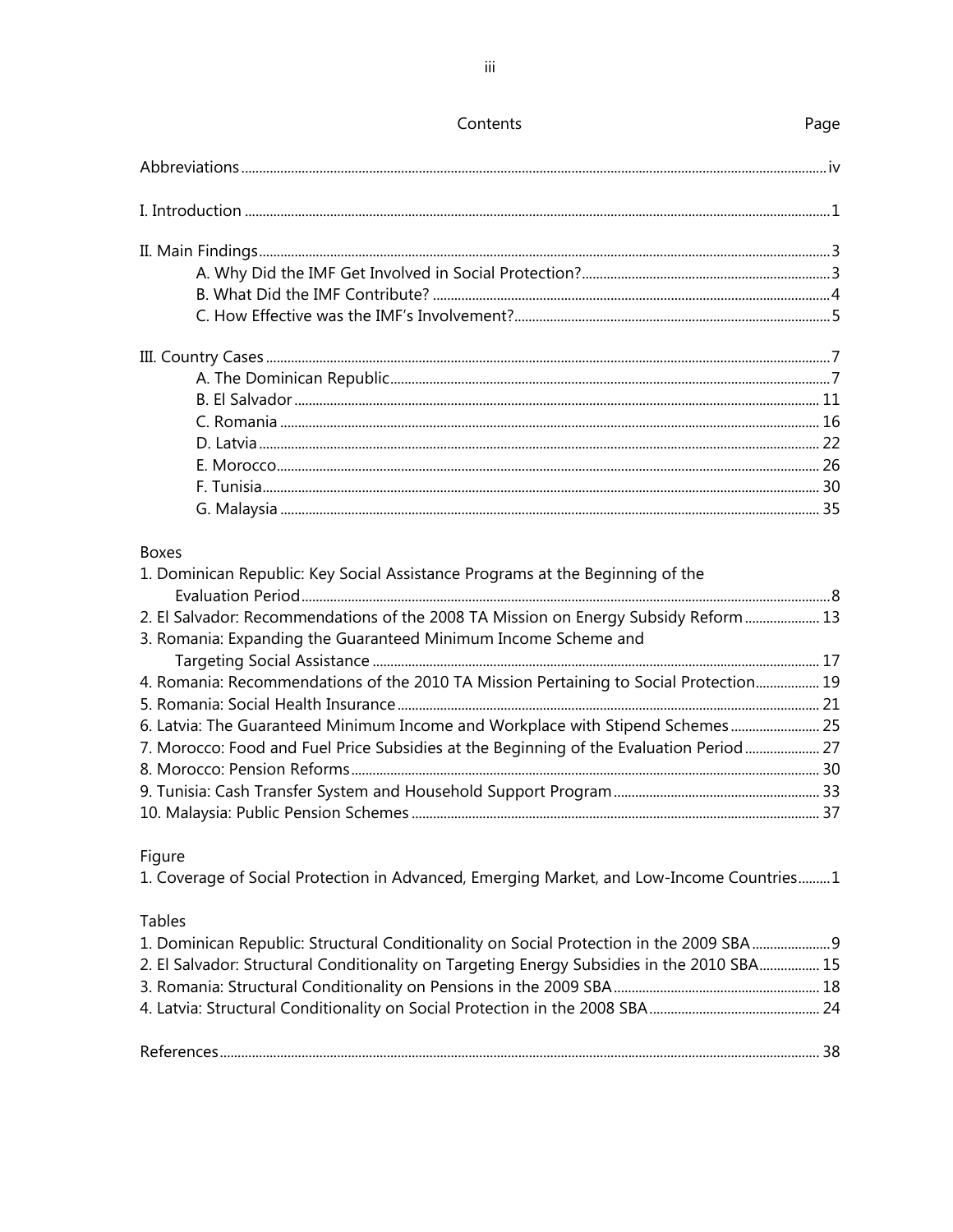### **ABBREVIATIONS**

| <b>CCT</b>    | conditional cash transfer                             |
|---------------|-------------------------------------------------------|
| <b>DPL</b>    | Development Policy Loan (World Bank)                  |
| EC            | <b>European Commission</b>                            |
| EFF.          | <b>Extended Fund Facility</b>                         |
| <b>EME</b>    | <b>Emerging Market Economy</b>                        |
| EU            | European Union                                        |
| FAD           | Fiscal Affairs Department (IMF)                       |
| <b>GDP</b>    | gross domestic product                                |
| GMI           | quaranteed minimum income                             |
| <b>IDB</b>    | Inter-American Development Bank                       |
| ILO           | <b>International Labor Organization</b>               |
| <b>LPG</b>    | liquefied petroleum gas                               |
| <b>MCD</b>    | Middle East and Central Asia Department (IMF)         |
| <b>MDG</b>    | Millennium Development Goal                           |
| <b>OECD</b>   | Organization for Economic Cooperation and Development |
| <b>PAYG</b>   | pay-as-you-go                                         |
| <b>PLL</b>    | Precautionary and Liquidity Line                      |
| <b>SBA</b>    | Stand-By Arrangement                                  |
| <b>SIP</b>    | Selected Issues Paper                                 |
| TA            | technical assistance                                  |
| <b>UNICEF</b> | United Nations Children's Fund                        |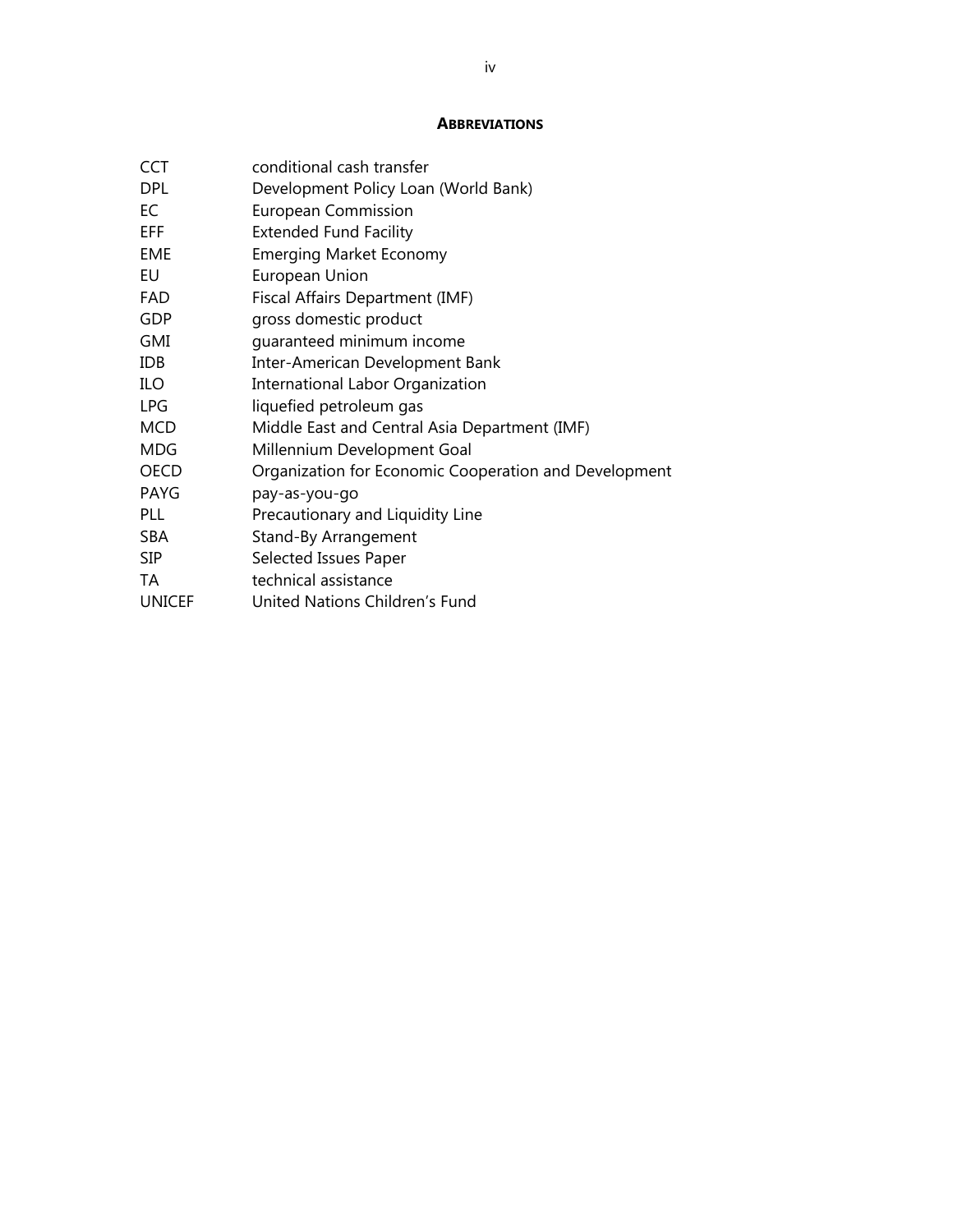# **I. INTRODUCTION**

1. **This paper examines the IMF's engagement in social protection issues in seven emerging market economies (EMEs) over the past decade.<sup>1</sup> EMEs are defined here as the** group of IMF member countries that are neither classified as advanced economies (in the IMF's *World Economic Outlook (WEO)*) nor considered eligible for IMF concessional financing.

# 2. **EMEs faced a challenging external environment during the evaluation period of**

**2006–15.** The global financial crisis triggered by the collapse of Lehman Brothers in September 2008 led to a sudden stop in capital inflows, banking/financial sector crises, and external stability problems in many EMEs. Several EMEs with strong trade, tourism, and financial links with the United States experienced sharp disruptions in economic activity. A number of European EMEs asked for IMF financial support when capital flows dried up at the start of the crisis in 2008–09. Some countries in the Middle East and North Africa faced economic dislocations from social and political unrest associated with the 2011 Arab Spring.

3. **As a group, EMEs are diverse in terms of social protection coverage.** As shown in Figure 1, about 60 percent of EMEs have what the International Labor Organization (ILO) classifies as semi-comprehensive to comprehensive national social security systems; the rest have limited to

very limited systems. According to World Bank (2015b), the share of the poorest population quintile covered by social safety net programs ranges from around onequarter in lower-middle-income countries to 64 percent in upper-middle-income countries. Unconditional cash transfers account for most of the total spending on social safety nets in EMEs although conditional cash transfer (CCT) programs are becoming increasingly larger in social safety net budgets in Latin America (where they were pioneered) and in Asia. $2$  In addition,



 $<sup>1</sup>$  Social protection encompasses policies that provide cash or in-kind benefits to vulnerable individuals or</sup> households, including: (i) social insurance (such as public pension schemes); (ii) social assistance (such as government transfers to the poor); and (iii) labor market interventions for the unemployed (such as unemployment insurance and active labor market policies). Food and fuel subsidies are also covered in this paper to reflect that such policies have social protection elements, but this paper does not assess the IMF's work on general policies for development and long-term poverty reduction (such as government spending on education and health), or programs to boost job creation and labor force participation.

 $<sup>2</sup>$  According to World Bank (2015b), the five largest unconditional cash transfer programs in terms of number of</sup> beneficiaries are in EMEs (China; Indonesia; India; Malaysia; and South Africa), as are the four largest CCT programs (Brazil; Mexico; the Philippines; and Colombia).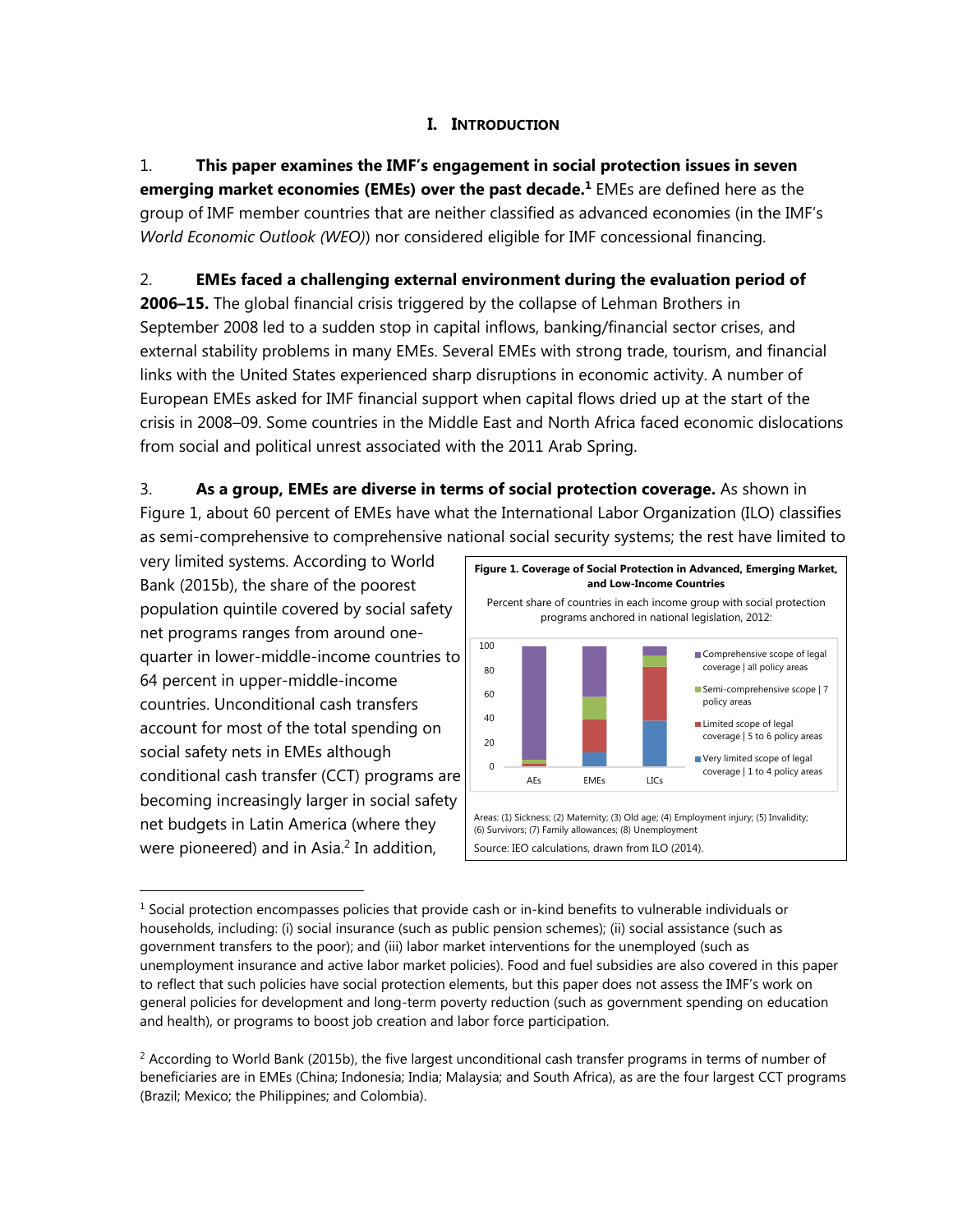many countries—especially in the Middle East and Latin America—operated energy and food subsidy programs with social protection elements, although generally the benefits were spread more broadly across the population.

4. **The World Bank was actively engaged in social protection issues in many EMEs during the evaluation period.** The Bank's Social Protection and Labor (SPL) portfolio was particularly concentrated in EMEs (middle income countries) in the Latin America and Caribbean and the Europe and Central Asia regions. During the global economic and financial crisis, the Bank increased its SPL lending significantly in a number of EMEs to support the scaling up of safety nets, as well as reforms of unemployment and pension policies and programs. Regional development banks and United Nations (UN) agencies including the ILO also had some presence, but donor presence in EMEs was much less than in low-income countries. Some EMEs had sufficient domestic capacity and/or access to other resources (e.g., private consultants) to analyze and formulate social protection policies.

5. **This paper looks at seven EMEs where the IMF was involved in social protection during the evaluation period in the context of surveillance as well as programs and/or technical assistance** (TA): the Dominican Republic and El Salvador in the Western Hemisphere region; Latvia and Romania in Europe; Morocco and Tunisia in the Middle East; and Malaysia in Asia. Six of them had IMF-supported programs during the evaluation period; only Malaysia was a non-program country. Four of them received IMF TA that addressed social protection issues (El Salvador, Latvia, Malaysia, and Romania).

# 6. **The paper assesses the IMF's involvement in social protection in light of the Fund's mandate and role in social issues as interpreted by the Board and implemented by staff**. As

noted in Abrams (2017), relevant Board guidance during the evaluation period did not identify social protection as a required area to be addressed in bilateral surveillance at the level of monetary, exchange rate, fiscal, and financial sector policies. Staff were expected to exercise their judgment and to address the issue if it was considered to be macro-critical or potentially so. Similarly, Board guidance allowed for conditionality pertaining to social protection in IMF-supported programs if staff judged such conditionality to be critical for the success of the program.<sup>3</sup> Expertise from the World Bank or other institutions was to be relied upon as far as possible. At the same time, Management, in different degrees, directly called for staff to find ways to ensure that vulnerable segments of the population were shielded from any adverse impact of adjustment, particularly in the context of IMF-supported programs. All this would be expected to generate significant variability in the extent and nature of IMF involvement in individual countries. Examining that variability and, as far as possible, the factors behind it, is a key part of the evaluation.

 $\overline{a}$ 

2

 $3$  In 2014, the guidance added that for all programs, "if feasible and appropriate, any adverse effects of program measures on the most vulnerable should be mitigated" (IMF, 2014f).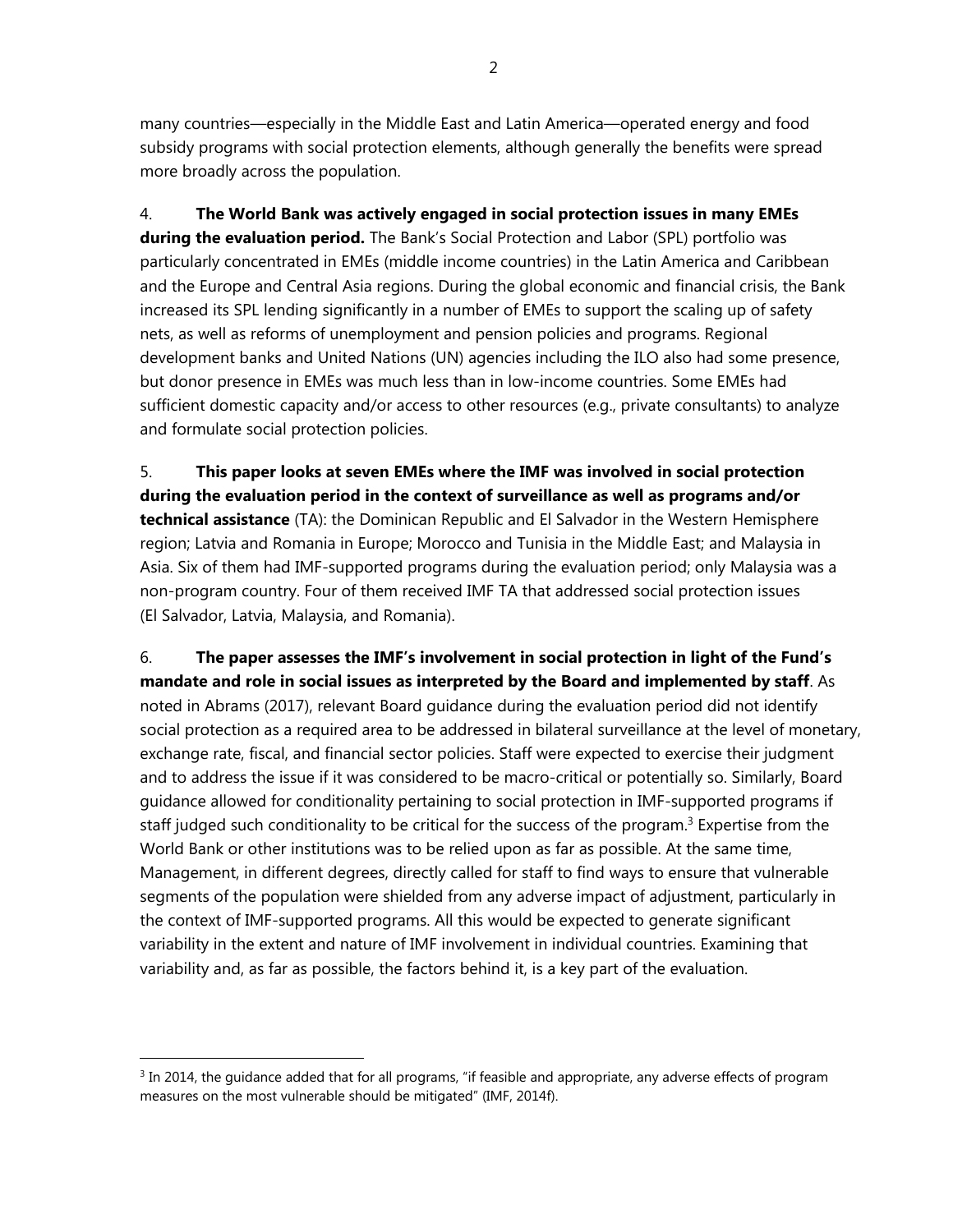# 7. **The country cases focused on three major sets of questions.**

- (i) Why did the IMF become involved in social protection? Specifically, was IMF involvement consistent with the internal guidelines, i.e., prompted by a macro-critical issue and/or the need to protect the vulnerable from adverse effects of program measures?
- (ii) What was the IMF's contribution in the area of social protection, especially vis-à-vis other institutions that were active in that area (if any)? For example, what specific advice or assistance did IMF staff offer? In countries with an IMF arrangement, what kinds of measures were incorporated to mitigate the effects of adjustment on the vulnerable? Did IMF recommendations for and/or conditionality on social protection policies and programs reflect country-specific knowledge of institutional frameworks and implementation capacity? Were they supported with analysis such as poverty and social impact analysis, and were they embedded in the macroeconomic framework? Were they consistent with the advice of other institutions?
- (iii) How effective was the IMF's involvement, including its collaboration with other institutions (if relevant)? Did staff follow up on the outcomes?

# 8. **The country cases were based on information from desk reviews and interviews.**

Desk reviews analyzed policy documents and guidelines issued to staff, Article IV Consultation staff reports and Selected Issues Papers (SIPs), other surveillance and program documents, TA reports, and advocacy and outreach items. Interviews were conducted with staff from the IMF and other institutions, current and former government officials and other stakeholders.

# **II. MAIN FINDINGS**

# **A. Why Did the IMF Get Involved in Social Protection?**

9. **In EME crisis programs during 2009–13, the IMF's involvement in social protection was aimed at mitigating the effects of fiscal adjustment and gaining acceptance for the programs.** This was a key concern of the Managing Director at the time, who promoted efforts to ensure that program design took into account the impact on the poor and most vulnerable, specifically by helping countries develop or maintain social safety nets for segments of the population that might be affected by the program. This was done to varying degrees in the Stand-By Arrangements (SBAs) in the Dominican Republic (2009–12), El Salvador (2010–13), Latvia (2008– 11), Romania (2009–11, 2011–13, 2013–15), and Tunisia (2013–15), and the Precautionary and Liquidity Line (PLL) arrangements in Morocco (2012–14, 2014–16).

10. **In both programs and surveillance, the IMF recommended reforms in social protection policies to improve expenditure efficiency, fiscal sustainability, and labor market flexibility, while strengthening protection provided for lower-income groups.** A common strand of advice was to implement "better targeted" social safety net programs in place of untargeted energy price subsidies, which were a strain on the budget (e.g., Dominican Republic,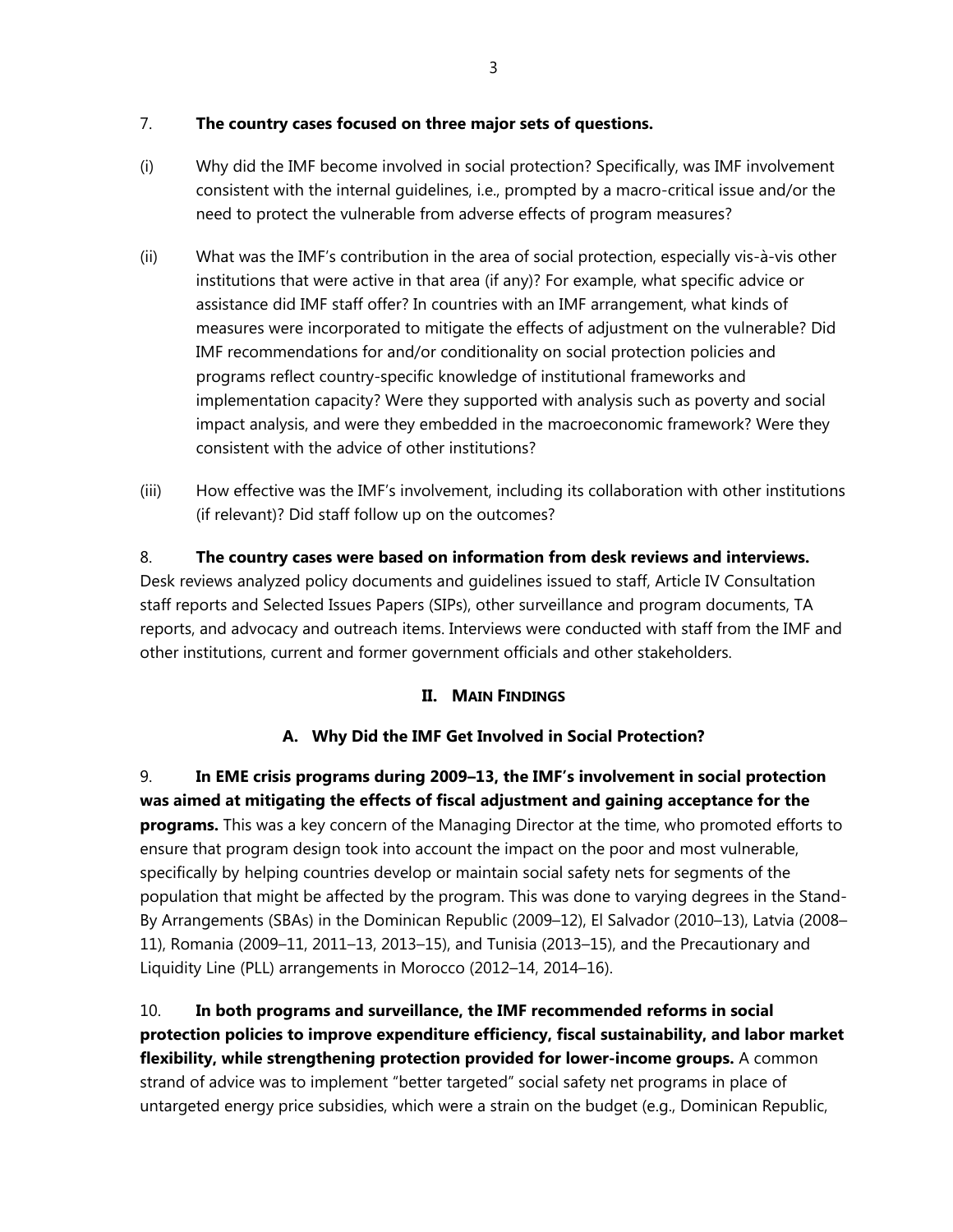El Salvador, Morocco, Tunisia). In a couple of cases (El Salvador, Dominican Republic), energy subsidy reform was reflected in program conditionality. In countries where the public pension system had become very burdensome for the budget (e.g., Romania), the IMF sought to address the problem through recommendations such as limiting the generosity of the pension indexation mechanism, or reducing special benefits accorded to certain groups. Such measures were part of program conditionality in Romania. In a couple of EMEs (Malaysia, Romania), the IMF advised on minimum wage policies, relaxing employment protection, or reducing the labor tax wedge to improve labor market flexibility and boost employment.

11. **In the surveillance context, the IMF also encouraged some EMEs to strengthen social safety nets to promote "inclusive growth" or to reduce excessive precautionary domestic saving.** The former motivation was based on IMF research on inequality and growth, notably Berg and Ostry (2011), and the policy implications suggested therein for improving income distribution, including social protection policies such as social assistance spending and active labor market policies. This argument was applied to Tunisia. The latter motivation—which featured also in multilateral surveillance, notably External Sector Reports—was based on the argument that "weaker safety nets tend to distort saving rates upwards" resulting in excess current account surpluses that contribute to global imbalances (IMF, 2014d). This argument was applied to Malaysia.

### **B. What Did the IMF Contribute?**

12. **IMF-supported crisis programs took different approaches to mitigate the impact of adjustment on vulnerable groups.** Among the cases studied for this paper, the SBAs in the Dominican Republic (2009–12), El Salvador (2010–13), Latvia (2008–11), and Romania (2009–11) explicitly incorporated social safety net expenditures in the macroeconomic framework. In the Dominican Republic and El Salvador, the social safety net measures were part of the authorities' own crisis response package developed with the assistance of the World Bank and the Inter-American Development Bank (IDB); in Latvia and Romania, the increase in social spending to scale up the guaranteed minimum income (GMI) scheme was built into the program at the IMF's initiative. The measures were included as program conditionality in the Dominican Republic (where the 2009 SBA incorporated structural benchmarks to increase the coverage of the CCT program) and Latvia (where the 2008 SBA included structural benchmarks strengthen the social safety net). The 2013 SBA for Tunisia included an indicative target on social spending as well as a structural benchmark for approval of a new targeted household support program (to accompany the reform of generalized energy subsidies).

13. **In all the program cases studied, the specific social safety net measures were designed with the assistance of the World Bank or other development institution(s).** The IMF's main contribution was to embed the measures in the macroeconomic framework and to insert structural benchmarks in the programs if necessary to help keep the reforms on track. IMF staff were sufficiently versed in the relevant social safety net programs and measures (to answer questions from the Board, for example) although IMF program documents often did not provide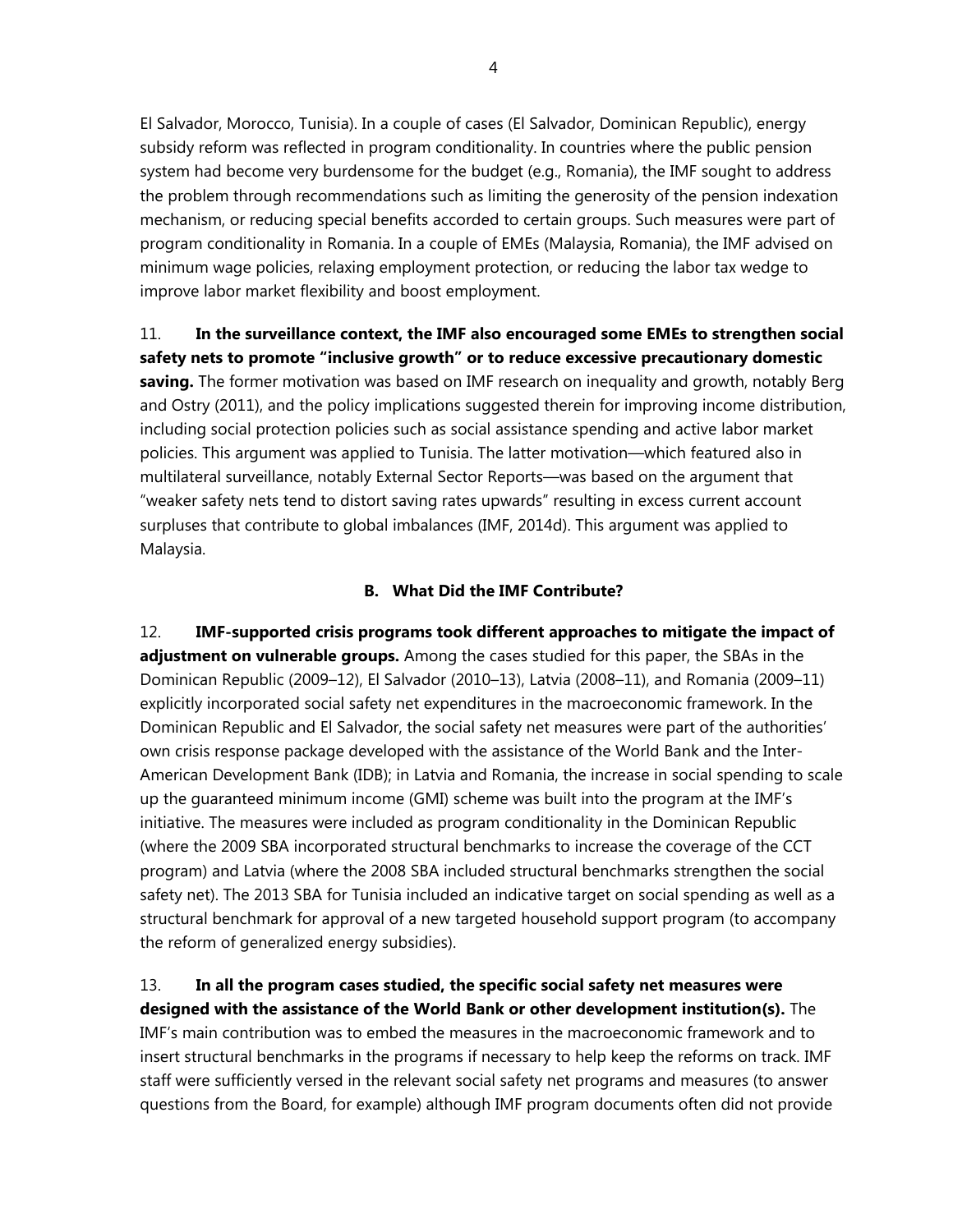much information on them or on the key measures the Bank (or other partner) was responsible for monitoring. In interviews for this evaluation, World Bank staff were uniformly appreciative of the IMF's support and rated their cooperation with IMF staff highly.

14. **IMF staff made several analytical contributions, including as part of TA provided at the request of the authorities.** For example, the TA mission to Malaysia in 2008 helped the authorities to analyze aspects of the social safety net. TA missions also provided help analyzing long-term pension and healthcare costs and discussing pension reform options (e.g., in Romania), and help evaluating the welfare impact of eliminating existing energy subsidies and discussing possible measures to protect low-income households (e.g., in El Salvador). Besides TA, staff analysis was also provided in SIPs prepared for Article IV consultations—good examples were SIPs on health care financing options for Romania and on El Salvador's pension system. Staff's analytical contributions, whether in TA reports or SIPs, focused primarily on fiscal questions and incidence analysis of social spending and subsidies, and not on specific social program-design issues. In that respect, there was very little overlap with the World Bank's work.

15. **Overall, the IMF's involvement in social protection varied widely—from active advocate to passive supporter—across the seven countries during the evaluation period.** In the crisis programs in Latvia (2008 SBA), Romania (2009 SBA), and Tunisia (2013 SBA), the IMF took pains to signal its concern about the impact of fiscal austerity on the vulnerable; staff took the initiative to incorporate increased social spending in the program framework; and, in the cases of Latvia and Tunisia, staff continued to press for enhancements in the social safety net even after the program ended. In the programs in the Dominican Republic (2009 SBA) and El Salvador (2010 SBA), staff also accommodated increased social spending in the macroeconomic framework, but the authorities took the lead and did not need to be convinced. In surveillance-only Malaysia, IMF staff played the role of "trusted advisor," assisting the authorities in analyzing the pros and cons as they deliberated reforms to the social safety net (and whether to introduce a minimum wage and unemployment insurance later on). And in the case of Morocco (which had two back-to-back PLL arrangements from 2012 to 2016), IMF staff were largely passive supporters reporting on the authorities' reforms of their social protection system.

# **C. How Effective was the IMF's Involvement?**

# 16. **In the program context, the IMF's involvement helped to strengthen social protection in some cases but not in others**:

- Country authorities were pleased when the IMF supported their proposals to scale up social protection during an adjustment program by building such spending into the macroeconomic framework (e.g. in the Dominican Republic and El Salvador).
- However, the IMF's efforts to protect the vulnerable from adverse effects of program measures were not always well received. In Latvia, some officials pushed back against the IMF's recommendations for higher social spending, arguing that the existing social safety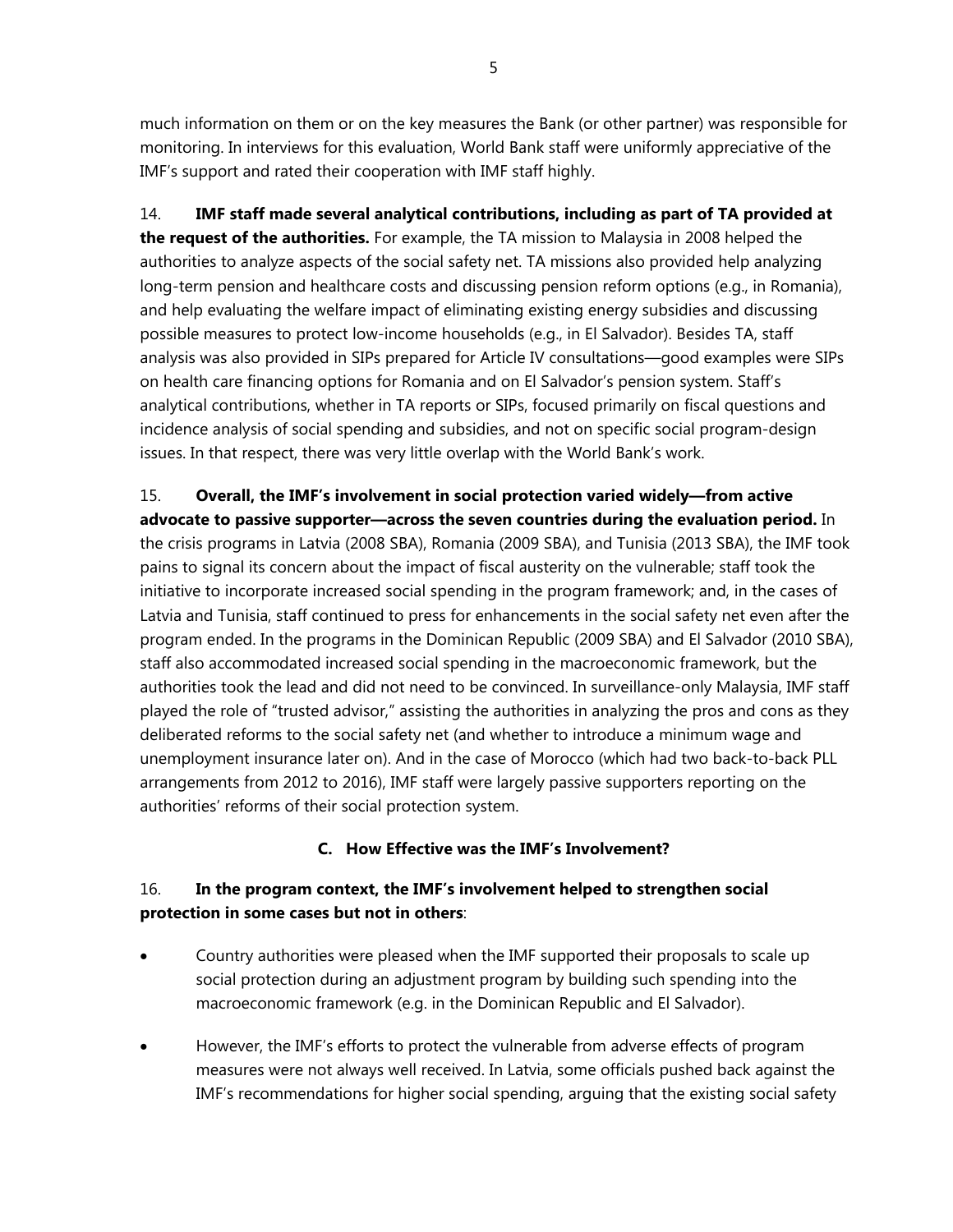net was adequate and that a slower fiscal adjustment would only prolong the pain notwithstanding social unrest in the early stages of the program which included very large spending cuts. In Romania too, authorities resisted IMF-recommended increases in social protection.

- Program conditionality aiming to protect/increase social expenditures was not always met. In Tunisia, the indicative floor on social spending was missed on almost all test dates and the new targeted social transfer system was delayed. IMF staff underestimated the amount of time needed to achieve a minimum political consensus regarding cash transfers and to improve targeting.
- Once the immediate crisis passed, the IMF in some cases had difficulty getting traction on sustainable financing of the social safety net, which often hinged on eliminating energy price subsidies. The idea of replacing energy price subsidies with a better targeted social safety net encountered numerous obstacles such as political resistance, implementation constraints, and sequencing problems. In the SBAs in the Dominican Republic and El Salvador, CCT coverage was expanded during the program but energy subsidy reform was less successful.
- Program measures involving pension cuts were especially contentious and reversed by the Constitutional Court in some instances because they were seen to violate the acquired rights of pensioners (e.g., in Romania and Latvia). In Latvia, staff considered the failure to implement pension reform the biggest shortcoming of the 2008 SBA.

17. **Outside the program context, it is harder to assess the effectiveness of the IMF's recommendations on social protection, although a few observations may be made.** First, several country authorities interviewed for this evaluation did not recall having any significant dialogue with the IMF on social protection during Article IV consultations. There was no indication that this was a particular concern. On the contrary, there were a few instances where IMF staff may have been a little too zealous in raising social protection issues. In Latvia, for example, staff continued to argue—against the authorities' objections—for enhancements to the GMI scheme after the crisis subsided and the program ended. Second, IMF TA on social protection was always appreciated by the authorities (that requested the assistance) for bringing the issue into the policy debate or for contributing to capacity building, even if the mission's policy recommendations were not implemented.<sup>4</sup>

<sup>&</sup>lt;sup>4</sup> The requesting authorities were usually in the Ministry of Finance or related agencies, and not those directly in charge of implementing social protection programs or policies.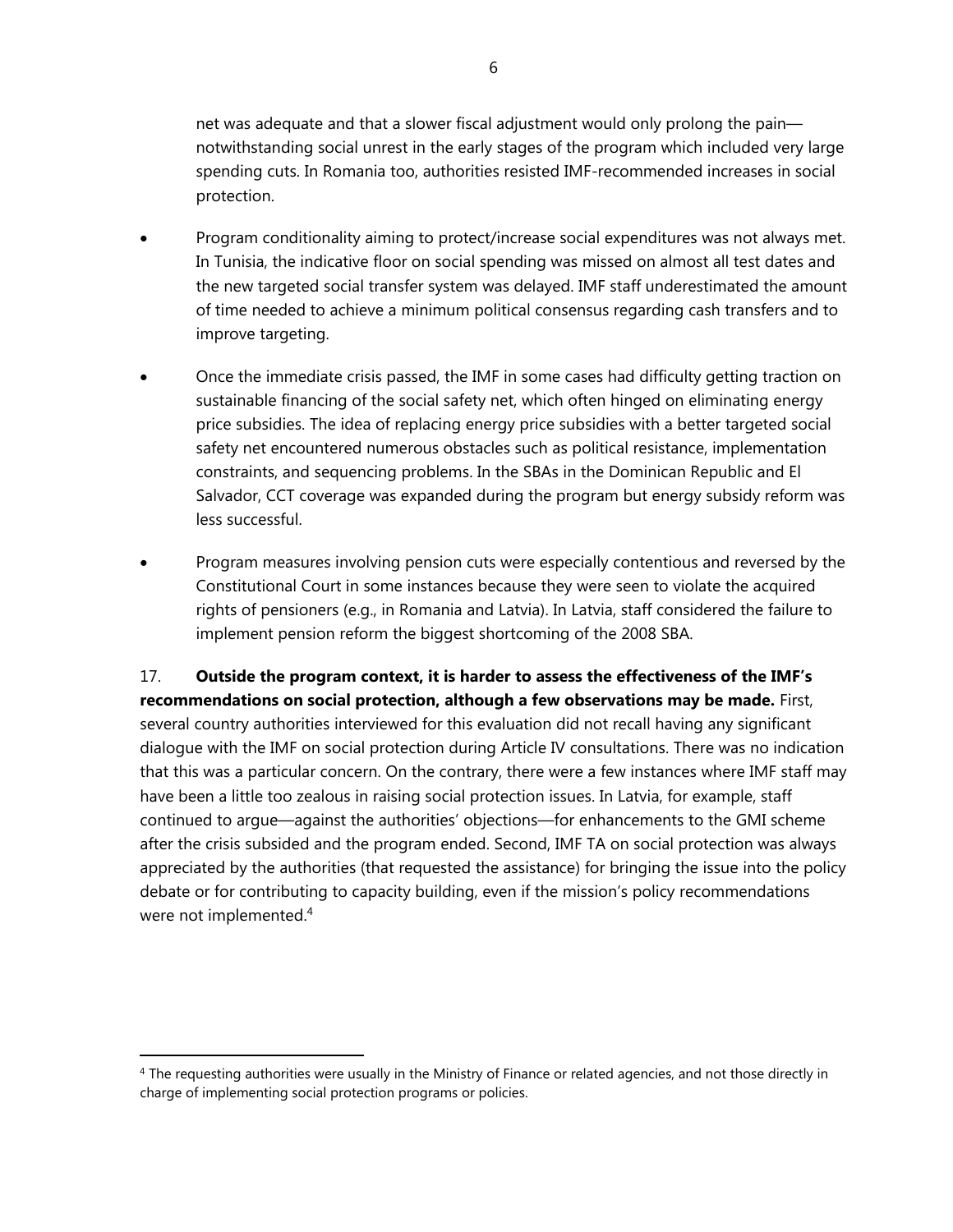### **III. COUNTRY CASES**

### **A. The Dominican Republic**

18. **The main social protection issues covered by the IMF during the evaluation period revolved around targeting of CCTs and energy price subsidies.** These issues featured in both surveillance and program discussions. The Dominican Republic had two SBAs during the evaluation period: the first from January 2005 to February 2008; the second from November 2009 to March 2012. The World Bank and the IDB were also active in the country during that period, devoting a substantial portion of their portfolios to social protection investment projects and development projects in the health and education sectors, as well as sanitation and electricity sector reform. In parallel with the 2009 SBA, the World Bank approved a series of budget-support Development Policy Loans (DPLs), in 2009, 2010, and 2011, focused on improving the quality and efficiency of public spending, especially in the social sectors (mainly social protection, education and health).

19. **At the beginning of the evaluation period, the IMF's focus on social safety net programs was motivated by the concern to alleviate poverty**, which had risen sharply as a result of an earlier financial crisis in 2003 and the severe recession that followed.<sup>5</sup> The IMF was concerned more generally with "social spending"—defined in this case as government expenditures on the social safety net (excluding social security), plus expenditures on education, health, water and housing, and municipal services (IMF, 2005)—which had fallen well below the levels needed to achieve targets set under the Millennium Development Goals (MDGs).

20. **Staff urged the authorities to increase social spending by finding savings elsewhere in the budget.** This recommendation was in line with the social protection reform program supported by the World Bank and the IDB, which aimed to improve the quality and effectiveness of social spending. The strategy was to eliminate "poorly-targeted" social programs—notably, subsidies on liquefied petroleum gas (LPG) and electricity—to make room for the expansion of "well targeted" programs, such as the CCT program, *Solidaridad* (IMF, 2008) (Box 1). The staff report did not elaborate on how to assess whether a program was "poorly targeted" or "well targeted," or how to improve the targeting of a program or measure.

21. **Initially, the IMF's advice on social protection was provided only in the context of policy discussions with the authorities.** The 2005 SBA had no program conditionality related to social protection or social spending until the fifth and sixth reviews when a structural benchmark was introduced to complete a study to improve the targeting of the electricity subsidy program and the timetable for its implementation by the end of April 2007. The subsequent review reported that the study was completed on time and made no comment on its implementation

<sup>&</sup>lt;sup>5</sup> The 2005 Article IV Staff Report cited a World Bank study indicating that about 15 percent of the Dominican Republic population became poor and close to 7 percent fell in extreme poverty between 2002 and 2004.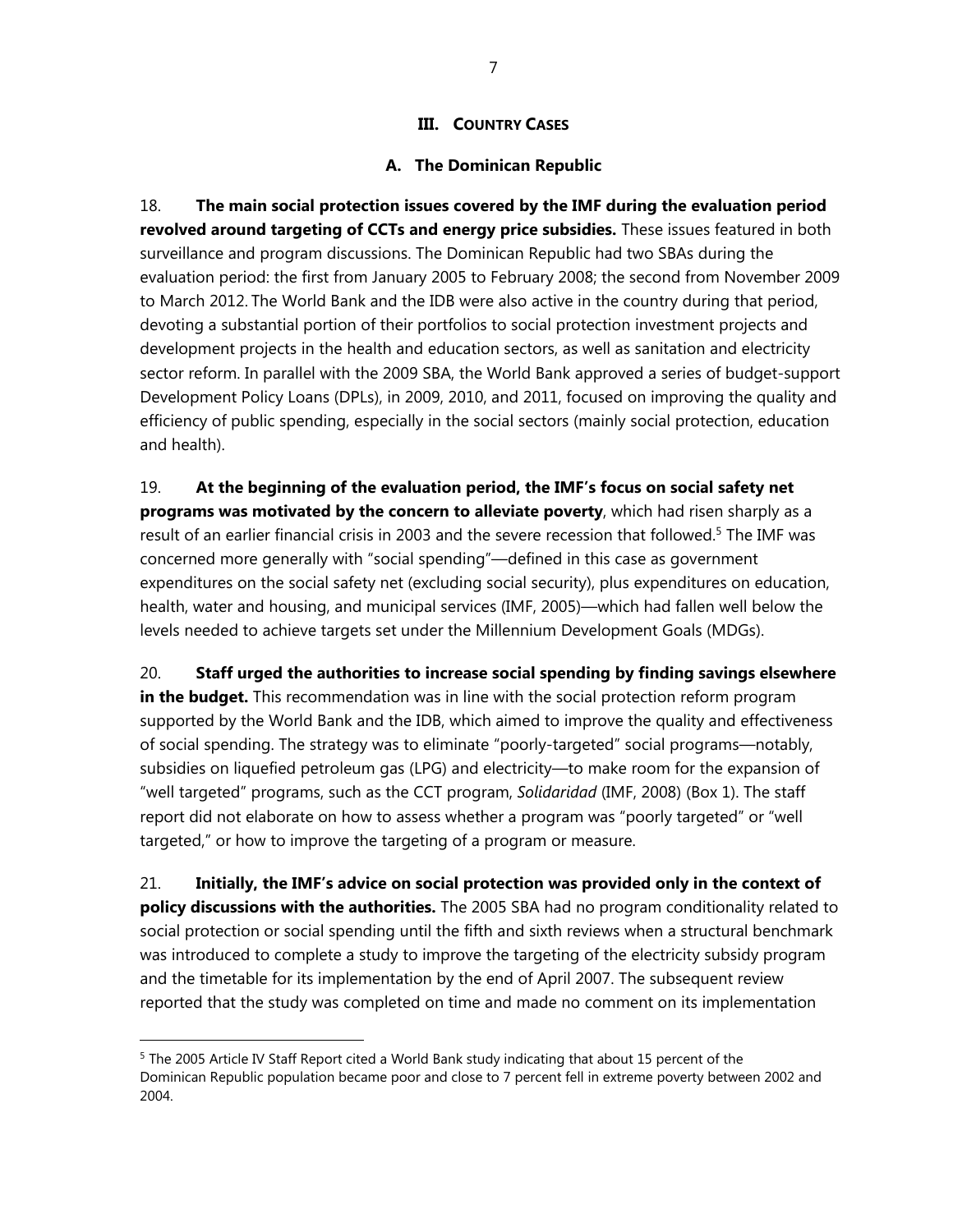other than to note that "inspections [had] been stepped up to improve the targeting of the electricity subsidy in low-income areas" (IMF, 2007b).

### **Box 1. Dominican Republic: Key Social Assistance Programs at the Beginning of the Evaluation Period**

The cash transfer program, *Solidaridad,* was created in 2005 as part of a social assistance reform initiated in 2002. It was not a full-fledged CCT program. Under *Solidaridad*, cash transfers were linked to human capital investments through two programs: (i) the Food Comes First Program (*Comer es Primero*), which provided poor households with RD\$550 (approximately US\$32) per month to buy food items in selected neighborhood stores; and (ii) the School Attendance Incentive Program (*Incentivo a la Asistencia Escolar*), which provided poor families with RD\$300 (approximately US\$17) per month for up to two children (and RD\$150 for each additional eligible child) enrolled in school. In 2005, these programs reached over 220,000 households nationwide.

The Blackout Reduction Program (*Programa de Reducción de Apagones*, or PRA) was established by the Dominican government in 2001 to provide electricity to the poor. Under this program, the lowest-income neighborhoods in cities received electricity at a highly subsidized price. In addition to the PRA, there was a universal subsidy for the first 300 KWh of electricity consumption and a universal subsidy for the first 100 pounds of LPG consumption. According to staff, the government had backed away from an earlier plan to replace the subsidy with direct monthly transfers to low-income households in the form of prepaid consumption cards "following the outbreak of violence to such a plan" (IMF, 2007b).

Targeting of social assistance programs was done through a unified beneficiary identification system (*Sistema Único de Beneficiarios*, or SIUBEN) based the results of a household socioeconomic survey from 2004–05.

### 22. **The 2009 SBA marked a significant strengthening of the IMF's involvement in social**

**protection issues.** The SBA, a 28-month arrangement totaling SDR 1 billion (around US\$1.7 billion or 500 percent of quota), aimed to limit the effects of the global recession on the Dominican economy through the implementation of short-term countercyclical polices, while establishing the conditions for robust, sustainable growth through structural reforms.<sup>6</sup> Key elements of the fiscal stimulus were "current expenditures to strengthen social safety nets" and a focus of structural reform was on the electricity sector, specifically, "abolishing untargeted subsidies while providing adequate service to the public" (IMF, 2010c). In that context, the SBA contained conditionality pertaining to expansion of the CCT program and reform of electricity subsidies (Table 1).

 $6$  In the period prior to the program, social tensions were manifested in sporadic unrest over poor delivery of social services, such as electricity and drinking water, and salary disputes between the government and employees in the health and education sectors.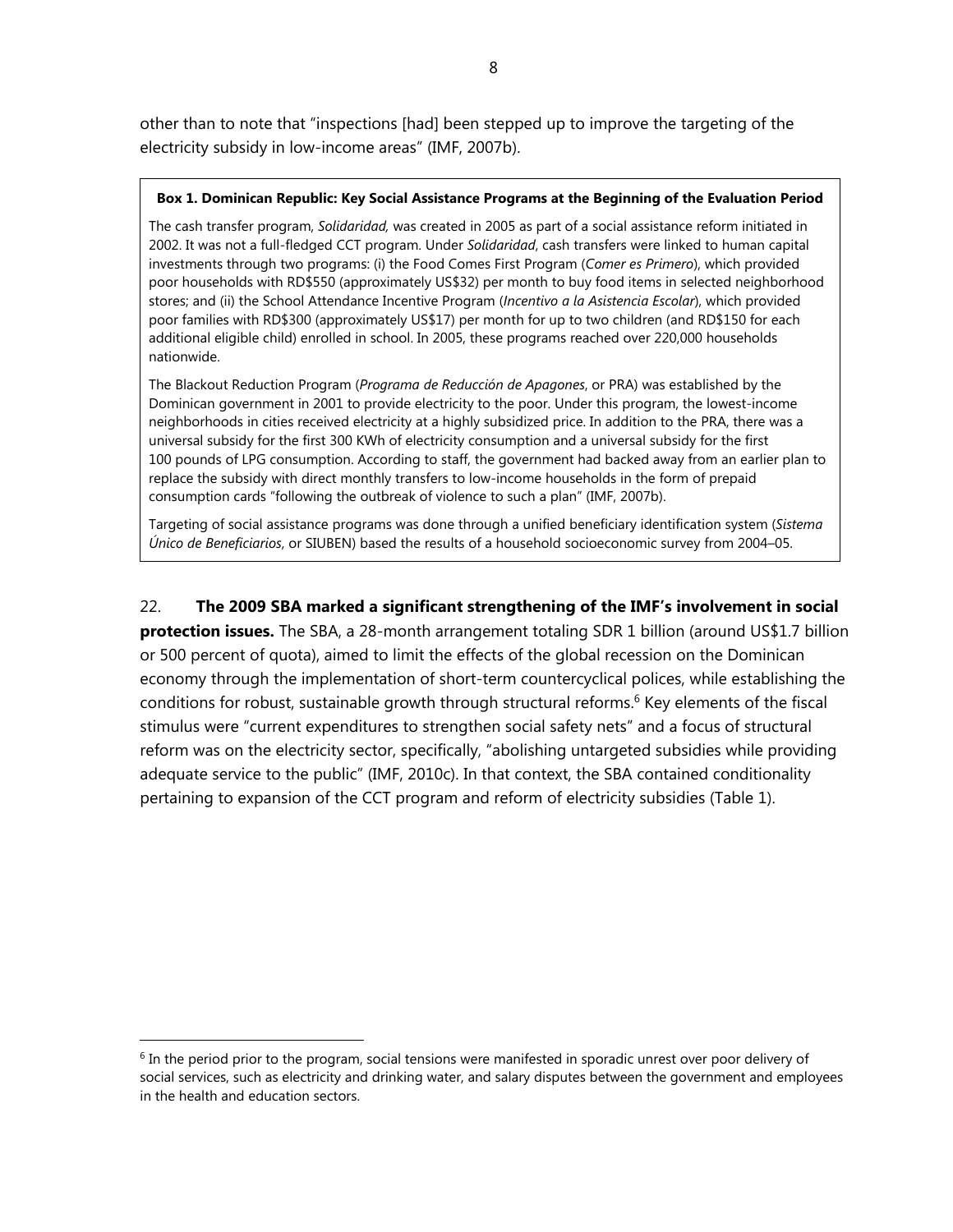| Table 1. Dominican Republic: Structural Conditionality on Social Protection in the 2009 SBA                                                                                                                                       |                                            |                                                                                                               |
|-----------------------------------------------------------------------------------------------------------------------------------------------------------------------------------------------------------------------------------|--------------------------------------------|---------------------------------------------------------------------------------------------------------------|
| Structural benchmark (unless otherwise specified)                                                                                                                                                                                 | Date introduced                            | Result                                                                                                        |
| CCT program:                                                                                                                                                                                                                      |                                            |                                                                                                               |
| 1. Increase the permanent coverage of the CCT<br>(Solidaridad) program by 70,000 families living in<br>extreme poverty; by end-December 2009                                                                                      | Initial program<br>(October 2009)          | Met. As of March 2010, more<br>than 70,000 families had been<br>incorporated into the<br>Solidaridad program. |
| 2. Increase the permanent coverage of the CCT program<br>(Solidaridad) by 60,000 additional families to 590,000<br>families; by end-December 2011                                                                                 | Second and third reviews<br>(October 2010) | As of July 2011, work was<br>ongoing.                                                                         |
| Electricity subsidy program:                                                                                                                                                                                                      |                                            |                                                                                                               |
| 1. Design a strategy to reform the electricity sector,<br>including by eliminating indiscriminate electricity<br>subsidies to achieve the medium-term budgetary<br>expenditure objectives of the program; by<br>end-December 2009 | Initial program<br>(October 2009)          | Met. A satisfactory action plan<br>was provided to staff in<br>December 2009.                                 |
| 2. Increase the coverage of the Bonoluz program to<br>50,000 clients; by end-December 2010                                                                                                                                        | First review<br>(March 2010)               | Met. As of July 2010, more<br>than 100,000 clients were<br>benefiting from Bonoluz.                           |
| 3. Increase the coverage of the Bonoluz program to<br>250,000 clients; by end-December 2011                                                                                                                                       | Second and third reviews<br>(October 2010) | As of July 2011, work was<br>ongoing.                                                                         |

## 23. **Including specific structural benchmarks to expand the coverage of the CCT**

**program was quite unusual for the IMF at the time.7** Staff interviewed for this evaluation indicated that they were persuaded on the feasibility of the CCT expansion by a knowledgeable and influential advisor in the President's Social Cabinet in charge of the program and the high level of consensus achieved within the executive. In addition, staff argued that increases in social expenditures to protect the poor would have the greatest fiscal multiplier effect and that establishing a credible track record of performance with "well-targeted expenditures (predominantly in capital and social spending)" would boost the government's ability to tap domestic and international bond markets (IMF, 2010c). The Board supported the temporary fiscal stimulus in 2009–10 and two Directors spoke in favor of strengthening the CCT program to mitigate the impact of the crisis on the most vulnerable.

24. **The IMF-supported program relied largely on the World Bank to provide design support for implementation of the CCT scheme.** Redesigning *Solidaridad* into a full-fledged CCT program and increasing budget allocations to meet the entitlements envisioned under the program were key objectives of the World Bank's DPLs which ran concurrently with the SBA. IMF program documents provided few details of the reform or the World Bank's role—this was clarified by staff verbally to the Board during the first review. There was little supporting analysis in the staff reports as to how the increase in CCT coverage was determined and what its

 $7$  But it was not the first instance. The SBA for Paraguay approved by the Board in May 2006 included a structural benchmark to create a CCT mechanism for 7,000 families living under extreme poverty by the end of the year.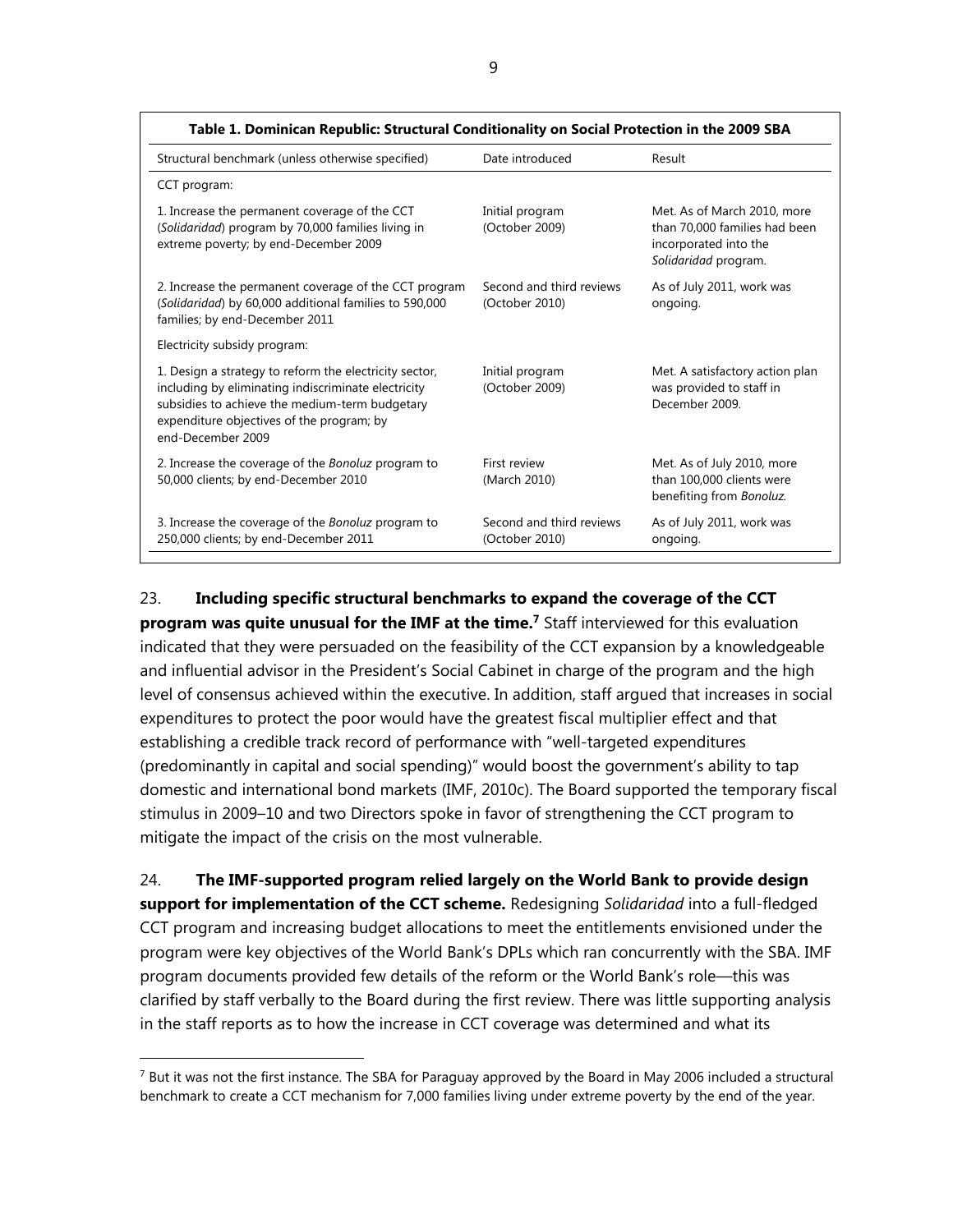macroeconomic implications would be, or how (and how effectively) the *Solidaridad* program worked in terms of targeting and delivery of benefits. Staff had noted in 2005 that greater efforts were needed to strengthen beneficiary-roster management to ensure that families were not excluded due to lack of proper documentation (IMF, 2005) but there was no indication in the 2009 SBA program documents as to whether this problem had been resolved. $8$  The program documents did not discuss the implications for government spending on those public services on which the cash transfers were conditioned (namely, health and education).

# 25. **To the authorities, the IMF's support for expanding the CCT scheme was highly**

**valuable.** Dominican authorities interviewed for this evaluation expressed strong appreciation for IMF staff's sensitivity to social issues and support for social protection, and for the effective complementarity between the work of the IMF and the World Bank. In particular, key interviewees in the Dominican Republic indicated that the IMF's support was crucial for "locking in" budgetary funding for the expansion of the CCT program. Bank staff were also very appreciative of strong support they received from the IMF mission chief.

26. **The structural benchmarks to reform electricity subsidies were part of a broader effort to overhaul the electricity sector which was seen as a major drain on the budget.** Electricity sector reform was a longstanding challenge in the Dominican Republic and the shortcomings in the sector were well known. From the staff's perspective, the rationale for eliminating electricity subsidies was clear: "The government spent 2¾ percent of GDP in electricity subsidies in 2008, or about US\$1.2 billion. If these resources were to be allocated each year as transfers to the poor (about 750,000 families), each family would have received US\$130 a month, which would go a long way toward eliminating poverty in the country (currently estimated at about 30 percent of the population). This transfer would be more than enough to eliminate extreme poverty" (IMF, 2010c). The idea was to reduce cross-subsidization of electricity consumption by introducing a flexible pricing mechanism for electricity tariffs and replacing the Blackout Reduction Program (PRA) and universal electricity subsidies (see Box 1) with a targeted subsidy for low-income consumers.

27. **The benchmarks were introduced in consultation with the World Bank and the IDB.** Prior to the SBA, the authorities had begun working with the World Bank and the IDB on a reform strategy which included "gradually eliminating the generalized electricity subsidy by 2012 and focusing it on the poor" (IMF, 2010c). Designing the strategy was a structural benchmark in the initial program and implementing the strategy—including expanding the coverage of the new electricity subsidy program (*Bonoluz*) which replaced the PRA program—became structural

<sup>&</sup>lt;sup>8</sup> At the Board discussion of the 2009 SBA request (November 2009), when one Director asked about the appropriateness of the framework for identifying vulnerable groups, staff simply responded that the authorities were comfortable with their identification methods, and claimed that the CCT program would cover about half of all poor households under the program targets. But at the fourth review (December 2010), staff noted that 200,000 families eligible for the Food Comes First Program did not receive the benefit due to "documentation constraints" (IMF, 2011d).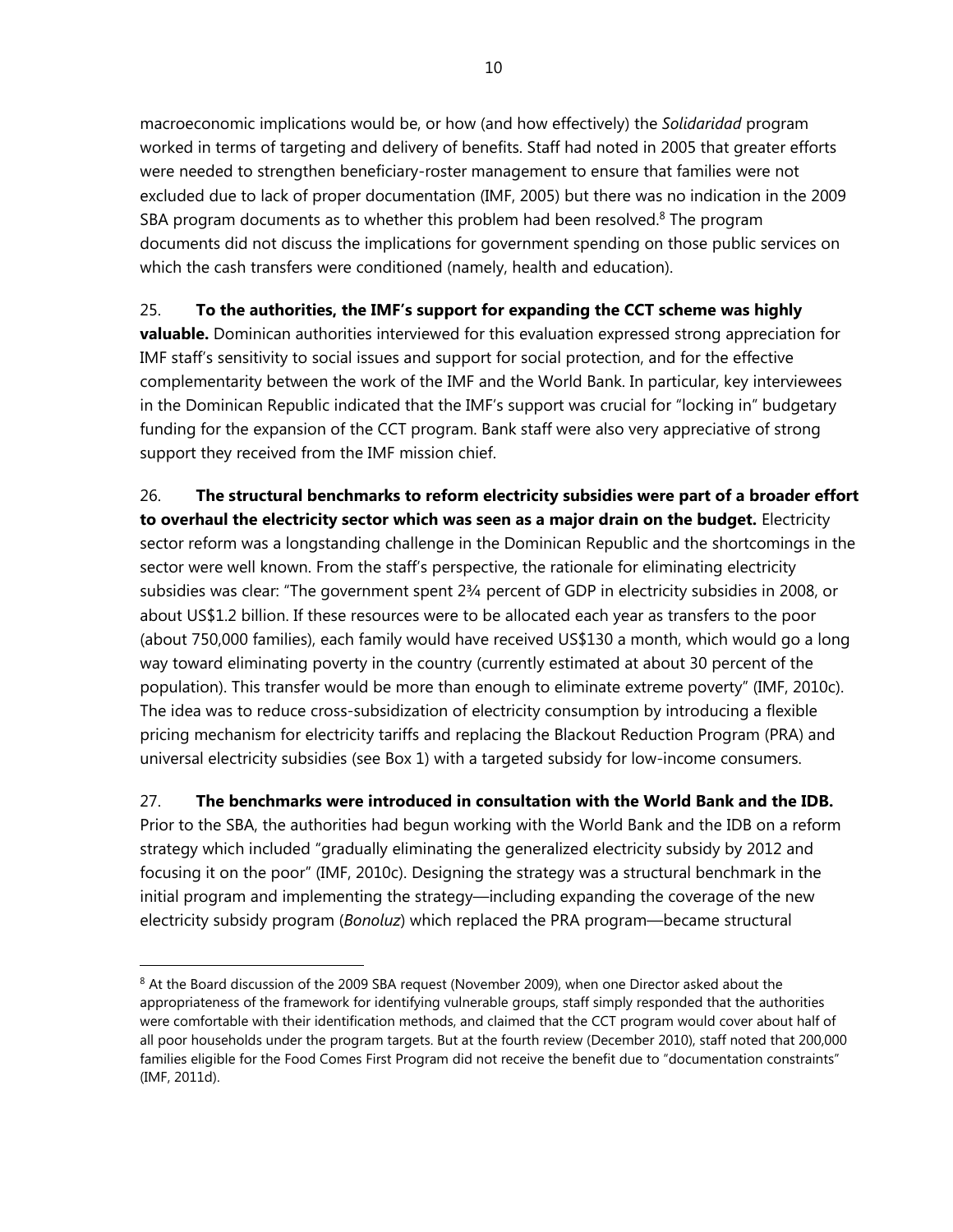benchmarks later on in the program (see Table 1).<sup>9</sup> Again, no explanation or supporting analysis was provided in the program documents as to how the increase in *Bonoluz* coverage was determined, what the *Bonoluz* program entailed, and how, if at all, it was related to the *Solidaridad* program. The staff report for the first review simply noted that the *Bonoluz* program provided "transparent subsidies to the poor clients" (IMF, 2011a). In response to further questions from Directors during subsequent reviews, staff explained that *Bonoluz* subsidized the first 100 kWh consumed per month by eligible households, and eligibility was based on family income (instead of geographical location, as was the case under the PRA).

28. **While the SBA was successful in supporting the enhancement of the social safety net, it was less effective in the area of energy price subsidies.** In particular, reforms to reduce cross-subsidization in electricity faltered with the spike in international oil prices, contributing to fiscal targets being missed and the program going off-track about half a year before it expired in March 2012 (IMF, 2012k). Country authorities interviewed for this evaluation acknowledged that the IMF played an important role in directly providing, as well as helping to mobilize budget support for, countercyclical financing during the global shock, which afforded fiscal space for the country to expand social protection. They also acknowledged the explicit efforts of IMF staff, particularly the mission chief, to facilitate the expansion of *Solidaridad*. According to World Bank (2013a), by end-2012 the CCT program *Solidaridad* had expanded to cover 650,000 households (90 percent of the extreme poor and 80 percent of the poor), and the *Bonoluz* to cover over 500,000 households. However, the country team did not follow up on these programs after the last (fifth and sixth) reviews when there was a change in mission chief.

29. **After the SBA expired, the IMF paid less attention to the social safety net or social protection.** The closest connection to social protection in staff reports at the end of the evaluation period was in urging access to health and social security insurance for the informal sector, including the self-employed. The reason for this advice, according to staff, was that widespread informality in the labor market—the informal sector accounts for about half of the labor force—together with low labor force participation "hamper[ed] inclusive growth" (IMF, 2014a).

## **B. El Salvador**

30. **In El Salvador, the IMF focused on pension reforms and targeted energy subsidies in the context of Article IV and program discussions, and through TA.** The IMF's involvement in these areas was to help the authorities design a medium term fiscal policy strategy to reduce the public debt while protecting social (and infrastructure) spending. Such a strategy, it was argued, "would increase the ability of fiscal policy to react to external or domestic shocks and adopt a

<sup>9</sup> In conjunction with expanding *Bonoluz* coverage, the 2009 SBA included structural benchmarks for increasing the number of regulated clients of the electricity companies and adopting a flexible pricing mechanism for electricity tariffs. At the fourth review (in December 2010), a floor on the overall current balance of the public electricity sector was introduced as a performance criterion.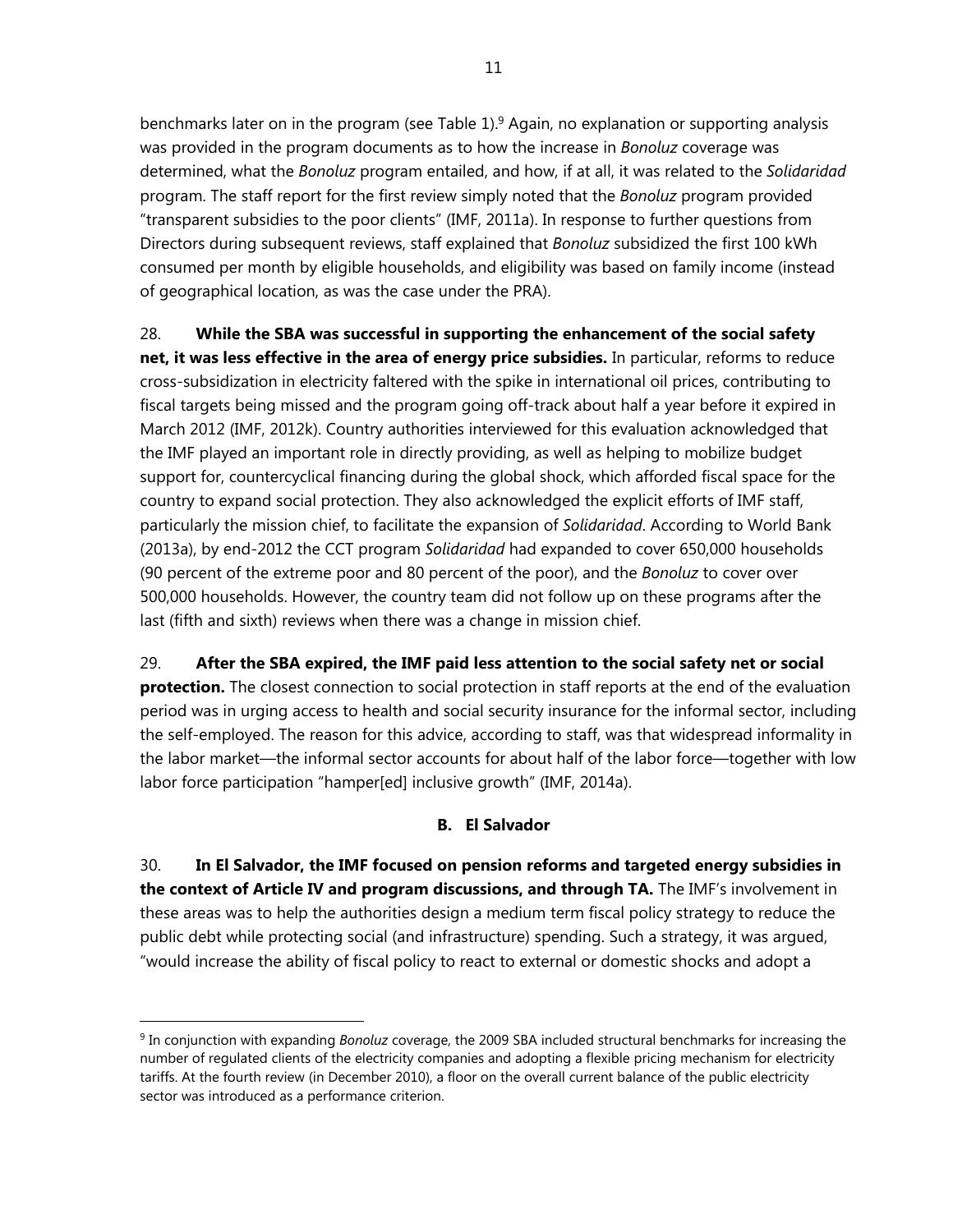counter-cyclical stance, and at the same time enhance the economy's growth potential" (IMF, 2009c).

31. **During 2006–08, the IMF encouraged parametric pension reforms to contribute to fiscal consolidation.** As explained in a SIP for the 2006 Article IV consultation (Samuel, 2006), El Salvador had switched from a pay-as-you-go (PAYG) system to a system of privately managed individual pension accounts in 1998 and there were high transition costs associated with the switch.<sup>10</sup> In line with the standard recommendations in TA reports by the Fiscal Affairs Department (FAD), staff suggested: raising the retirement age and contribution period; lowering replacement rates; applying income tax on pension benefits at upper income levels; and limiting future pension increases.11 The IMF's concern was to reduce unfunded liabilities of the residual public pension system and to limit contingent fiscal liabilities in the private pension system. The authorities, however, were opposed to implementing parametric pensions reforms, noting that political support for such reforms would be difficult to achieve (IMF, 2009c).

32. **The IMF criticized El Salvador's energy subsidies as "expensive and poorly targeted" and provided TA on how to reform them** (IMF, 2007a). Rising oil prices had led the cost of energy subsidies to rise from 0.5 percent of GDP in 2003 to nearly 1.6 percent of GDP in 2008. According to IMF staff, a comprehensive reform strategy to improve the efficiency and targeting of energy subsidies—including limiting the electricity subsidy to low-income groups and improving the targeting and the pricing of public transport and gas subsidies—could save about 0.8 percent of GDP (IMF, 2009c). In response to the authorities' request, a TA mission visited El Salvador at the end of 2008 to advise on how to improve the targeting of energy subsidies.

33. **The TA mission recommended a reform strategy taking into explicit consideration the capacity of the social protection system to protect poor households.** In addition to a detailed analysis of energy pricing in the electricity, LPG and transport sectors, the TA mission evaluated the welfare impact of eliminating existing fuel energy subsidies (with a particular focus on low-income households), examined the existing social protection system, and discussed approaches to protecting low-income households from the adverse impacts of energy subsidy reform (Box 2).

 $10$  Specifically, these costs were: (i) the net cost of benefits (benefits minus contributions) for individuals who remained in the PAYG system; (ii) the cost of recognition bonds used to transfer pension rights to the private system; (iii) the supplementary recognition bonds issued after 2003 to guarantee the benefits of individuals who chose to transfer to the private system; and (iv) administrative costs.

 $11$  These recommendations were similar to reform options suggested elsewhere in Central America by staff of the Western Hemisphere Department (see Fletcher and Schipke, 2007).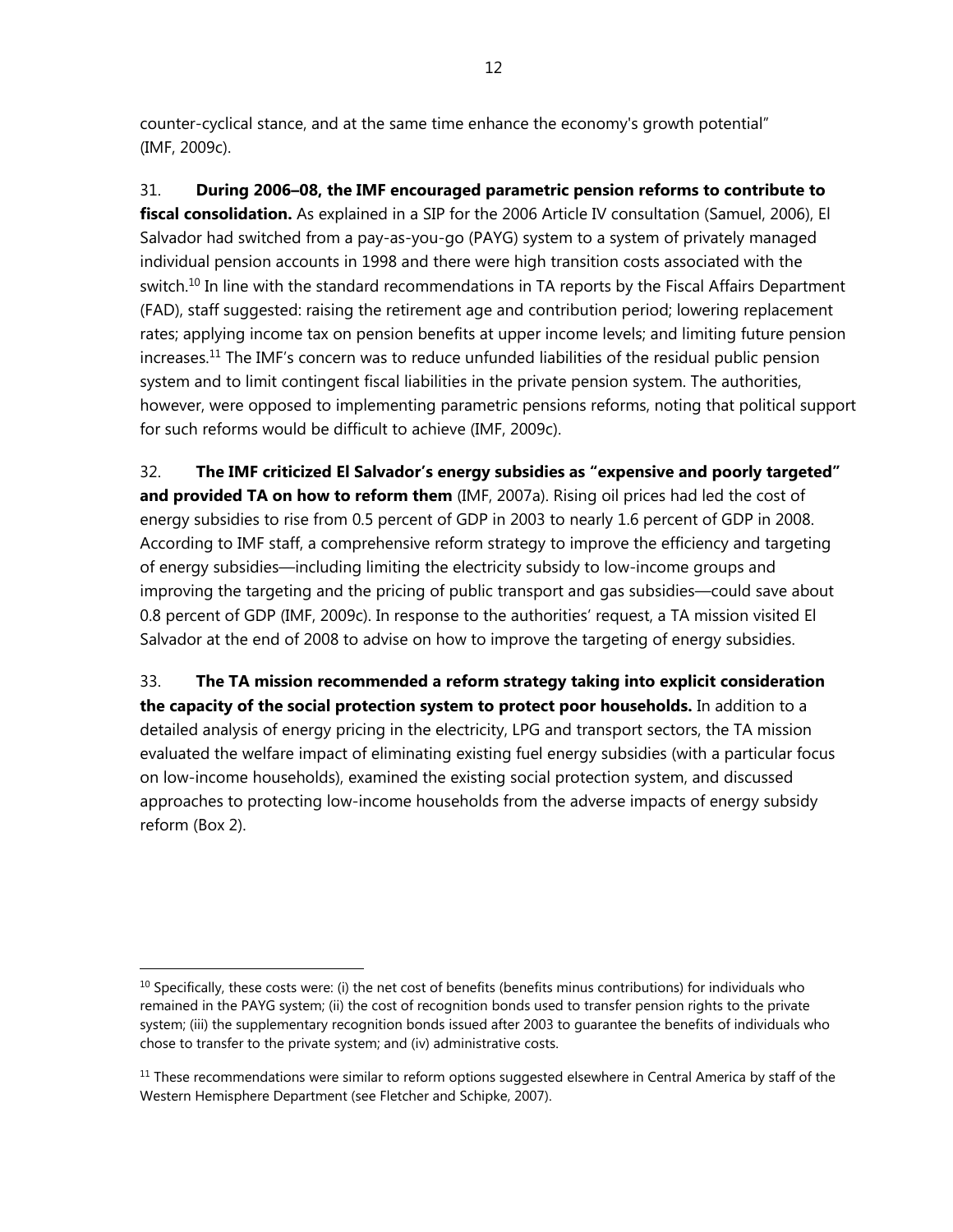#### **Box 2. El Salvador: Recommendations of the 2008 TA Mission on Energy Subsidy Reform**

In 2008, the main energy subsidies in El Salvador took the form of: (i) subsidized electricity rates for consumers with monthly consumption below 100 kWh; (ii) a subsidized consumer price for LPG; and (iii) a cap on transport fares.

The TA mission recommended the following strategy:

 $\overline{a}$ 

- Eliminate transport subsidies and redirect the budgetary gains (\$83.4 million) to improving transport services and to social promotion programs (e.g., education, health and nutrition programs).
- Eliminate the remaining LPG subsidy and the electricity subsidy to above-lifeline consumers and redirect some of the budgetary savings (\$24 million and \$69 million respectively) to the existing CCT program (*Red Solidaria*) and to a new transfer program in urban areas. This latter program should be temporary, provide a low transfer level, use simple targeting methods, and should be eventually integrated into an improved social protection system.

# 34. **When the global financial crisis erupted in 2008, the IMF approved two**

**precautionary SBAs to help El Salvador cope with the adverse impact**: a 14½ month SDR 514 million (about US\$800 million or 300 percent of quota) arrangement from January 2009 to March 2010; succeeded by a three-year arrangement of the same amount from March 2010 to March 2013.<sup>12</sup> The fiscal objectives of the first program in 2009 were to "safeguard medium-term sustainability, while raising public investment and sheltering the most vulnerable groups in society from the effects of the slowdown" (IMF, 2009b). Key priorities of the successor program in 2010 were to support domestic demand through a countercyclical fiscal policy, and "to increase the reach and efficiency of social programs" (IMF, 2010b). Thus the IMF's (and the authorities') shortterm priority switched from fiscal consolidation to fiscal stimulus, while paying increased attention to social protection.<sup>13</sup>

# 35. **The 2010 SBA program embedded the government's own anti-crisis program (***Programa General Anti-Crisis***, or PGA), which was launched in 2009 with the support of the World Bank and the IDB**.<sup>14</sup> The PGA entailed almost 1 percent of GDP in "social spending"

 $12$  At the same time as the 2009 SBA, El Salvador also negotiated loans with the World Bank and the IDB for a total of US\$950 million.

 $<sup>13</sup>$  The 2009 SBA program accommodated a fiscal deficit of 2.8 percent of GDP, 0.4 percent of GDP higher than the</sup> authorities' original target for the year. The 2010 SBA program incorporated a larger fiscal deficit of 4.7 percent of GDP.

<sup>&</sup>lt;sup>14</sup> Prior to the evaluation period, the World Bank had completed a poverty assessment and a Public Expenditure Review and approved a multi-year Social Protection Project to support the implementation of its social safety net. In January 2009, the World Bank approved a US\$450 million Public Finance and Social Sector DPL aimed at maintaining improvements in social protection and improving the targeting of public spending, among other things; the project was complemented by a US\$500 million loan from the IDB. In November 2009, the World Bank approved a US\$100 million Sustaining Social Gains for Economic Recovery DPL to help finance the PGA, as well as a multi-year Income Support and Employability Project aimed at providing temporary income support and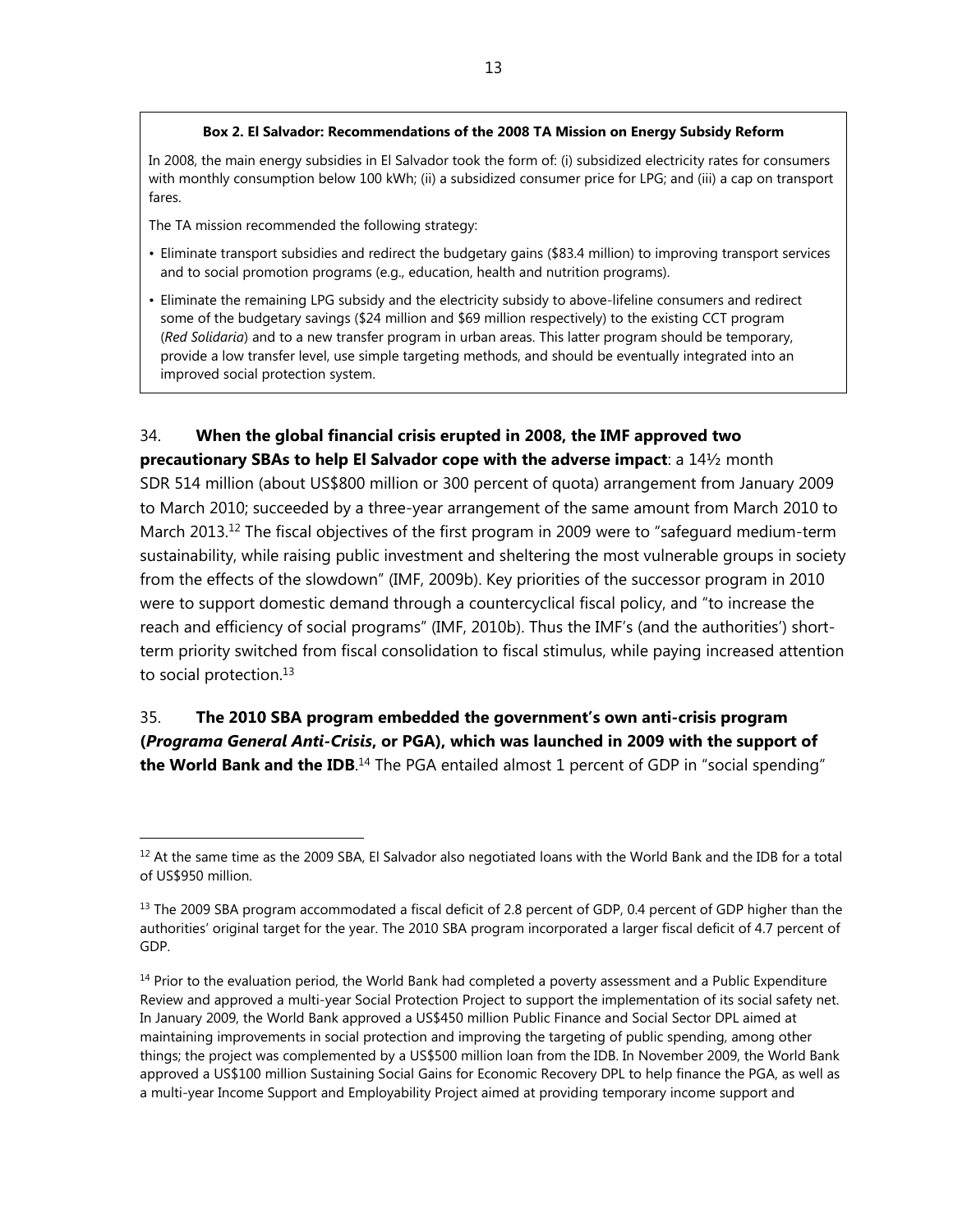per year in 2010–11, and comprised: an expansion of the CCT program (*Comunidades Solidarias*, previously *Red Solidaria)*, including the provision of free medicines to hospitals and uniforms for school children; creation of a temporary employment program; and the launch of a public investment program for health, education, and infrastructure.15 IMF staff and the Board welcomed the PGA but staff did not delve into specific measures. According to Rowden (2009), officials from the Ministry of Finance said that the IMF was "not opposed" to the government prioritizing this type of spending but it only analyzed the measures in terms of fiscal deficits and did not delve into the rationale for specific projects: "For instance the idea behind school uniforms [was] also to boost the artisanal sector (tailors, seamstresses) thus generating employment." This view was confirmed by staff in interviews with the IEO. According to staff, the World Bank was responsible for monitoring spending under the PGA.<sup>16</sup> Overall, staff acknowledged their good collaboration and division of labor with the IDB and the World Bank.

36. **The PGA and the SBA did not incorporate the ILO's recommendations for a Social Protection Floor**, even though El Salvador was one of three pilot countries for this joint IMF–ILO initiative (ILO and IMF, 2012; and Zhou, 2017). Interviews with IMF and ILO staff involved in the initiative indicated that while the authorities supported the idea of a social protection floor, they did not agree with the ILO's specific reform proposals which came rather late in the game (after the authorities had already agreed on the PGA with the World Bank and the IDB) and did not match well with their priorities at the time.

37. **The 2010 SBA program also included structural benchmarks to redesign electricity, LPG, and water price subsidies to protect the most vulnerable.** This was part of the fiscal strategy—to redirect "inefficient expenditures" towards social programs and infrastructure—and was being done with assistance from the IDB (which had collaborated earlier with the 2008 FAD TA mission).<sup>17</sup> The subsidy reforms were largely implemented (Table 2): electricity and LPG subsidies were rationalized and limited to households with low consumption levels (less than 200 kWh per month).<sup>18</sup> When world energy prices rose in April/May 2011, however, the authorities decided to soften the impact by increasing (untargeted) subsidies on electricity and

improving the coverage of labor intermediation and training services to the urban vulnerable poor, and supporting the design and development of an integrated social protection system.

<sup>&</sup>lt;sup>15</sup> PGA outlays were reflected mostly in wages and salaries, goods and services, and capital spending.

<sup>&</sup>lt;sup>16</sup> According to World Bank and IDB staff interviewed for this evaluation, they (and IMF staff) did not fully approve of all the measures in the PGA, which were predicated on a "rights-based approach" to social service delivery adopted by the new administration.

<sup>&</sup>lt;sup>17</sup> Elements of the strategy were set out in the Public Expenditure Review produced jointly by the World Bank and the IDB in 2010.

 $18$  According to the staff report for the first review (IMF, 2010f), water usage subsidies were reformed in 2009, together with transportation subsidies.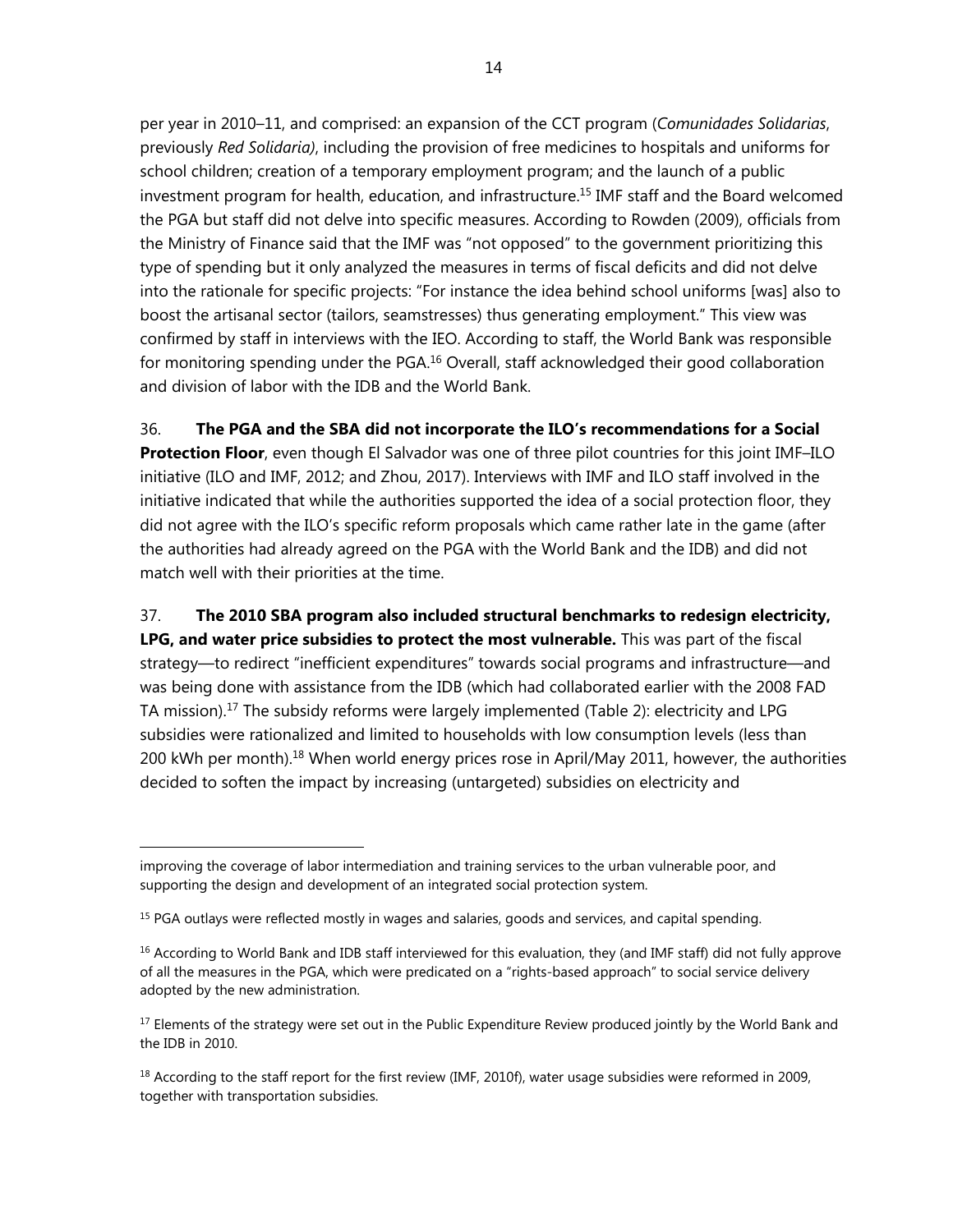transportation, to the disapproval of the IMF. The program went off-track after the third review in September 2011 and expired in March 2013.

| Structural benchmark (unless otherwise specified)                                                                 | Date introduced                  | Result                             |
|-------------------------------------------------------------------------------------------------------------------|----------------------------------|------------------------------------|
| 1. Finalize plans to improve the targeting of subsidies for<br>electricity, water, and LPG; by end-May 2010       | Initial program<br>(March 2010)  | Met with delay in<br>October 2010  |
| 2. Implement plans to improve the targeting of subsidies for<br>electricity, water, and LPG; by end-October 2010  | Initial program<br>(March 2010)  | Met with delay in<br>December 2010 |
| 3. Issue executive decree specifying the targeting of the LPG<br>subsidy to start by April 1, 2011 (Prior action) | Second review<br>(March 2011)    | Met                                |
| 4. Phase out temporary energy measures; by end-December 2011                                                      | Third review<br>(September 2011) | Not met                            |

38. **The IMF continued to push for better targeting of subsidies and social assistance after the SBA expired, emphasizing both equity and efficiency considerations.** The 2013

Article IV mission pointed out that low-income households received only one-third of the 1½ percent of GDP spent yearly on subsidies for the consumption of electricity, LPG, and public transportation during 2008–12. The 2014 Article IV mission claimed that "[e]liminating such subsidies while providing a more generous safety net for poorer households could generate fiscal savings of up to about 1 percent of GDP," although the staff report did not elaborate on what those safety net measures might be (IMF, 2015a). The 2014 and 2016 Article IV missions recommended improving the targeting of school assistance programs, noting that about half of government spending on school uniforms and food programs accrued to middle- and high-income households (although staff did not register any objections when those programs were introduced as part of the PGA in 2009). At the Board, Directors called for an ambitious fiscal adjustment "alongside an increase in targeted social spending to protect the most vulnerable and lessen income inequality" (IMF, 2015a).

39. **The IMF also revisited the issue of pension reform**, this time through the lens of equity as well as fiscal (debt) sustainability.<sup>19</sup> The 2013 Article IV mission highlighted that unfunded liabilities of the public pension system had reached an estimated 65–75 percent of GDP, and that 20 percent of (mostly high-income) pensioners received about half of the total pensions paid by the government.<sup>20</sup> The mission once again underscored the need for parametric changes to lower benefits, increase contributions, and extend retirement ages, and this message was reinforced with increasing urgency in the 2014 and 2016 consultations. The authorities once again demurred, arguing that there was little public support for such reforms (IMF, 2013d). A SIP prepared for the 2016 Article IV consultation (Lissovolik, 2016) provided a detailed critique of the authorities'

<sup>&</sup>lt;sup>19</sup> See Heller (2017) for an assessment of the Fund's work on pension reforms during the evaluation period.

 $^{20}$  According to Fund staff interviewed, the IDB was heavily involved in pension reform issues in El Salvador.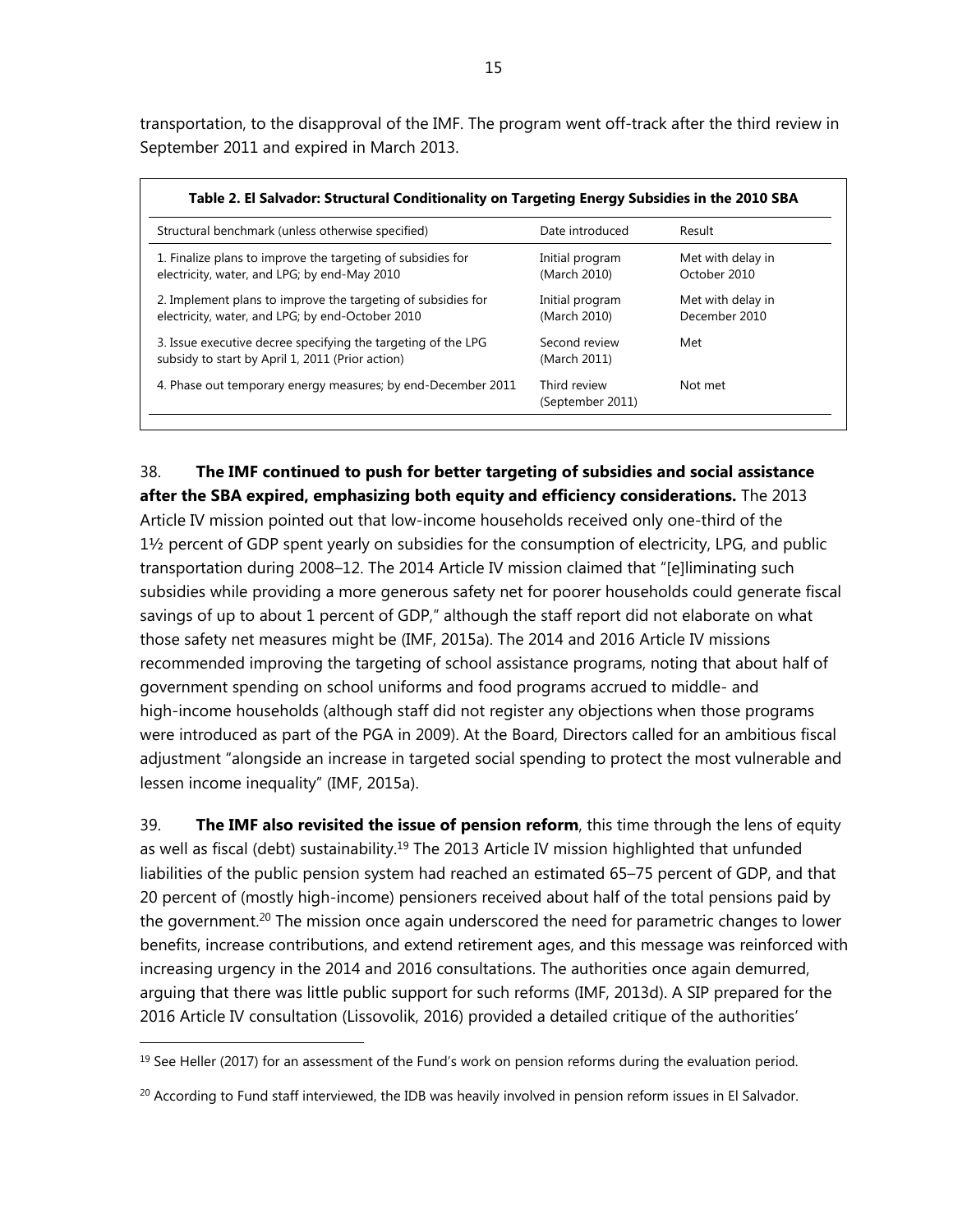proposal to return most of the private segment to a public PAYG pillar, and laid out a recommended reform strategy to deal with the root causes of the pension sustainability problem.

### **C. Romania**

40. **In Romania, the IMF's involvement in social protection issues was extensive, while largely relying on the World Bank for detailed guidance.** The involvement spanned a wide range of policies for social insurance and social assistance, and took place through various modalities surveillance, programs, and TA. During the evaluation period, the IMF approved three two-year arrangements for Romania: an exceptional-access SBA in May 2009, followed by two much smaller precautionary SBAs—the first in March 2011, and the second in September 2013.

41. **The IMF's involvement in social protection issues began with the 2009 SBA; prior to that, these issues were almost exclusively addressed by the World Bank.** The 2006–08 Article IV staff reports for Romania listed "strengthening the social safety net"—including "poverty monitoring, social assistance, pension reform, health sector reforms, and labor retraining and redeployment"—among the policy areas led by the Bank and "not directly incorporated into the IMF program or country dialogue" (IMF, 2007a). Against the backdrop of Romania's January 1, 2007 accession to the European Union (EU), the IMF highlighted structural reforms to improve (i) the quality of public expenditures—such as pension reforms to take into account the country's demographic outlook and the sustainability of the public pension system; and (ii) the flexibility of the labor market—such as lower social contribution taxes and conservative minimumwage policies.

42. **The 2009 SBA was intended to cushion the effects of a sharp drop in capital inflows and assist with an orderly correction of the large external imbalances and vulnerabilities that had built up during the pre-accession boom years.** The SBA, totaling SDR 11.4 billion (around €13 billion or over 1,000 percent of quota), was part of an international financial support package of almost €20 billion, with contributions from the EU (through the Balance of Payments Assistance program), the World Bank (through a series of three DPLs), and other international financial institutions.<sup>21</sup> The SBA-supported program aimed to reduce the fiscal deficit from around 5 percent of GDP in 2008 to under 3 percent of GDP in 2011. To soften the effects of the fiscal adjustment and budget reforms, the program sought to boost social safety net spending and to protect the lowest-wage employees and the poorest pensioners in reforms of public wages and pensions (IMF, 2009d).

<sup>21</sup> The EU provided €5 billion; the World Bank, €1 billion; and the European Bank for Reconstruction and Development (EBRD), the European Investment Bank (EIB), and the International Finance Corporation (IFC), a combined €1 billion.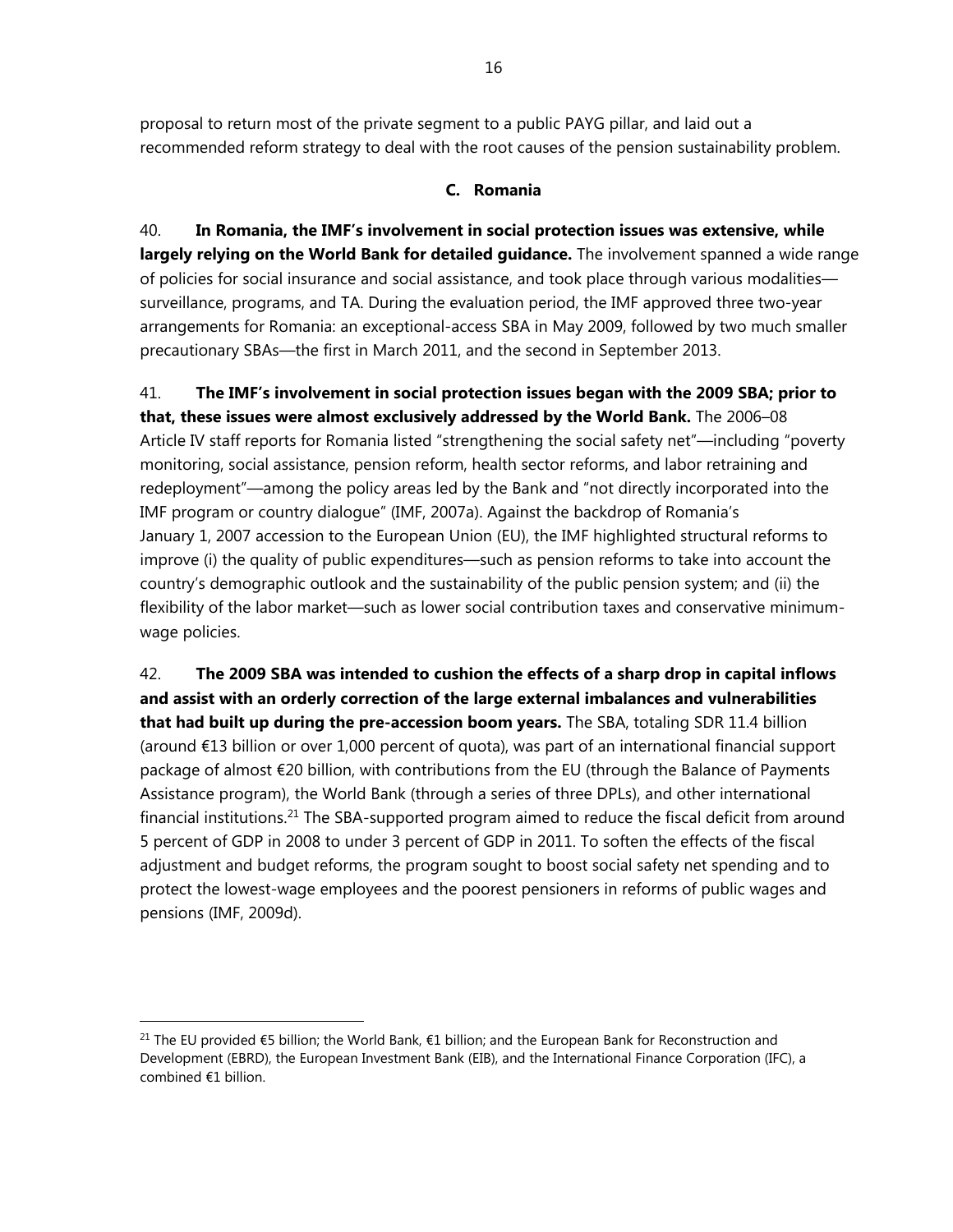43. **The program built in an explicit amount of social safety net spending for 2009–10, in particular to expand the GMI scheme.**<sup>22</sup> Expansion of the GMI scheme was a part of a key reform to better target social assistance under the World Bank's DPLs (Box 3). The IMF's contribution was to embed this commitment in the programmed budget(s). A structural benchmark was added in the first program review in September 2009 for approval of the 2010 budget which would include, among other things, "savings from improved targeting of social assistance programs and the consolidation of more than 200 benefits, while providing additional resources to boost social safety nets" (IMF, 2009h). In addition, the quarterly ceiling on general government current primary spending (an indicative target beginning with the first review) specifically excluded social assistance payments. However, IMF program documents provided little information on the GMI scheme or follow-up as to whether the increased spending was realized. Staff interviewed for this evaluation said that the government was not keen on expanding GMI coverage and did not fully implement the policy. Staff chose not to pursue the matter because "you have to pick your fights." $23$ 

#### **Box 3. Romania: Expanding the Guaranteed Minimum Income Scheme and Targeting Social Assistance**

The GMI is the main social assistance program in Romania. It is a means-tested program which provides social benefits to families with income below a poverty threshold; benefits increase if a family member works. According to the World Bank, as of 2009 the GMI was the best-targeted social assistance program in Romania, with a targeting accuracy (percentage of total benefits going to the poorest 20 percent of the population) of over 80 percent, comparable to that of the food stamps program in the United States and much higher than that of the main family allowance programs.

The World Bank identified several factors affecting the effectiveness of social assistance in Romania: (i) numerous, fragmented social assistance programs with overlapping objectives; (ii) inadequate targeting of child and family benefits; (iii) insufficient coverage of the GMI; and (iv) financing and administrative problems with the GMI. The DPLs sought to: increase the number of paid GMI beneficiaries; further improve the targeting accuracy of the GMI; reduce unpaid GMI benefits as share of due payments to entitled beneficiaries; and improve targeting of family benefits for the poorest quintile.

44. **Pension reform featured prominently in the program's design.** Staff saw the pension system as one of the greatest risks to medium-term fiscal stability—the pension deficit was projected at 2 percent of GDP in 2011 and rising to more than 6 percent of GDP by 2050—and supported parametric reforms to reduce this deficit. The initial program included as a structural benchmark passage of pension reform legislation by end-2009 (Table 3). The legislation, drafted with assistance from the World Bank, sought to gradually move pension indexation to consumer prices; eliminate the special regimes established for certain civil servants; revise conditions for early retirement to ensure that incentives provided an actuarially fair system; and tighten the

<sup>&</sup>lt;sup>22</sup> The commitments were RON 250 million (about 0.05 percent of GDP) in 2009 and RON 500 million (about 0.1 percent of GDP) in 2010.

 $23$  On the other hand, some World Bank staff interviewees indicated that the GMI program had fewer takers than forecasted because open unemployment was lower than predicted.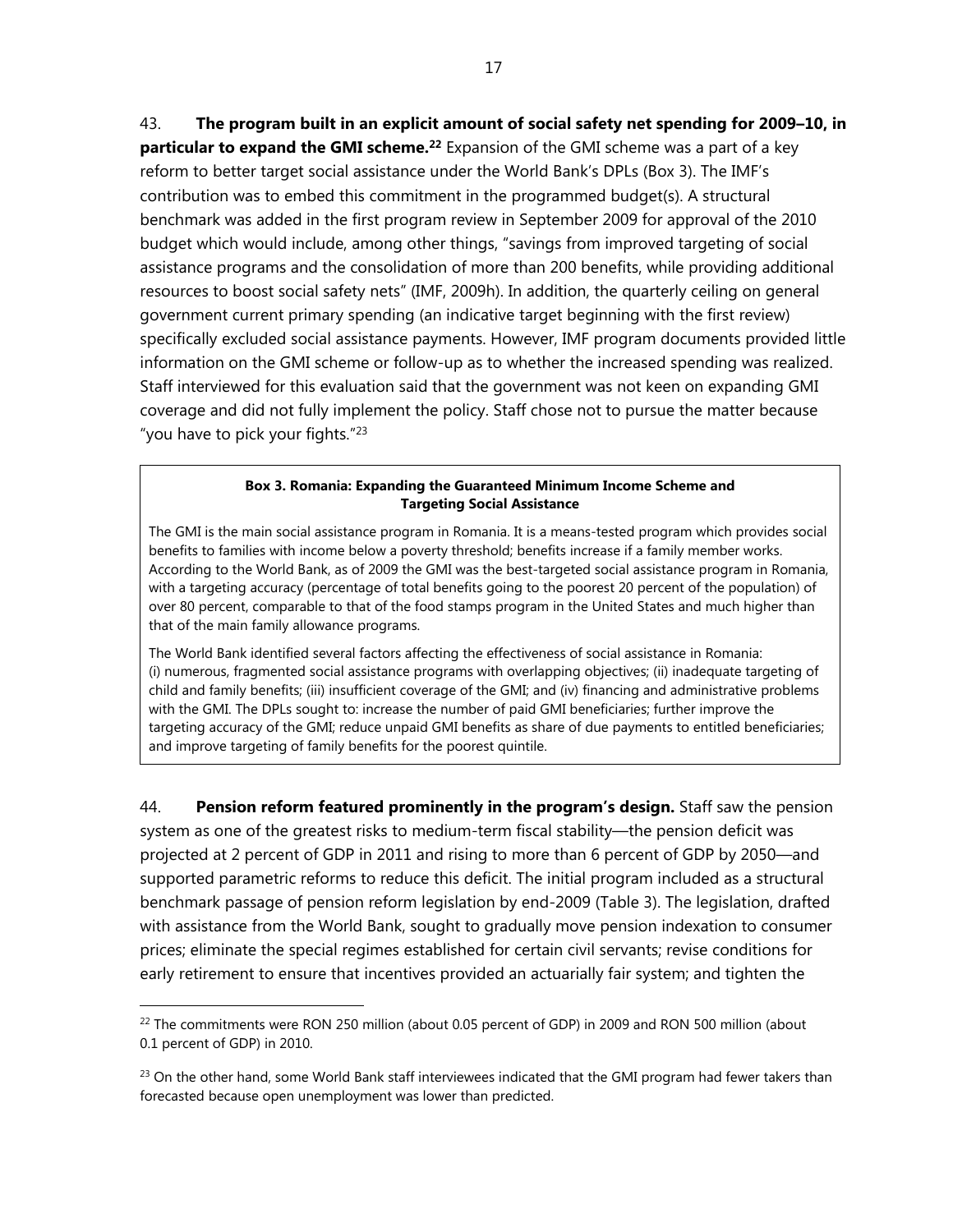allocation of disability-related pension rights to ensure better control over fraudulent pension claims. To protect vulnerable pensioners, the authorities committed to "make efforts to boost targeted poverty support programs that would improve their living standards" (IMF, 200b). Staff did not elaborate on what these efforts were in the program documents.

45. **As economic conditions and the fiscal position deteriorated in 2010, IMF staff argued (rather unsuccessfully) against drastic expenditure cuts proposed by the authorities to close the fiscal gap**, including a 15 percent reduction in pensions and transfer payments. During the fourth review and 2010 Article IV discussion, staff highlighted implementation risks legal and political challenges had made it very difficult to cut wages and social entitlements in the past—and distributional concerns, noting that increases in broad-based taxes would likely have less adverse impact on the disadvantaged than the social spending cuts chosen by the authorities; staff also reported that the trade unions shared their view (IMF, 2010d). To protect the more vulnerable members of society, minimum wages and minimum pensions were kept unchanged. However, the cuts were controversial and after a months-long political crisis, the Constitutional Court ruled against the 15 percent reduction in pensions in June 2010. The lengthy parliamentary debate over the fiscal package delayed the approval of the pension reform legislation to September 2010.<sup>24</sup>

# 46. **A September 2010 TA mission from FAD provided advice on options for rationalizing public expenditure in the short term to support the fiscal consolidation.** The TA report examined not just the expected fiscal savings but also the equity and efficiency of measures planned by the authorities. The options presented in the report were consistent with those identified in the World Bank's work (Box 4).

| Table 3. Romania: Structural Conditionality on Pensions in the<br><b>2009 SBA</b> |                                  |                          |
|-----------------------------------------------------------------------------------|----------------------------------|--------------------------|
| Structural benchmark (unless otherwise specified)                                 | Date introduced                  | Result                   |
| 1. Pass revised pension legislation; by end-December 2009                         | Initial program<br>(April 2009)  | Met in September<br>2010 |
| 2. Obtain parliamentary approval of revised pension legislation<br>(Prior action) | Fifth review<br>(September 2010) | Met                      |
| 3. Enact pension reforms (Prior action)                                           | Sixth review<br>(December 2010)  | Met                      |

<sup>&</sup>lt;sup>24</sup> The benchmark was delayed from end-December 2009 to end-June 2010 in the second review, and changed to a prior action for the fifth review in September 2010. The pension reforms were enacted in December 2010 (prior action for the sixth review).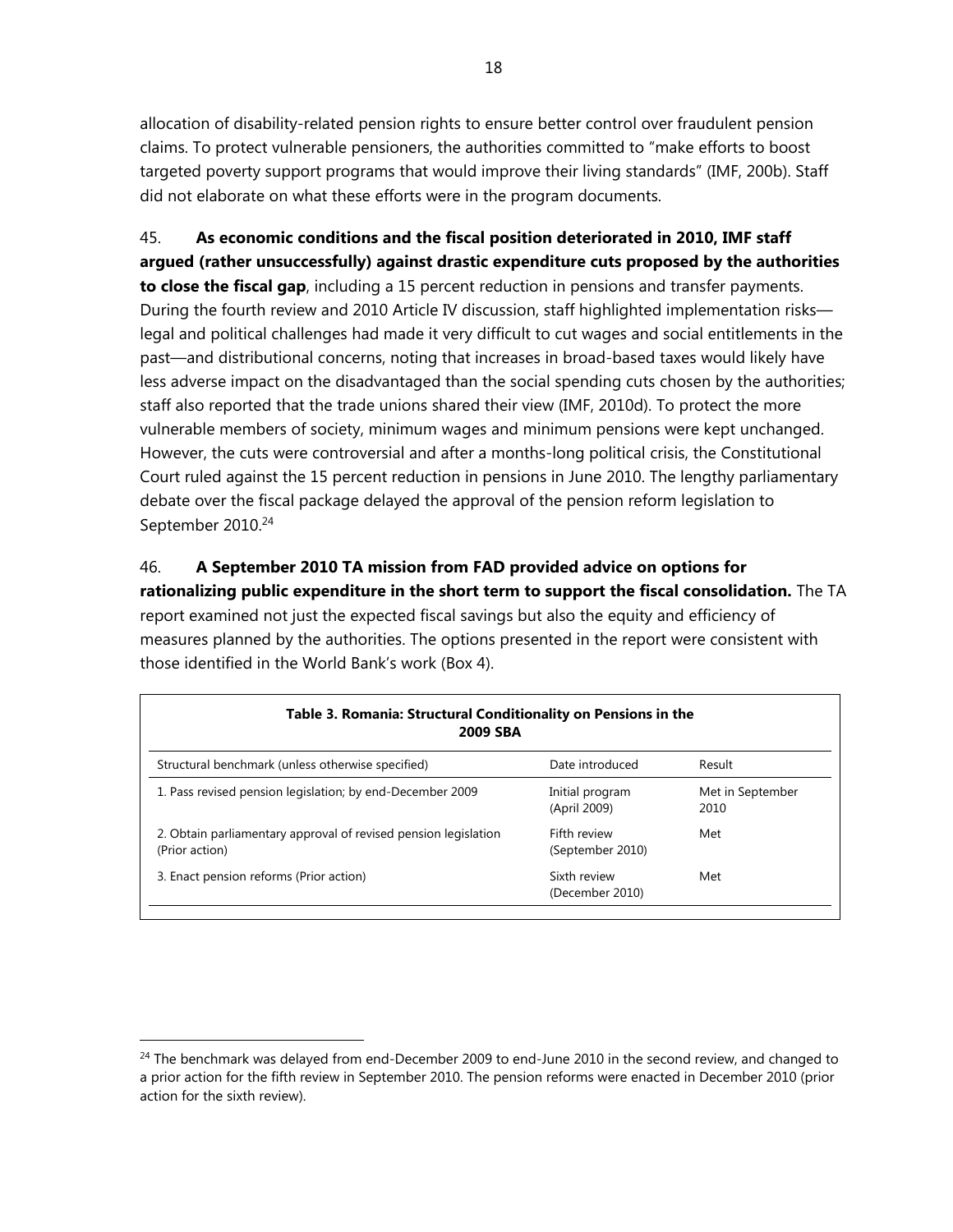#### **Box 4. Romania: Recommendations of the 2010 TA Mission Pertaining to Social Protection**

The TA report recommended rationalizing the number of social assistance programs, better targeting, and stricter controls in the provision of social assistance services. Detailed recommendations included: (i) limiting the generosity of child-raising allowances, special indemnities (to war veterans, subject of prosecution, heroes, etc.), and financing of home-care for the severely disabled; (ii) tightening controls in the GMI and other allowances, and reintroducing means-testing for disability allowances and state child allowances; and (iii) laying the groundwork for reforming the entire social assistance system as a single means-tested program by creating a unique beneficiary registry and capping the total amount of social benefits per household.

The mission endorsed the authorities' plan to eliminate thermal heating production subsidies and recommended that compensation be provided through an adjustment in the level of social assistance.

With regard to health insurance, the mission recommended limiting the generosity of the publicly financed benefits package and increasing the level of patient cost-sharing, with exemptions based on means testing (so that only those who were eligible for social assistance would be exempted from co-payments).

47. **The IMF welcomed the overhaul of the system of social assistance benefits, although it had no direct involvement in it.** The reform, undertaken towards the end of 2010 with assistance from the World Bank, aimed to consolidate the GMI scheme, incorporating heating benefits and family allowance into one new means-tested scheme; subject disability allowances to incomes testing; streamline maternity benefits; and strengthen inspections to reduce benefits fraud. The social benefits reform and the pension reform were considered as "major measures" under the 2009 SBA, yielding "significant fiscal savings" and "expected to improve incentives for work while providing support for the neediest" (IMF, 2011b). After the 2009 SBA, the IMF continued to report on the progress of the social assistance reform, mainly in terms of the fiscal savings that were being, or expected to be, generated. In 2015, the Article IV mission, noting Romania's high at-risk-of-poverty or social exclusion rate ("almost twice as much as the EU average"), reported that some means-tested benefits programs had become better targeted but the envisaged merger of three programs had been delayed and that funding for means-tested programs was "relatively tight" compared to non-means-tested programs (IMF, 2015b). In 2016, the IMF called on the authorities to improve the targeting of social protection schemes (IMF, 2016a).

48. **The IMF also called for eliminating heating and energy subsidies, "while protecting vulnerable groups"** (IMF, 2011b). Prior to the evaluation period, IMF missions had worked with the World Bank on restructuring and reforming (with the objective of eventually privatizing) the electricity, gas, and district heating industries. The elimination of heating subsidies came up again during the 2009 SBA in the context of securing further savings to meet the fiscal targets, but no action was taken by the authorities until mid-2011, after the social benefits reform consolidated the heating and family allowances with the GMI.<sup>25</sup> The 2011 SBA turned its attention to phasing out electricity and gas subsidies as part of a renewed effort to reform the energy sector. Among

<sup>&</sup>lt;sup>25</sup> See "Romania Revamps System for Heating Benefits," World Bank Feature Story, November 15, 2011 (http://www.worldbank.org/en/news/feature/2011/11/15/romania-revamps-system-for-heating-benefits).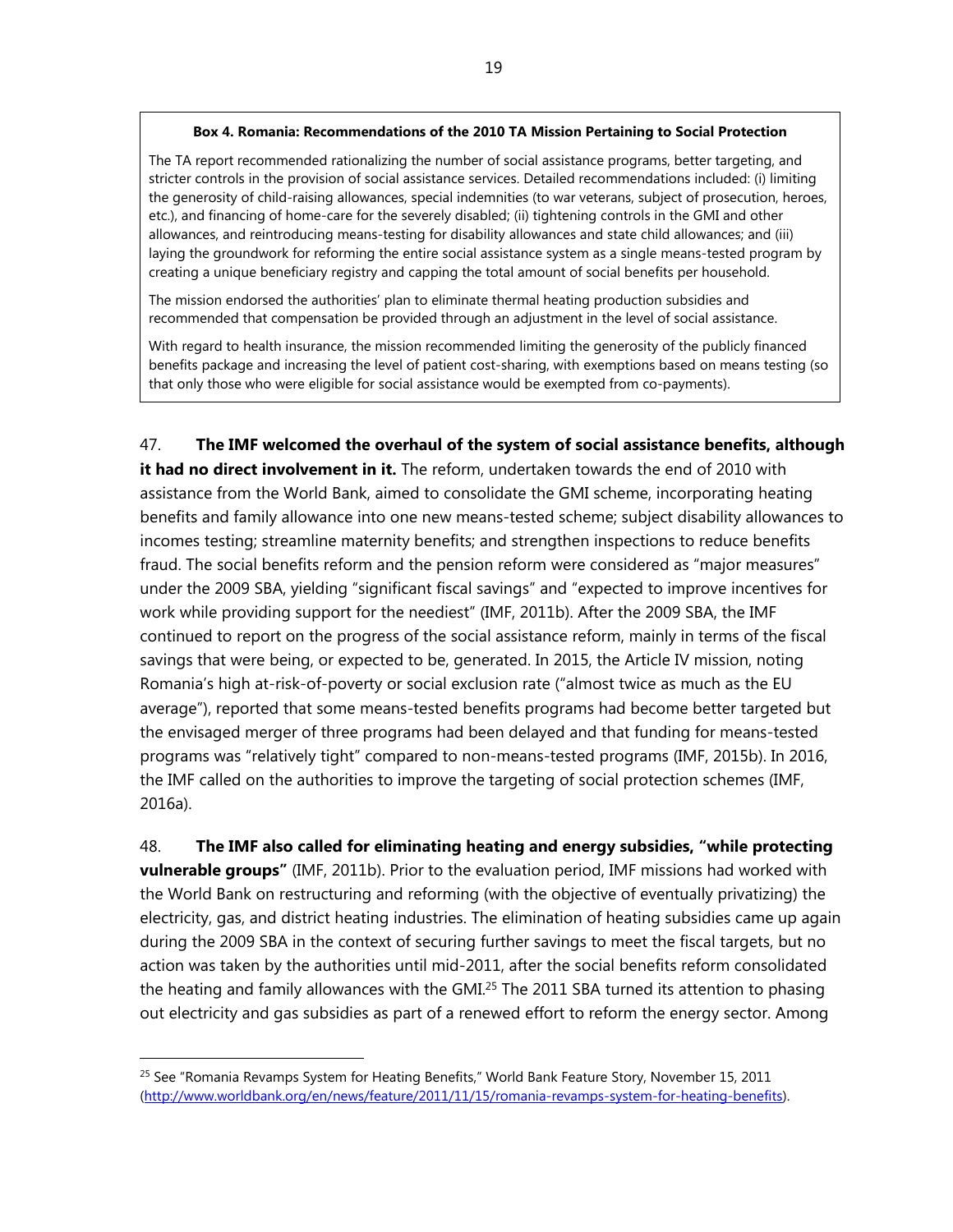other measures, the authorities agreed with European Commission (EC) and IMF staff on a roadmap for phasing out regulated prices in electricity and gas; and with the EC on defining vulnerable consumers according to EU legislation and developing mechanisms to protect them (IMF staff were not involved in this part). The IMF made approval of the roadmap a prior action for the fourth review (in February 2012) and added a structural benchmark to increase electricity prices by 5 percent by June 2012. Subsequently, IMF staff reported that a package of tax and regulatory measures was being prepared, in consultation with gas and electricity sector stakeholders, that would include a windfall levy to help finance the social protection measures, and once again urged that "targeted social assistance … be put in place to protect vulnerable households from the impact of the necessary price adjustments" (IMF, 2012i). In 2013, staff reported that the authorities were working with the World Bank on measures to protect vulnerable consumers (IMF, 2013g).

49. **Healthcare reform took center stage in the 2011 SBA.26** After the pension system was reformed in 2010, the public healthcare system emerged as a source of fiscal stress and a threat to medium-term fiscal sustainability. Chronic problems in healthcare spending were requiring government budget transfers of nearly ½ percent of GDP (on top of social contributions) to the social health insurance fund per year (Box 5). At the same time, staff repeatedly pointed out that public healthcare spending in Romania was among the lowest in the EU as a share of GDP, and that population ageing would aggravate the funding shortfall (see IMF, 2011c; IMF, 2011e; IMF, 2012a; IMF, 2012e). In the third review (in December 2011) a structural benchmark was introduced to prepare amendments to the healthcare legislation to contain the growth of spending and ensure adequate financing.<sup>27</sup> However, the draft reform bill, produced with the World Bank's assistance, had to be withdrawn in January 2012 in the face of significant public objections and a revised draft, prepared in consultation with the World Bank, the IMF, and the EU, was put up for public debate later that year. The IMF contributed to the debate by analyzing financing options for Romania's public healthcare system in a SIP for the 2012 Article IV consultation (Eich, 2012).<sup>28</sup> The 2013 SBA included a structural benchmark to prepare the basic health package for the insured population within the existing spending envelope by end-September 2013. The benchmark was met in January 2014 and the package was implemented later that year. Design of the healthcare reforms was done in close consultation with the World Bank and the EC.

 $26$  Health spending is not included under social protection in this evaluation, but is discussed here due to its link to the broader social security system in Romania.

 $27$  The 2011 SBA had a ceiling on social security domestic arrears as a quarterly performance criterion. Short-term measures to improve revenues via copayments and a clawback tax on pharmaceuticals were part of the structural conditionality in the second and third reviews.

 $^{28}$  In 2013, the government began to broaden the contribution base of the social health insurance scheme.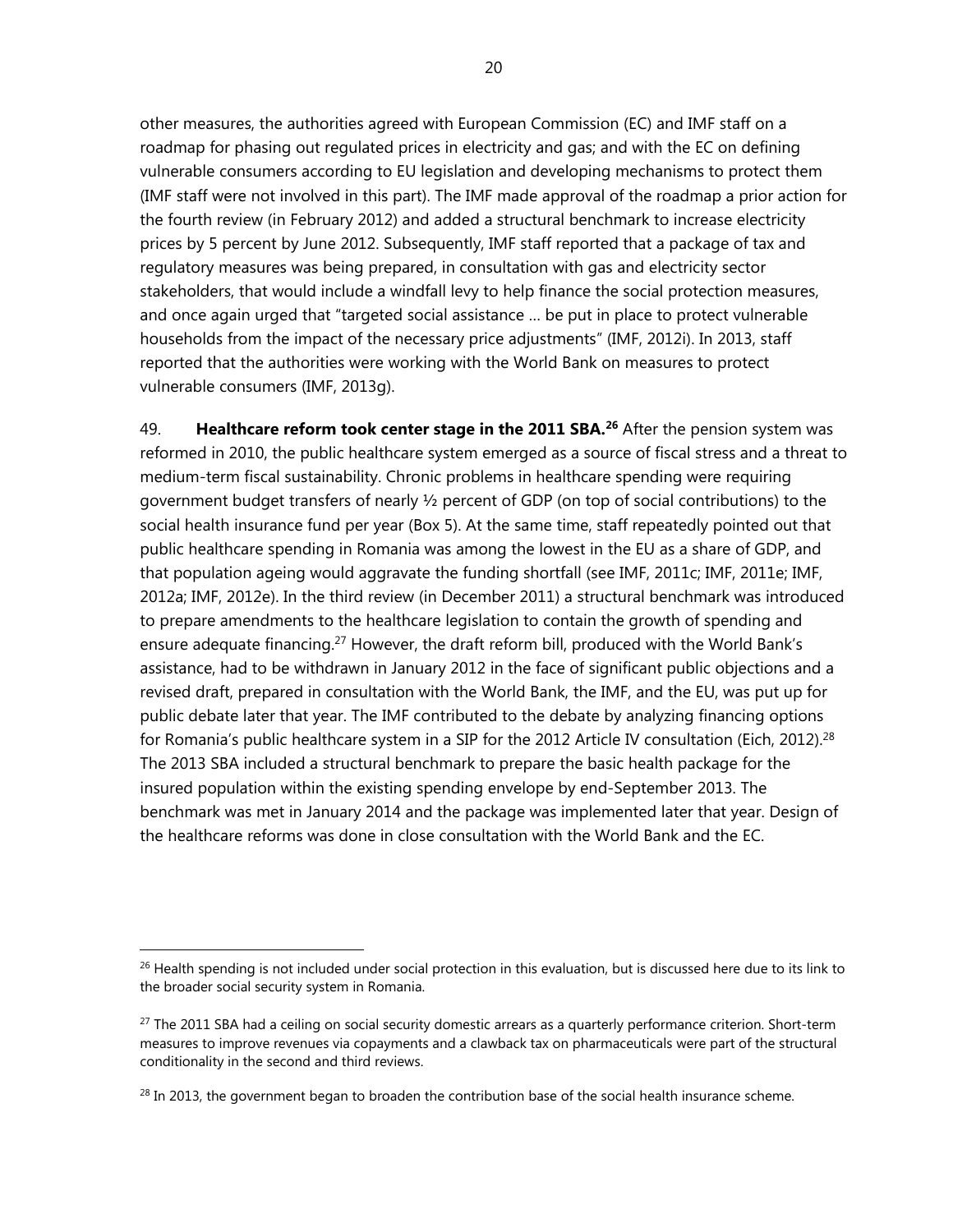#### **Box 5. Romania: Social Health Insurance**

Prior to the reforms, Romania was relying partly on social security contributions to finance its public healthcare system. Social health contributions were paid by those in formal employment (with employee and employer contribution rates of 5½ and 5.2 percent, respectively), the self-employed, and pensioners with monthly incomes above a legal threshold. Groups exempt from contributions included the unemployed, those on social assistance, children below the age of 18, young adults in full-time education below the age of 26, war veterans, and agricultural workers. For those groups, the government contributed 5½ percent of the prevailing minimum wage to the social health insurance fund on their behalf. According to Eich (2012), while almost 90 percent of Romania's population was covered by the social health insurance, only about half of those covered paid social health contributions.

50. **The IMF also weighed in on labor market issues linked to social protection.** Even before the evaluation period, the IMF had highlighted the problems of the low rates of labor force participation and employment and the large informal sector in Romania, and urged policy and legislative changes (consistent with EU and ILO conventions) to increase labor market flexibility and competitiveness.

- One issue was the minimum wage. Whereas the Romanian authorities saw the minimum wage as an instrument to achieve a fairer distribution of income between labor and capital, the IMF was (initially) primarily concerned with its implications for macroeconomic management. <sup>29</sup> In the context of the 2009 SBA, however, the IMF did not object to keeping the minimum wage unchanged (as opposed to reducing it) "to mitigate the impact on the most vulnerable" (IMF, 2010d). More recently, IMF staff recommended that the pace of minimum wage increases "balance social considerations with competitiveness, productivity growth, and employment prospects" (IMF, 2016a) and devoted two SIPs to analyzing the efficiency-equity tradeoffs associated with minimum wage policies in Romania (Sodsriwiboon, 2016) and in the region (IMF, 2016c).
- The second issue was the labor tax wedge. $30$  Staff had argued for several years that the high labor tax wedge—in particular, substantial social security contributions, especially for those at the low end of the income distribution—was a major contributing factor to poor labor market outcomes. The 2015 Article IV mission recommended further lowering the labor tax wedge for low-income earners and elaborated on possible targeted measures in a SIP (Ralyea, Xu, and Eich, 2015) using scenario analysis tailored to Romania's situation (including its social security system) and drawing on experiences in other EU countries.

 $29$  An earlier SBA approved in July 2004 specified ceilings on the minimum wage as continuous structural performance criteria in 2004 and 2005. In 2007, the Fund criticized the authorities' proposal for a sharp increase in the minimum wage as incompatible with the inflation objective.

 $30$  The labor tax wedge measures the percentage of the gross salary paid by an employer that is collected by the government in the form of income taxes and social security contributions.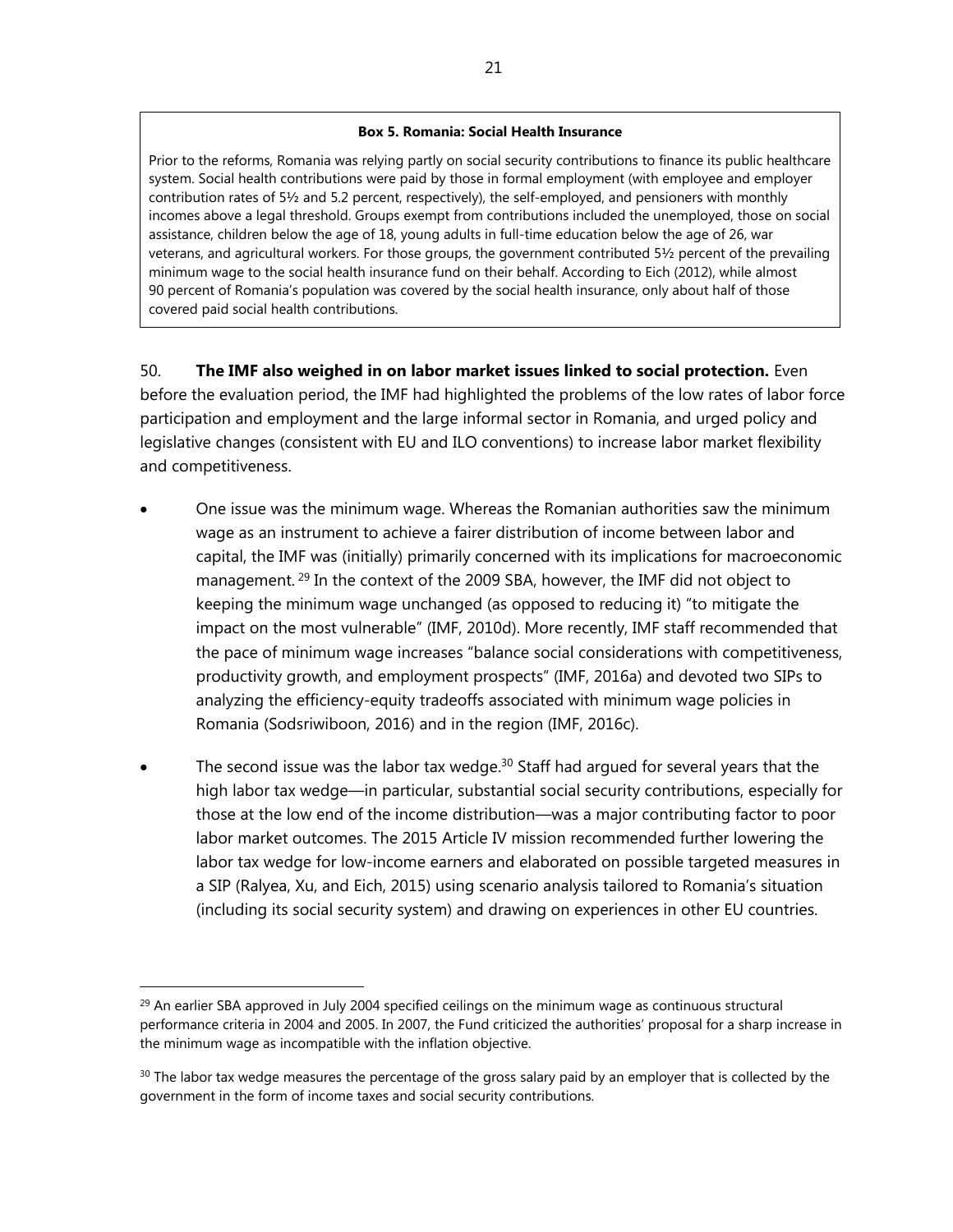51. **In Latvia, the IMF's concern with social protection took hold during the crisis program of 2008.** Latvia joined the EU on May 1, 2004, and in the early part of the evaluation period, the IMF was primarily concerned with large internal and external imbalances associated with the post-accession credit and growth boom and their implications for, among other things, the authorities' goal of euro adoption. The global financial crisis hit the country severely at a time when it was particularly vulnerable. In December 2008, the IMF approved an exceptional-access SBA for Latvia as part of a coordinated international effort to restore confidence and stabilize the economy. The 27-month arrangement, totaling SDR 1.5 billion (about €1.7 billion, or about 1,200 percent of the country's quota), was complemented by financial assistance from the EU, the European Bank for Reconstruction and Development (EBRD), the World Bank (under exceptional Special Development Policy Lending terms, as Latvia had graduated from World Bank financial assistance in 2007), and other bilateral creditors.<sup>31</sup>

52. **The SBA-supported program was notable for the exceptionally strong policies including a massive fiscal adjustment—required to stem the liquidity crisis and ensure external stability, while maintaining the exchange rate peg** that was needed to lay the groundwork for Latvia's entry into the euro area. The authorities' initial program aimed to bring the 2009 fiscal deficit down from a projected 12 percent of GDP to 5 percent. Cognizant of the difficult consequences implied by this choice of program strategy, the IMF made special efforts to announce its support for "the protection of social spending" in the program (IMF, 2009a).<sup>32</sup>

53. **The program embedded an increase in "social spending" from 21 to 25 percent of the budget**, where social spending referred to social insurance benefits, which made up the bulk of such transfers in Latvia's case (especially old-age pensions), and social assistance (noncontributory state benefits), which made up a much smaller share (World Bank, 2007). In formulating this notion, IMF staff drew on a 2007 Living Standards Assessment Report for Latvia by the World Bank and, especially, the aide memoire from a June 2007 Bank-led TA mission on Public Expenditure Review and public financial management issues. Staff interviewees said they found those reports extremely useful and were very fortunate to have them on hand. According to interviews with those involved, the authorities were not keen to discuss social protection with the IMF (or the World Bank). Some officials felt that these additional budgetary allocations would slow down the required fiscal adjustment and the eventual recovery of growth. As it turned out, civil

<sup>&</sup>lt;sup>31</sup> The EC participated in the preparation of the program, along with representatives from the European Central Bank (ECB) (in line with Latvia's Exchange Rate Mechanism (ERM2) membership), Sweden and other Nordic countries.

<sup>&</sup>lt;sup>32</sup> See also the Latvia mission chief's letter to The Economist (March 12, 2009) stressing that social spending was "explicitly protected" under the program.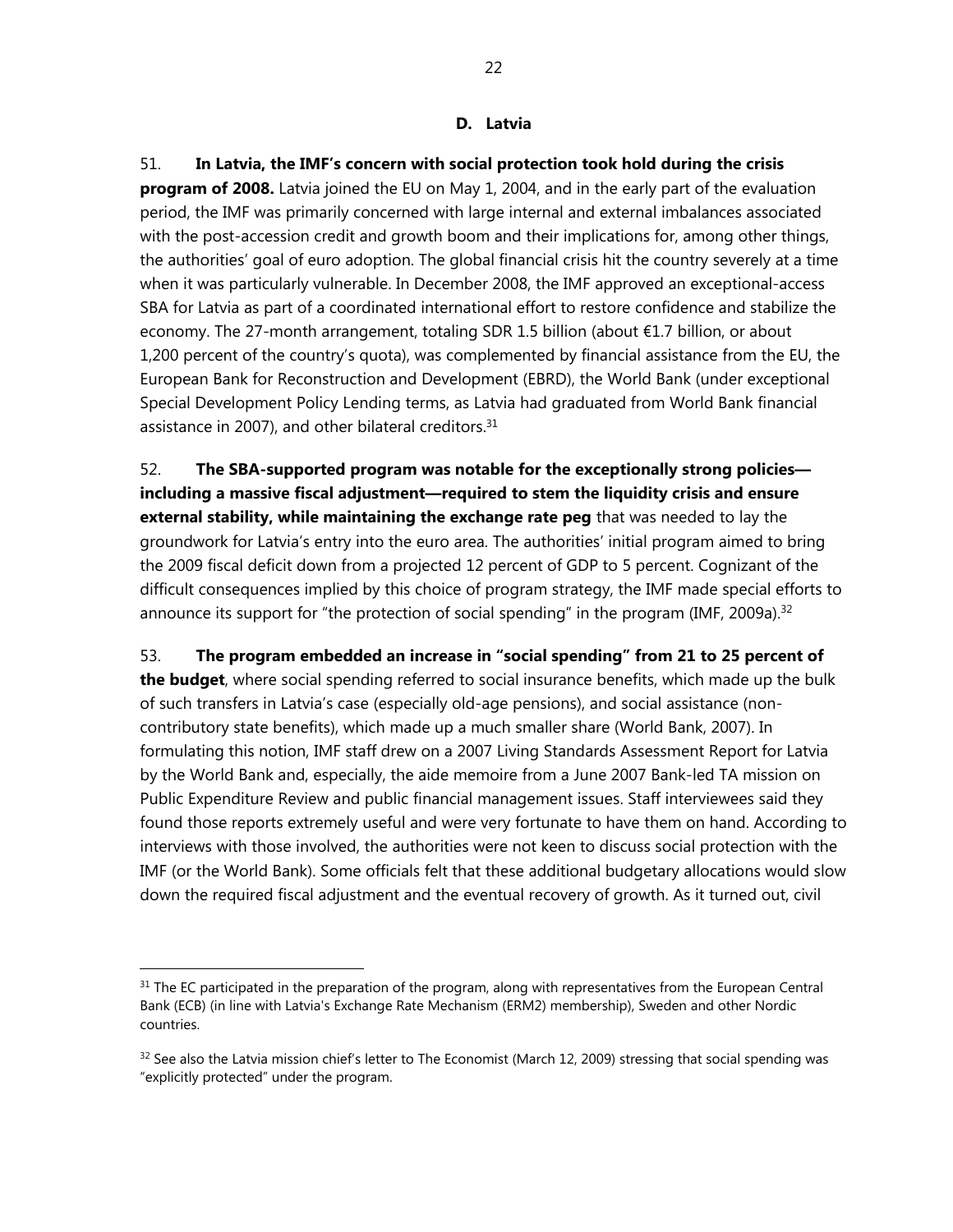unrest in January 2009 over the economic crisis ultimately led to the collapse of the government the following month.<sup>33</sup>

54. **The economic situation deteriorated markedly in 2009 and the IMF, concerned that public discontent would flare up again, intensified its call for sustainable and structurally sound fiscal reforms that would "[protect] the most vulnerable at a time of painful dislocation"** (IMF, 2009g). Staff criticized the supplementary budget passed by the new government in June 2009 for putting a disproportionate burden on the poor.<sup>34</sup> The First Deputy Managing Director said: "In addition to containing the budget deficit, the policy program will need to ensure a path to medium-term fiscal sustainability and, as IMF Managing Director Dominique Strauss-Kahn has said, should include actions to minimize the impact on vulnerable groups" (IMF, 2009e). Staff argued for allowing a slightly higher budget deficit in 2009 (of up to 13 percent of GDP) so that the most socially painful measures in the supplementary budget could be reversed. Importantly, an adjustor was added to the budget balance program target that allowed increased spending to strengthen social safety nets.

55. **In addition to the adjustor for additional social safety net spending, structural conditionality to enhance social protection was inserted in the program** (Table 4). With the additional fiscal room provided under the program, staff urged the authorities to work closely with the World Bank to develop an emergency social safety net strategy that would help alleviate the social costs of rising poverty and joblessness.<sup>35</sup>

56. **However, the government did not make full use of the flexibility in the budget to protect the poorest.** By January 2010, it had added only 0.1 percent of GDP in additional social safety net spending (to cover health copayments for the poor and additional transportation for schoolchildren), far less than the 1 percent of GDP allowed under the program. Some officials interviewed for this evaluation said they were surprised to see the IMF taking such an active interest in social protection but felt that the additional spending placed an unwelcome constraint on their ability to meet what were already ambitious fiscal targets. Staff argued that "increasing

<sup>33 &</sup>quot;Latvian Anti-Government Protest Turns into Riot," *Reuters*, January 13, 2009; "Latvia is Shaken by Riots over its Weak Economy," *The New York Times*, January 14, 2009. The IMF Managing Director Dominique Strauss-Kahn was quoted as saying the financial crisis could cause further turmoil "almost everywhere," and listing Latvia, Hungary, Belarus and Ukraine as among the most vulnerable nations: ""It may worsen in the coming months," he told the BBC. "The situation is really, really serious"" ("Global Financial Crisis Fuels Political Unrest in Eastern Europe and Iceland," *The Washington Post*, January 26, 2009).

<sup>&</sup>lt;sup>34</sup> IMF TA missions visited Riga in April and May 2009 to assist the authorities in preparing the supplementary budget, but according to staff, the missions' suggestions were not incorporated in the budget that was passed in June (IMF, 2009g).

<sup>&</sup>lt;sup>35</sup> The government put in place an emergency social safety net strategy, prepared with the World Bank's assistance, in September 2009. Implementation of the strategy was a critical area of focus under the World Bank's Special DPLs in 2010–11.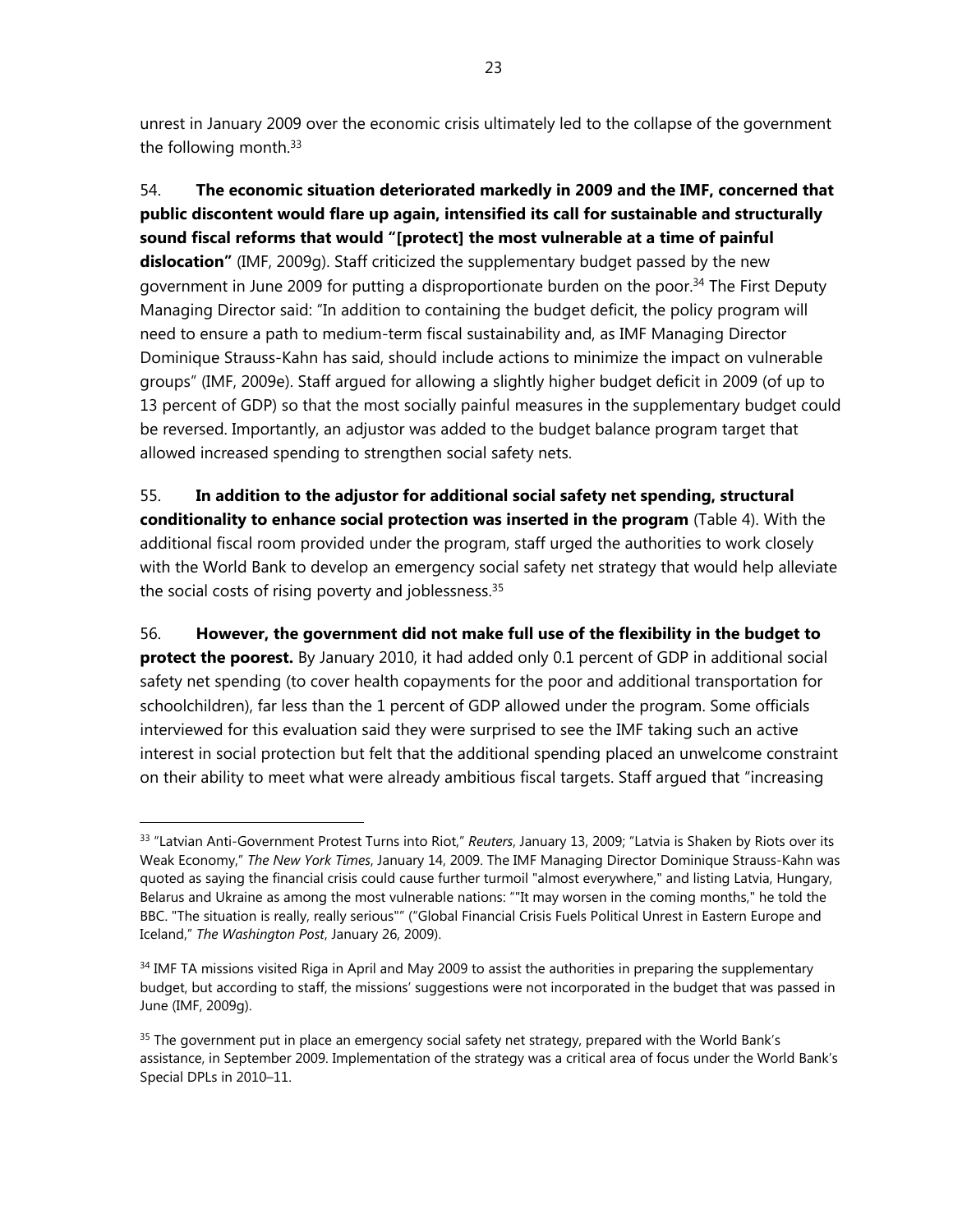central government co-financing of GMI benefits from 50 to 75 percent (perhaps even 100 percent) would ensure that poor people in financially weaker municipalities would still be protected" but reported that "despite the increase in unemployment, the authorities regarded the existing social safety net as largely adequate" (IMF, 2010a). Interviews with Latvian officials revealed that some were opposed to active labor market policies which they believed would create "artificial jobs" that could not be sustained when the economy recovered. Nonetheless, during the year, the authorities spent another 0.1 percent of GDP or so on active labor market policies and emergency public employment under the Workplace with Stipend scheme (Box 6).<sup>36</sup>

| Structural benchmark (unless otherwise specified)                                                                                                                             | Date introduced                 | Result                                                                                                                                                                            |
|-------------------------------------------------------------------------------------------------------------------------------------------------------------------------------|---------------------------------|-----------------------------------------------------------------------------------------------------------------------------------------------------------------------------------|
| 1. Design a strategy to strengthen the social safety net;<br>by August 2009                                                                                                   | First review (July<br>2009)     | Met                                                                                                                                                                               |
| 2. Conduct a thorough review of welfare benefits [to<br>identify permanent measures to ensure benefits remain<br>at a sustainable level]; by June 2010                        | Second review<br>(January 2010) | Partially met: a separate report was<br>not produced although a proposal<br>to make permanent the reduction in<br>parental benefits was included in the<br>pension strategy paper |
| 3. Prepare changes in the pension system in order to<br>ensure future sustainability of [the] three pillars and share<br>the burden of fiscal adjustment fairly; by June 2010 | Second review<br>(January 2010) | Met                                                                                                                                                                               |
| 4. Prepare an active labor market policy (ALMP) that will<br>replace the WWS program; by November 2011                                                                        | Fourth review (May<br>2011)     | Met                                                                                                                                                                               |

### 57. **Staff stressed the need for some pension cuts, pointing to large pension cost**

**increases in the past.** A structural benchmark to prepare changes in the pension system was introduced during the second review in January 2010 (Table 4) after the Constitutional Court ruled against pension cuts imposed in the June 2009 supplementary budget (10 percent across-theboard and 70 percent for working pensioners). The benchmark was considered met with the preparation of a strategy paper offering a number of possible approaches to reform the pension system and improve the system's sustainability.

58. **TA by the IMF and the World Bank identified options for rationalizing expenditures in social security and social benefits in 2011–12.** One of the main messages of the World Bank's 2010 Public Expenditure Review was that "the most immediate fiscal savings could be had from well targeted measures to recover at least part of the windfall gains made by the recipients of social insurance pensions, while protecting the lowest pensions" (World Bank, 2010). The August 2010 FAD TA mission (on options for fiscal consolidation of social insurance, state

<sup>&</sup>lt;sup>36</sup> A SIP for the 2010 Article IV consultation (Jurzyk, 2010) discussed the crisis-induced unemployment problem in Latvia and the authorities' response under the emergency social safety net strategy but the focus of the analysis was on how to support job growth and not on social protection for the unemployed.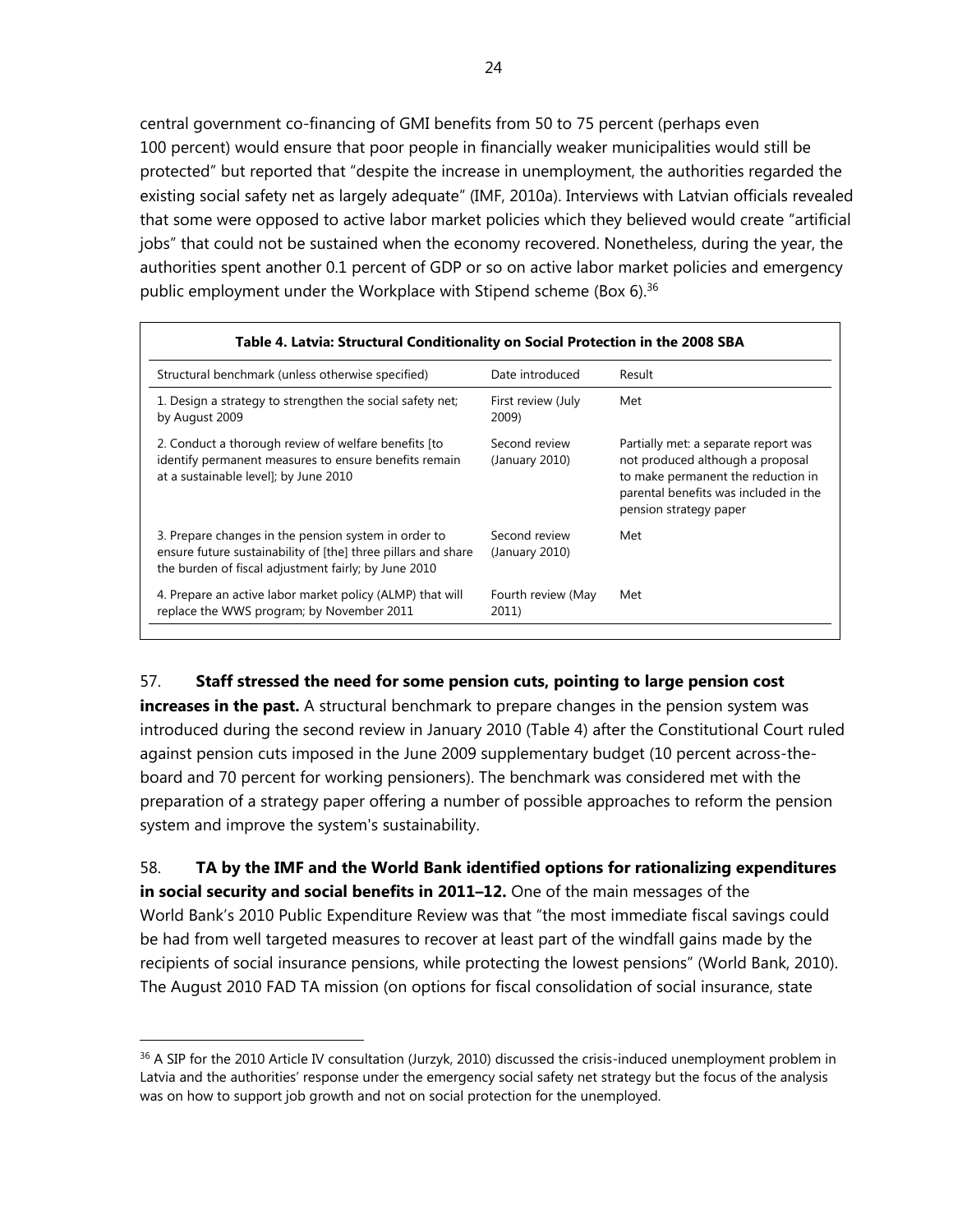social benefits, and subsidies) offered policy options consistent with those in the World Bank's review.

#### **Box 6. Latvia: The Guaranteed Minimum Income and Workplace with Stipend Schemes**

Since 2003, similar to other EU members, Latvia has operated a "last resort social assistance scheme" in the form of a GMI (World Bank, 2013b). The GMI is a means-tested scheme aimed at guaranteeing a minimum income for the poorest segment of the population. The eligibility threshold is determined annually by the Cabinet of Ministers as a nominal per capita amount. Able-bodied GMI recipients are required to register with the State Employment Agency and to comply with job search requirements and participate in active labor market policies and public works organized by the Agency.

Latvia's GMI is designed at the central government level but its implementation and financing are delegated to the municipalities. There was a departure from this during the crisis when the program received state budget co-financing from October 2009 until end-2012.

The WWS scheme was introduced in 2009 as part of the emergency package of measures to cushion the impact of the crisis. This public works scheme—primarily financed by the European Social Fund and designed by the World Bank, the Ministry of Welfare, and the State Employment Agency, in collaboration with local municipalities—provided jobs for those not receiving unemployment benefits, including those at risk of social exclusion (such as the long-term unemployed and ex-convicts). Participants were paid a stipend of L100 (€140) per month—equivalent to 80 percent of the minimum wage, so as to provide an incentive for them to seek other employment as soon as the labor market recovered. According to Hazans (2012), demand for the program was high, with around 20,000 persons (17–20 percent of the target group) working under the program in a given month, and almost twice as many on the waiting list.

The WWS Emergency Public Works Program was in place until the end of 2011, when it was replaced by the so-called Temporary Public Works Program.

# 59. **As economic recovery began to take hold in 2011, staff urged the authorities not to dismantle the emergency social safety net schemes but to integrate them into the welfare**

**system.** In the fourth review (in May 2011), a new structural benchmark was added for the authorities to prepare an active labor market policy strategy to replace the emergency Workplace with Stipend program which they planned to terminate at the end of 2011. In the fifth review (in December 2011), staff, pointing to the country's high unemployment and poverty rates relative to the rest of Europe, criticized the government's proposed cuts in social safety net spending and limits on social benefits. Instead, staff reiterated their call for the government to maintain or even increase its co-financing of GMI payments and to work with the World Bank to integrate the emergency schemes into a robust permanent safety net, specifically, by merging those schemes with the system of social assistance and by centralizing and improving the targeting of the GMI, while reforming the system to avoid poverty traps. The authorities disagreed, arguing that the crisis was over and hence "responsibility for providing welfare ("eating, heating, and housing") should be decentralized to municipalities, as it was before the crisis" (IMF, 2012b).

60. **The IMF also remained concerned about the pension system.** During the fifth review at the end of 2011, staff highlighted the failure to implement pension reform as "the biggest shortcoming of the government's crisis policy" and worried that some "reform fatigue" seemed to have set in (IMF, 2012b). In assessing the quality of the budget, staff expressed concern that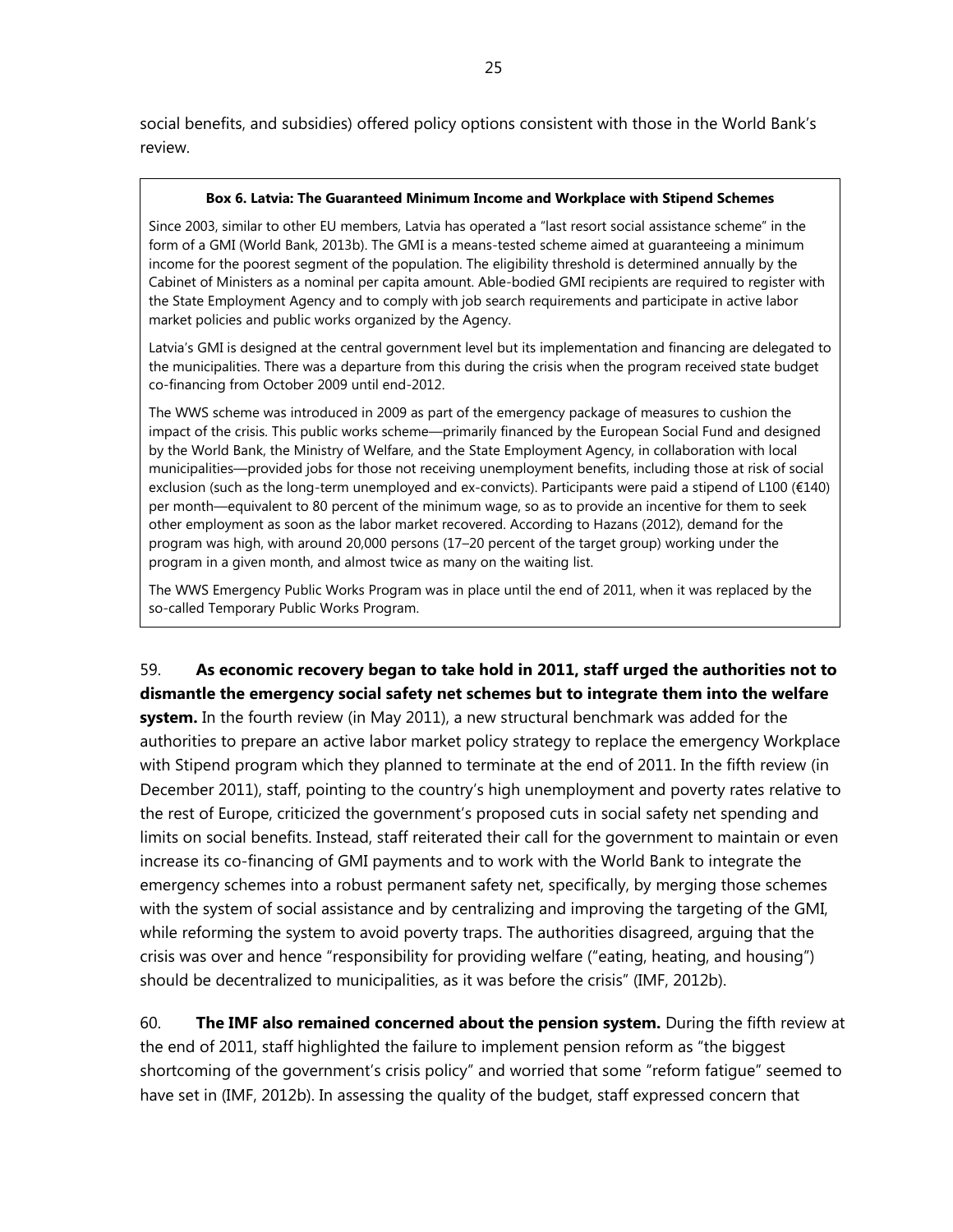"savings from pensions (while making sure poor pensioners would not be worse off) were also ruled out, even though the average pension for new retirees had increased almost 70 percent in real terms from 2005 to 2009," whereas a large part of the adjustment was being borne by local governments and the poorest municipalities that were already facing difficulties in financing their social safety nets (IMF, 2012b). But ultimately no substantive action was taken to reform the pension system due to "political reasons" (IMF, 2012b). In post-program monitoring discussions in 2012, staff highlighted the actual and expected fiscal impact of gradually reversing the crisisrelated consolidation measures including restoring second pillar pension contributions, the ceiling on social contributions, and indexation of paid-out pensions; removing the freeze on pensions; and increasing social insurance benefits for high-earners (IMF, 2012f; IMF, 2013a).

61. **The IMF continued to press for GMI enhancements in the post-program period.** Even after the World Bank's lending engagement concluded (at the end of 2011), the IMF team continued to work with the Bank's DPL team leader on social protection. The justification was that unemployment was likely to remain high in Latvia for some time. In October 2012, a World Bankled TA mission (with FAD participation) made several detailed recommendations for reforming the GMI. However, the authorities stood by their decision to cut GMI benefits and central government co-financing in 2013 (IMF, 2013a). In the Article IV discussions in 2014, 2015, and 2016, IMF staff citing a World Bank study on long-term unemployment in Latvia (World Bank, 2013b)—urged the authorities to reverse the 2013 measures, but to no avail.<sup>37</sup> The IMF also argued for a more gradual tapering of the GMI benefit in the transition to employment, in order to improve work incentives. By this time, the IMF had broadened its notion of strengthening the social safety net to include measures such as "a rise in the minimum wage, indexation of small pensions, and a rise in the minimum income tax threshold" (IMF, 2014b).

## **E. Morocco**

62. **In Morocco, the main social protection issues covered by the IMF were strengthening the social safety net and reforming public pensions.** These issues were covered in the course of surveillance and program discussions. During the evaluation period, Morocco received two two-year PLL arrangements: in August 2012 (for SDR 4.1 billion or 700 percent of quota); and July 2014 (for SDR 3.2 billion or 550 percent of quota).<sup>38</sup> Both arrangements were treated as precautionary and were not drawn. There was no structural conditionality in Morocco's PLL programs.<sup>39</sup>

# 63. **Social protection took on greater prominence in Morocco in the wake of the Arab Spring and the "February 20" protest movement in 2011.** In reaction to social unrest, the

 $37$  The study was undertaken with the Latvian Ministry of Welfare, under the aegis of the European Social Fund.

<sup>38</sup> Morocco received a third two-year PLL arrangement in July 2016 for SDR 2.5 billion (280 percent of its quota).

<sup>&</sup>lt;sup>39</sup> Conditionality under Morocco's PLL arrangements took the form of indicative targets quantifying government objectives regarding the fiscal deficit and net international reserves.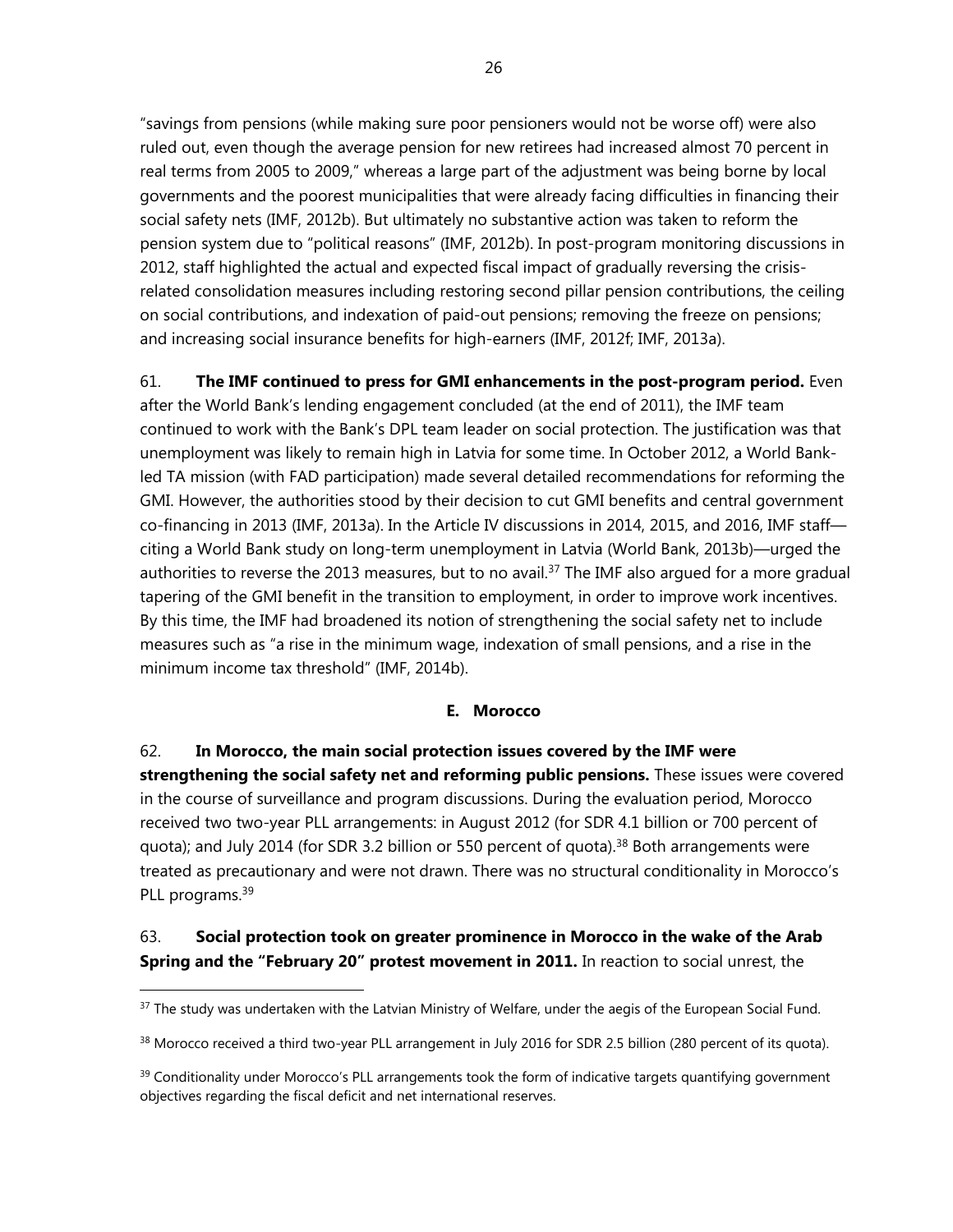government increased spending on subsidies, wages, and pensions. Spending on food and fuel subsidies more than doubled to about 5½ percent of GDP in 2011 (prices for certain food products and fuel were kept unchanged in the face of rising international commodity prices)—like other countries in the region, Morocco relied heavily on these subsidies as a form of social protection (Box 7). Civil service wages, the minimum wage, and the minimum pension were also increased.

### **Box 7. Morocco: Food and Fuel Price Subsidies at the Beginning of the Evaluation Period**

The subsidy system in Morocco dates back to 1941 when a stabilization fund, *Caisse de Compensation,* was established to stabilize the prices of basic commodities such as flour, bread, edible oils, charcoal, sugar, and milk during the Second World War. In the three decades that followed, many other products were added to the *Caisse*'s list, including petroleum products in 1955. According to Verme and El-Massnaoui (2015), the subsidies served various functions such as price stabilization and export promotion as well as social protection.

During the 1980s and 1990s, however, the government gradually liberalized the prices of a number of subsidized products—including for petroleum products (except butane or LPG), through the establishment of a price indexation system in 1995. But in September 2000, in response to large increases in the world oil price the government suspended the price indexation and fixed retail prices on gasoline, diesel, and fuel oil, supporting the difference between the administered price and the recovery price through the budget. (The price of butane, which is consumed relatively more by the poor, remained fixed throughout).

Among food products, after the liberalization of the edible oils sector in November 2000, only flour and sugar remained subsidized. Imports of sugar were subject to tariffs (and other taxes), the proceeds of which covered about half the cost of the sugar subsidies; the remainder was borne by the state budget. The flour subsidy was more limited and targeted—there was an annual quota on subsidized flour and it was distributed to targeted populations through the use of poverty maps.

64. **The IMF had long held the view that food and fuel subsidies were a budgetary burden that Morocco could ill afford.** Every Article IV consultation from 2006 to 2011 included an exhortation to reduce and/or reform these subsidies in order to contain fiscal costs and the public debt (in 2006-07) and to improve expenditure efficiency and minimize fiscal risks (in 2008–11).<sup>40</sup> In a May 2011 blog post, the Director of the IMF's Middle East and Central Asia Department (MCD) argued against the use of (universal) food and fuel price subsidies as a form of social protection and listed alternatives such as "[c]ash transfers and other forms of income support" and "school feeding programs, waiving fees for public services for the poor (such as health, education, or public transport), or labor-intensive public works" that would "do a better job of protecting the poor" (Ahmed, 2011). In response to the authorities' concern that subsidy reform would be politically difficult, the 2011 Article IV mission underlined that public and political resistance could be overcome through "good targeting and a well-designed and well-implemented communication strategy" but the staff report did not elaborate on what these entailed (IMF, 2011f). Civil society

<sup>&</sup>lt;sup>40</sup> See also Feltenstein (2017).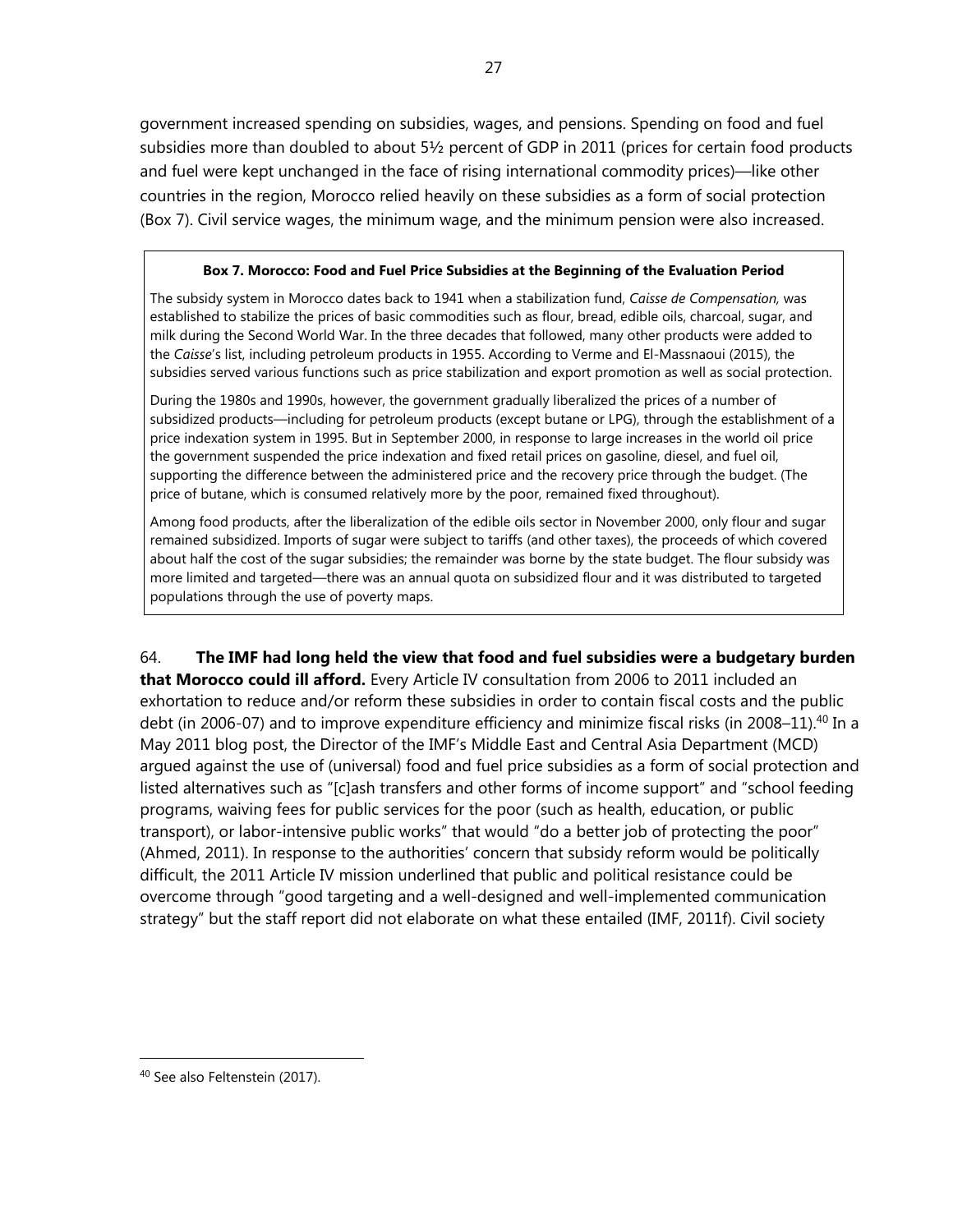activists from Arab countries, meanwhile, urged the IMF to ease pressure on their governments to reduce food and fuel subsidies until stronger social protection schemes could be implemented.<sup>41</sup>

65. **In the event, the Moroccan government moved ahead with policies to improve the targeting and effectiveness of social protection.** According to Moroccan authorities interviewed for this evaluation, the government built on an existing framework which included the flagship National Initiative for Human Development Support (INDH), with World Bank support.<sup>42</sup> The 2012 PLL was intended to support the authorities' home-grown reform agenda aimed at achieving rapid and inclusive economic growth, while providing an insurance against external shocks. To mitigate the impact of the reform of food and fuel subsidies—the quota on subsidized wheat was lowered, the diesel subsidy was reduced, the subsidies on gasoline and industrial fuel were eliminated, and the price indexation mechanism was (re)introduced in 2013-14<sup>43</sup>— on the poor, the authorities expanded two existing social programs (providing CCTs to poor rural families to send their children to school and providing basic health insurance for the poor); introduced programs to support low-income widows and physically disabled individuals; and provided support to the public transportation sector to alleviate the cost of higher fuel prices and limit fare increases. These measures were financed through a Social Cohesion Fund set up by the government in 2012.44

66. **The IMF was highly supportive of the authorities' reforms and reported on each step over the course of the two PLLs**. The Ex Post Evaluation of the first (2012) PLL lauded subsidy reform as "a major achievement, especially in light of the difficult regional socio-economic context" as well as the "[p]rogress … made in strengthening the social safety net and improving targeting of vulnerable groups" (IMF, 2015d). However, IMF staff reports did not discuss how the targeting had improved and whether the social protection measures introduced were appropriate or effective in mitigating the impact of the subsidy reform on the poor. Moroccan authorities interviewed for this evaluation indicated that the dialogue with the IMF focused on macroeconomic stability and not social stability and the IMF played little role when it came to social protection design beyond calling for better targeting. World Bank staff interviewed for this evaluation indicated that the Bank provided TA to the Moroccan authorities to develop a social registry and unique identification cards but there was little interaction with the IMF in this area due to constraints on the sharing of confidential data.

<sup>&</sup>lt;sup>41</sup> See "Subsidy Reform in Arab Countries: Reflection on IMF Recommendations," Bretton Woods Project, Minutes of Civil Society Forum held during the IMF/World Bank Annual Meetings, October 12, 2013; and "Arab NGOs Warn IMF Against Sharp Cuts to Subsidies," *Inter Press Service News Agency*, February 28, 2014.

 $42$  Launched in May 2005, the INDH is a nationwide social inclusion program targeting poor and vulnerable populations in rural and urban areas throughout Morocco. The World Bank was the key partner for this program, with a loan of US\$100 million approved in December 2006 and a second loan of US\$300 million approved in June 2012. The IMF was not involved in this initiative.

 $43$  Full liberalization of fuel prices (except for butane) took place at the end of 2015.

<sup>&</sup>lt;sup>44</sup> The World Bank provided TA on social protection reform including improving targeting practices.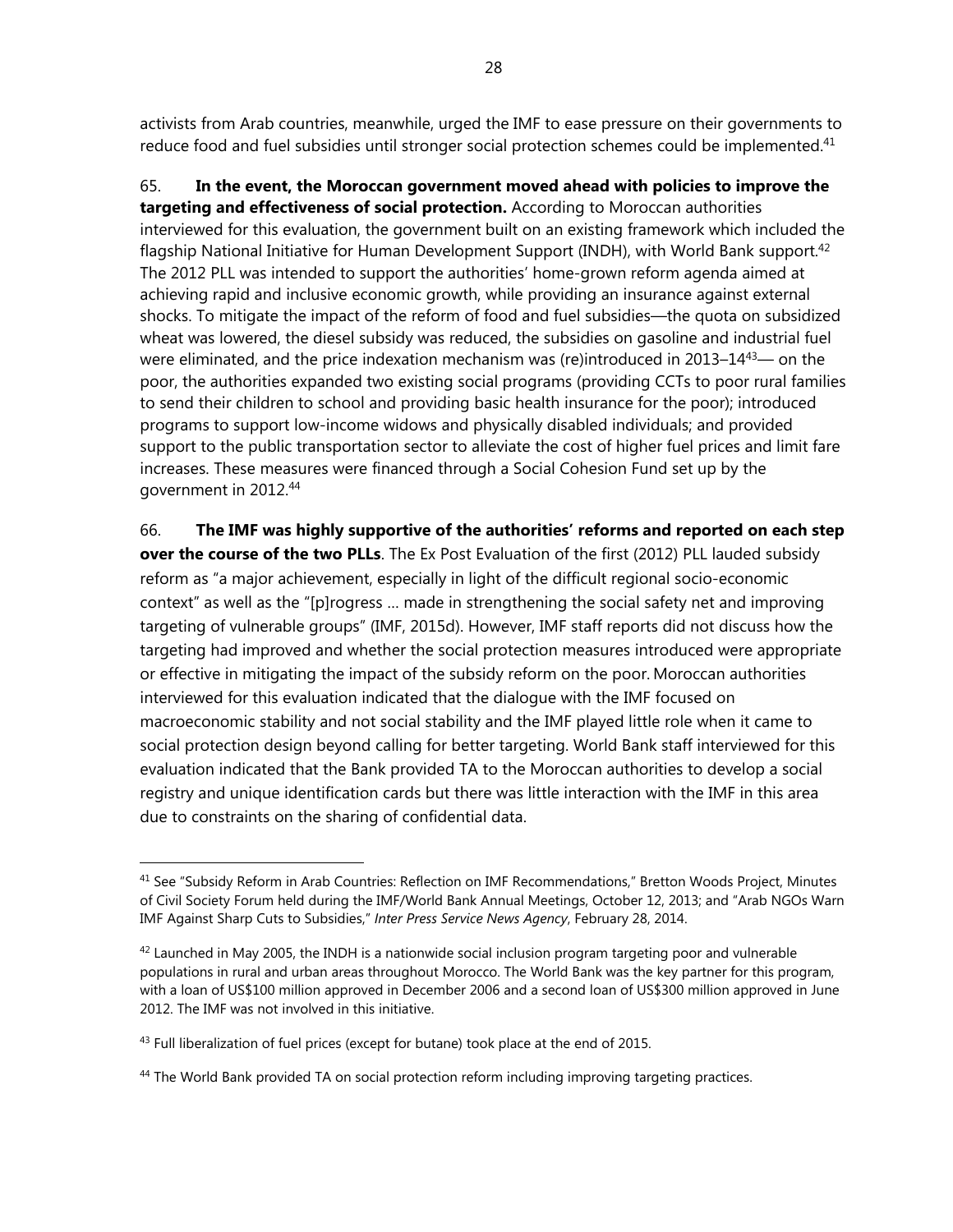67. **The IMF also urged Morocco and countries in the region to "[u]ntangle social protection from labor regulations"** (Ahmed, 2010). Pointing to the high rate of unemployment, particularly youth unemployment, in the region, the MCD Director posted: "No doubt, governments must help their citizens when they are hit by misfortune. However, this needs to be done in a way that does not create other problems… Instead of too stringent labor market regulations, a tight and targeted social safety net—that includes an unemployment insurance system—is a better way of protecting those in need" (Ahmed, 2010). The same advice was reiterated by the IMF in subsequent years.<sup>45</sup> However, IMF staff reports did not provide details as to how labor market regulations or the social safety net should be reformed to help the unemployed in Morocco.<sup>46</sup> At the end of 2013, Morocco introduced a limited unemployment benefit scheme, *Indemnité pour Perte d'Emploi* (IPE) after more than a decade of negotiations between the government, unions, and employers. The 2013 Article IV staff report took note of this (without comment) and continued to urge the reform of labor market policies, especially hiring and firing costs. In early 2015, Morocco launched a National Strategy for Employment designed in consultation with social partners and business representatives with support from the ILO and the development cooperation agencies of Canada, Spain, and Sweden and containing a range of measures to reduce unemployment, such as improving the effectiveness of employment support and vocational training programs and the functioning of the labor market. The second PLL review staff report welcomed the strategy (again without comment) while continuing to call for specific reforms of labor regulation, taxation, and minimum wage policy.

68. **The IMF was concerned about the sustainability of the public pension system.** The 2011 Article IV mission noted that the public pension funds—particularly the main civil service pension fund, *Caisse Marocaine des Retraites* (CMR)—would have to rely on their capital base to finance pension payments as soon as 2014. Staff stressed that apart from the basic pension, all pension schemes should be designed to be fully funded to ensure financial sustainability. At the end of 2012, after almost a decade of work, a government-appointed technical commission prepared a set of formal recommendations to restore the viability of the system while increasing its relatively low coverage (27 percent of the labor force in 2010) (Box 8). The authorities

 $45$  In a May 2011 commentary, the MCD Director noted that "while such labor market regulations are intended to protect the worker, they in fact impede job creation in the formal sector and contribute to driving firms into the informal economy, where young people have limited opportunities for human capital development and little to no rights or social protection. Policy should therefore aim at relaxing rigid labor market regulations, while at the same time preserving the right to collective bargaining and providing effective social protection, including unemployment insurance, for workers" (Ahmed, 2011a). In a 2012 speech in London on "Enabling Economic Transformation in the Middle East and North Africa," the First Deputy Managing Director also urged governments in the region to "reform labor market regulation to reduce disincentives for hiring, while maintaining adequate worker protection" (Lipton, 2012).

<sup>&</sup>lt;sup>46</sup> A SIP for the 2011 Article IV consultation (Guillaume, Furceri, and Bernal Verdugo, 2011) employed a panel regression of annual data for 183 countries over the period 1980–2008 to show that reforms to increase labor market flexibility (especially those related to minimum wages and mandated hiring costs) led to lower unemployment over the medium term, and used the results to draw labor market policy implications for Morocco.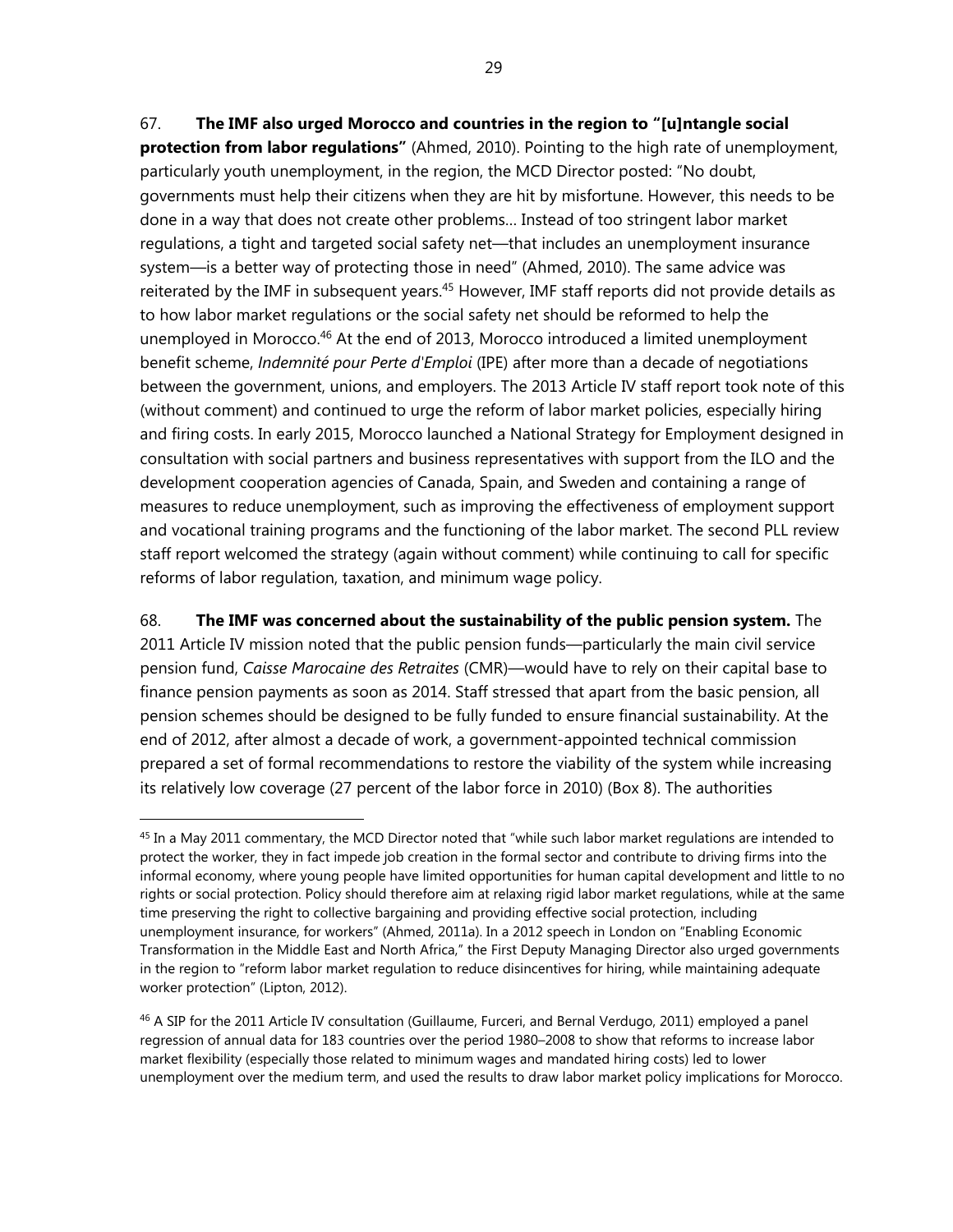emphasized the difficult political and regional context and the importance of building wide consensus on complex reforms (IMF, 2013f). Staff supported these reforms as "crucial to preserve fiscal sustainability and extend social protection" (IMF, 2014c) and repeatedly pressed for faster progress in implementing the reforms. In the event, the pension reforms faced opposition from the major trade unions, which held 24-hour general strikes in protest in 2014 and again in 2016.<sup>47</sup> In 2016, staff, while noting that social tensions had increased ("including in reaction to the pension reform proposal submitted to parliament"), continued to stress the urgency of the reforms and urged the authorities to "limit the potential fiscal cost of any accompanying measures (such as possible increases in the minimum pension)" (IMF, 2016e). Staff informed the IEO that the authorities were determined to press ahead with the pension reforms and that "no significant protests" followed the adoption of the reforms in July 2016.<sup>48</sup>

#### **Box 8. Morocco: Pension Reforms**

Morocco has four main pension schemes: one for civil servants (*Caisse Marocaine de Retraites*, or CMR), one for employees of state owned enterprises (RCAR), and two for the private sector (a basic regime, CNSS; and a complementary regime, CIMR). These systems differ in their contribution rates and in the method used to calculate benefits at retirement.

The issue of pension reform in Morocco surfaced more than a decade ago. In 2003, a technical committee comprising representatives from the pension funds, social partners, and the government, was tasked with reforming the system. The committee completed its work in 2012 and recommended a two-step reform involving: (i) parametric reforms to prolong the financial viability of the funds by several years, such as a gradual increase in the retirement age and contribution rate, together with a reduction in the accrual rate and benefits; and (ii) broader structural reforms to put the system as a whole (public and private) on a sustainable footing for the long term, such as merging the separate funds into two poles (one for the public sector and one for the private sector), and setting incentives for non-covered workers to become part of the formal pension system.

The first step was launched in June 2014 with the announcement of parametric reforms of the CMR to be implemented in 2015. After many delays in the face of strong opposition, the reforms were adopted by the government in January 2016 and passed by Parliament in July 2016, with implementation starting in September 2016.

#### **F. Tunisia**

69. **The evaluation period, 2006–15, spans a time of significant political and social change in Tunisia** marked by the popular uprising at the end of 2010 that culminated in the overthrow of the longtime president in January 2011 and the birth of the Arab Spring. During the evaluation period, the IMF engaged with Tunisia on social protection issues through surveillance and TA, as well as an SBA which lasted from June 2013 to December 2015.<sup>49</sup> The IMF focused on strengthening the social safety net in the context of major policy/institutional reforms (of food

<sup>47 &</sup>quot;Moroccan unions call national strike to protest economic reforms," *Reuters*, October 14, 2014; "Moroccan unions call for general strike on Feb. 24," *Reuters*, February 10, 2016.

<sup>48 &</sup>quot;Thousands rally against Morocco pension reforms," *Agence France Presse*, July 14, 2016.

 $49$  Tunisia's last program prior to the 2013 SBA was an extended arrangement from 1988 to 1992. It currently has a 48-month arrangement under the Extended Fund Facility (EFF), which was approved in May 2016.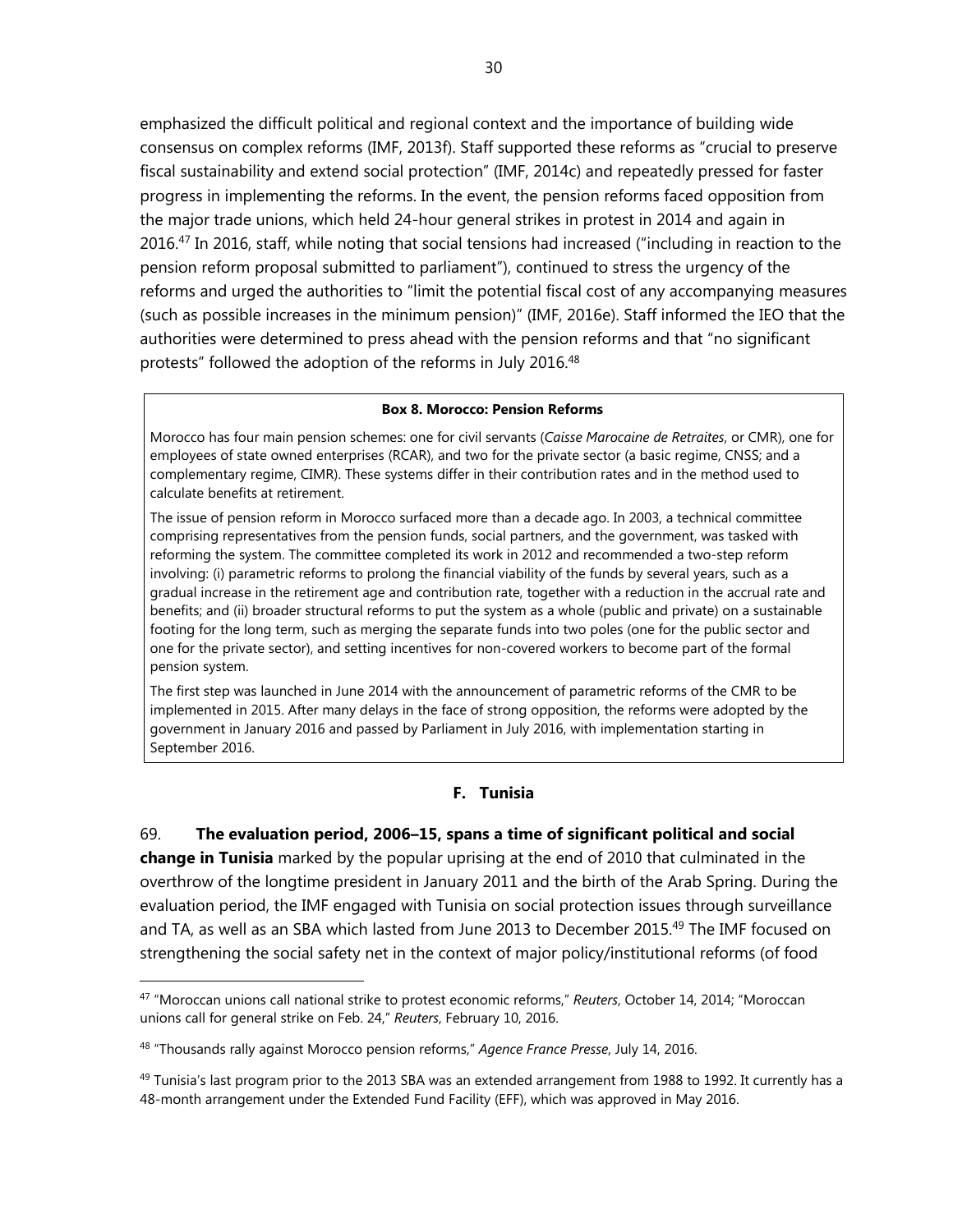and fuel price subsidies, the labor market, and the civil service), and on pension reform. The World Bank was actively involved in social safety net issues from 2011 onwards through donor grantbased projects.

70. **In the first half of the evaluation period, the IMF was not particularly concerned about social protection in Tunisia.** The 2006 Article IV mission noted that the incidence of extreme poverty and the fraction of the economically vulnerable population had fallen sharply since the mid-1990s. On the macro and fiscal side, the main issues of concern were: costly fuel subsidies; the financial position of the social security system; the high public sector wage bill; and high unemployment. The IMF's view was that further fiscal consolidation was necessary to maintain long-term fiscal sustainability.

71. **In the face of rising international fuel and food prices and the global financial turmoil, the 2009 Article IV mission was reassured by Tunisia's "relatively wide social safety net, built over the years"** (IMF, 2009i). It reported that social security coverage was nearly universal; health insurance had recently been reformed to ensure the system's sustainability; there was a subsidized housing program for the poorer segments of the population; and social assistance was available for fired workers for up to one year. The IMF urged the authorities to resume fiscal consolidation as soon as possible after the crisis, and emphasized as key pillars of the strategy the reduction in fuel and food subsidies and "finding a better targeted mechanism to support the poorer segments of the population," and parametric reforms of the pension system to ensure its medium to long-term sustainability (IMF, 2009i).

72. **The IMF became more concerned about social protection after the January 2011 revolution and the economic crisis that followed.** Domestic social unrest and the conflict in neighboring Libya contributed to a severe recession, to which the (interim) government responded by raising budgetary spending to appease social demands: "The wage bill increased significantly, food and energy subsidies almost doubled to offset higher international prices, and new social measures were implemented, including revamped youth unemployment programs" (IMF, 2012h). The 2012 Article IV mission found that poverty rates and inequality were "higher than previously stated" (IMF, 2012h). It advocated "targeted policies, including strengthening social safety nets … to protect the most vulnerable segments of the population through the economic transformation process" (IMF, 2012h).

73. **The concern was conveyed to the country directly by IMF Management.** In a visit to Tunisia in February 2012, the Managing Director offered the IMF's help, assuring that "[t]he 2012 version of the IMF differs from the past" (IMF, 2012d). In a visit later the same year, the First Deputy Managing Director said: "An effective social safety net that protects those most in need must complement a strong private sector that creates jobs… The IMF has been engaged with Arab Countries in Transition in advising on how to manage shocks to maintain economic stability, ensure that vulnerable households are protected during the transition, and lay the basis for jobcreating growth" (IMF, 2012j).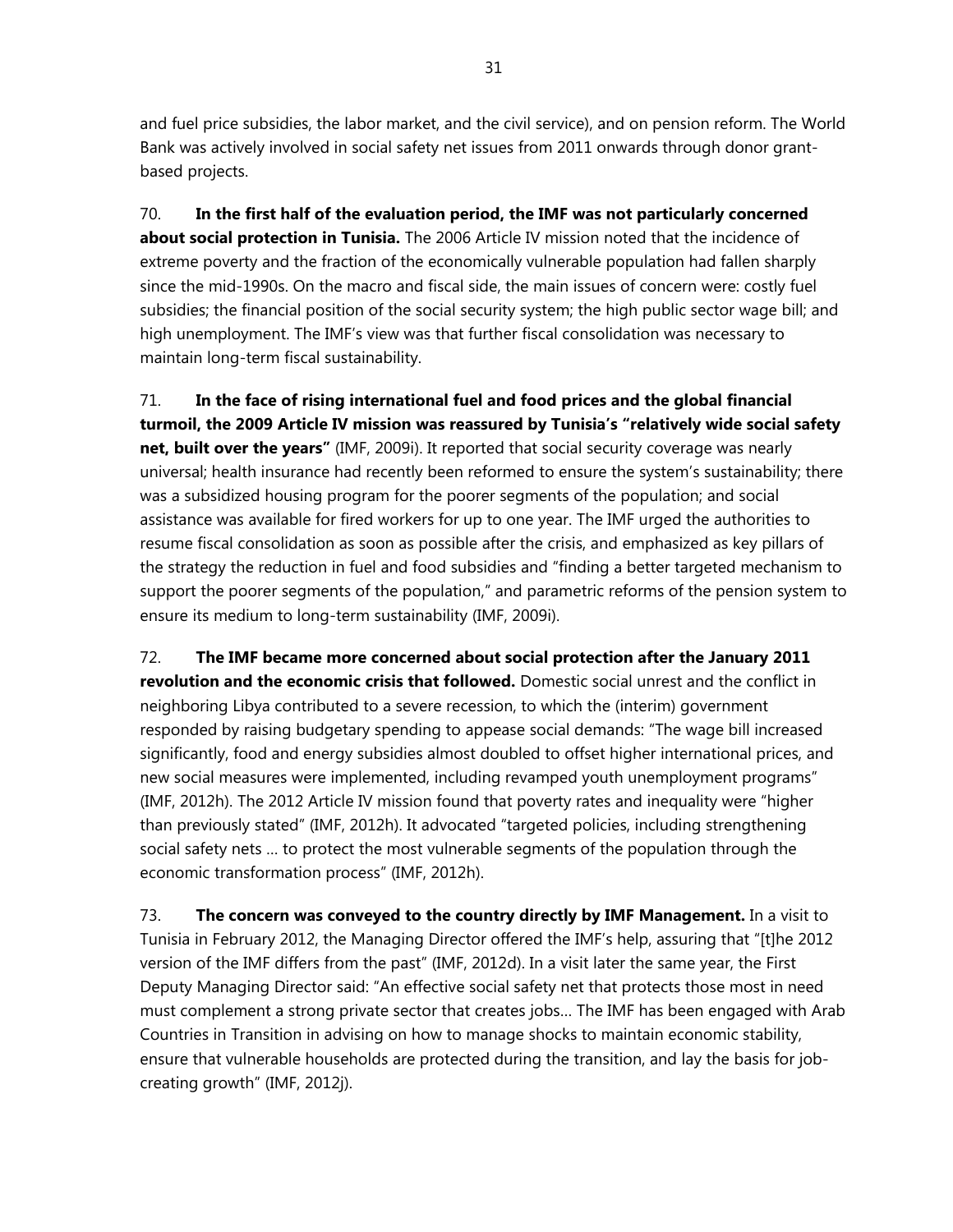74. **Strengthening social protection became a principal goal of the SBA that was** 

**approved in June 2013.** The SDR 1.1 billion arrangement (amounting to US\$1.7 billion or 400 percent of Tunisia's quota) aimed to "strengthen fiscal and external buffers, while laying the building blocks for stronger growth and protecting the most vulnerable" (IMF, 2013c). A key element of the program, and an integral part of the authorities' reform agenda, was "strengthening social assistance mechanisms and undertaking a systematic assessment of the social impact of the envisaged reforms" (IMF, 2013c). This was seen as essential to accompany the fiscal consolidation agenda—resting on subsidy reform and wage bill containment—which aimed at creating fiscal space for priority capital and social spending. To that end, the program included: (i) an indicative target (floor) on "social spending," which included social protection expenditures;<sup>50</sup> and (ii) a structural benchmark requiring submission to the Council of Ministers of a new targeted household support program to accompany the reform of generalized energy subsidies by end-August 2013 (Box 9). The World Bank provided the authorities with needed technical support, in the context of a multi-year \$5.7 million Social Protection Reforms Support project, approved in October 2013, to strengthen institutional capacity to design social protection reforms and improve the targeting of safety net programs.

75. **The indicative target on social spending was missed on almost all test dates.** Only the 2014 end-March and end-June targets were achieved thanks to an increase in the number of beneficiaries covered by the families-in-need (PNAFN) program and increased educational assistance. The targets before that were not met due to "implementation capacity constraints" (IMF, 2014c); the targets after that were not met due to "administrative delays" and issues in the delivery mechanism in remote areas (IMF, 2015f).

76. **The new targeted household support program—viewed by the IMF as critical for the success of the energy subsidy reforms—was delayed several times by implementation** 

**challenges**: from August 2013 to March 2014, and then to June 2014. An FAD TA mission in September 2013 on adopting an automatic fuel pricing mechanism advised the government to identify forthwith appropriately targeted compensating measures to build support for the new fuel pricing policy to be introduced in 2014. The IMF team urged the authorities not to wait for the new unified registry or the perfect targeting system to go ahead with the targeted household support program. Because energy subsidy reform was such a contentious issue among the Tunisian public, staff repeatedly emphasized the importance of implementing the household support program ahead of the planned fuel price increase and in conjunction with a comprehensive communication campaign explaining the benefits of moving away from regressive energy subsidies that benefit mostly the well-off. Nonetheless, challenges in identifying the

<sup>&</sup>lt;sup>50</sup> Social expenditures were defined as "capital expenditures (development expenditures) on education, health, social transfers to needy families, the AMEL employment training program (and university scholarships), UTSS indemnities, family allocation as well as development expenditures of the Ministry of Women and Family Affairs, Youth and Sports and Social Affairs;" current expenditures of the above-mentioned sectors and programs, as well as food and energy subsidies, were excluded (IMF, 2013c).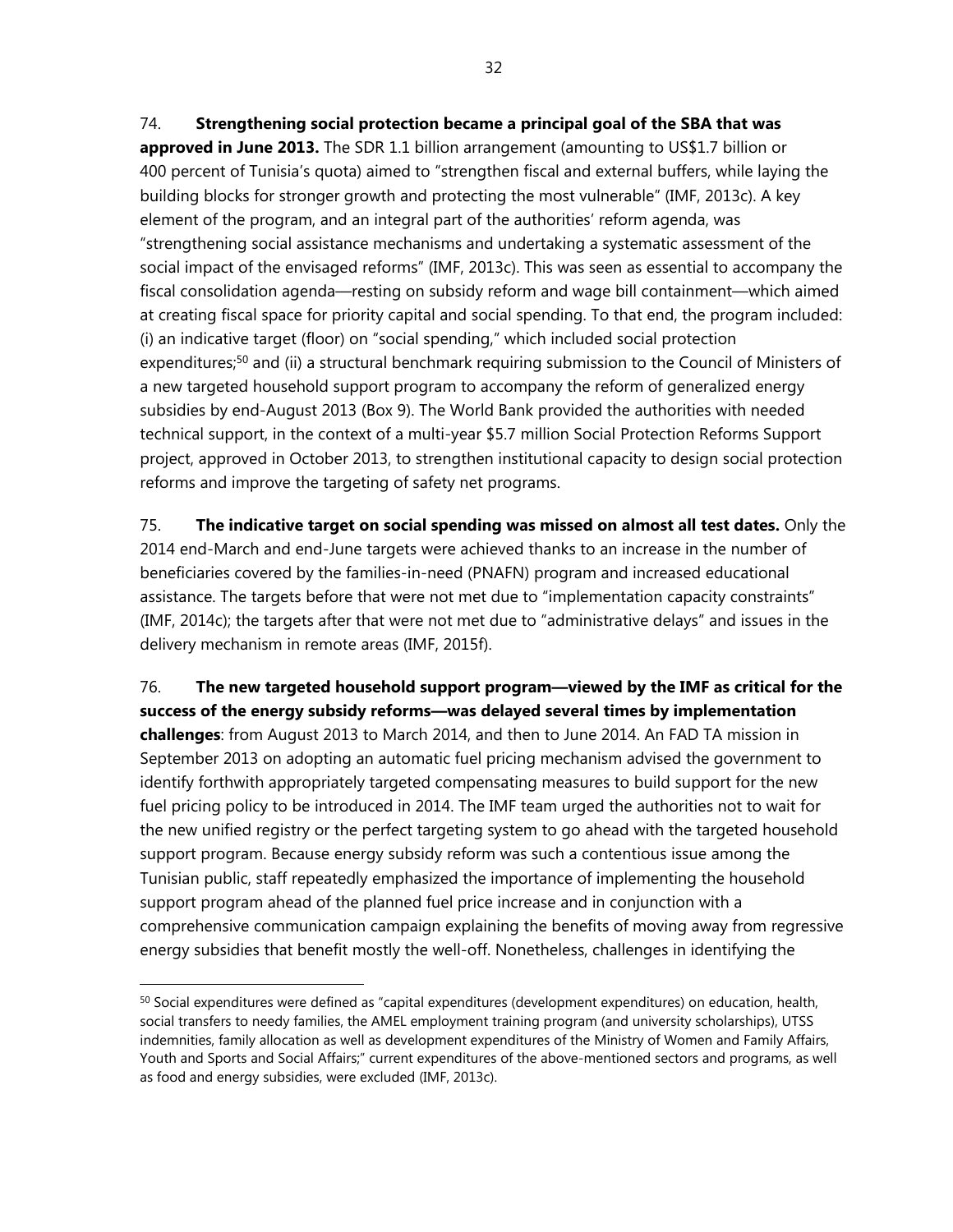beneficiaries and mode of delivery of the transfers led to several delays in the launch of the program, and it was finally put in place in July 2014, just ahead of a 6 percent increase in the price of gasoline and diesel.<sup>51</sup>

#### **Box 9. Tunisia: Cash Transfer System and Household Support Program**

Social safety net programs in Tunisia comprise non-contributory social assistance programs for poor households through unconditional cash transfers and free health cards. Benefits are provided through the National Assistance to Needy Families Program (PNAFN) managed by the Ministry of Social Affairs.

According to the World Bank, the PNAFN covered about 9 percent of the population considered vulnerable (an estimated 235,000 households) in 2012, and beneficiary households received a cash transfer of TD 100 (about US\$66) per month (equivalent to approximately 20 percent of the poverty line used to determine eligibility).

In light of Bank estimates (based on the 2005 household survey) indicating leakage to the non-poor of around 60 percent, the government took a decision in 2012 to improve the PNAFN. The plan was to introduce a unique social identification number that would be used as a basis for creating a new register of families in need. The authorities also launched an evaluation of the PNAFN program as well as the school assistance programs (with the help of UNICEF).

In the interim, the authorities committed to implementing a targeted household support program to accompany the reduction in energy subsidies planned for 2014. The program consisted of the following measures: (i) expanding the coverage of the existing cash transfer program for needy families to 250,000 families in 2014; (ii) providing one-time, temporary assistance for PNAFN beneficiary households as well as additional poor households identified by regional committees to mitigate the impact of the fuel price increases; and (iii) increasing the PNAFN allowance by about 10 percent to a monthly amount of TD 120 per family (with an additional TD 10 per month for families with school-age children). The World Bank provided extensive TA in this area.

## 77. **The IMF repeatedly pressed the authorities to speed up progress in developing a**

**new social safety net.** As work on the unique social identification number proceeded (Box 9), staff urged the authorities not to wait until it was complete to start improving the targeting system. By the fifth review (in December 2014), after a unique social identification number had been introduced for 8.5 million Tunisians and an evaluation of existing social protection programs had been completed (showing fewer leakages to non-poor than previously estimated), staff called for the quick adoption of a new social safety net (an improved PNAFN). The Managing Director reinforced this message in a visit to Tunisia in September 2015, exhorting the authorities to "move forcefully ahead" with the next phase of its transition including "a modern social safety net" (IMF, 2015e). According to IMF (2016b), by the end of the SBA program, the PNAFN had been expanded to cover 235,000 families and to provide higher benefits (with a tripling of the average transfer to about US\$80 per month). According to World Bank staff, improving the country's social

<sup>&</sup>lt;sup>51</sup> Interim measures were introduced to soften the impact of the increase in electricity tariffs and natural gas prices in January 2014, such as: a social housing program for needy families; an increase in the income tax deduction for the poorest households; and a tiered electricity rate system adapted to energy use, plus a "social" electricity tariff for households consuming less than 100 kwh per month (in addition to the "lifeline" tariff for households consuming less than 50 kwh per month). Also, the guaranteed minimum salary was raised by about 6 percent, effective retroactively from May 1, 2014.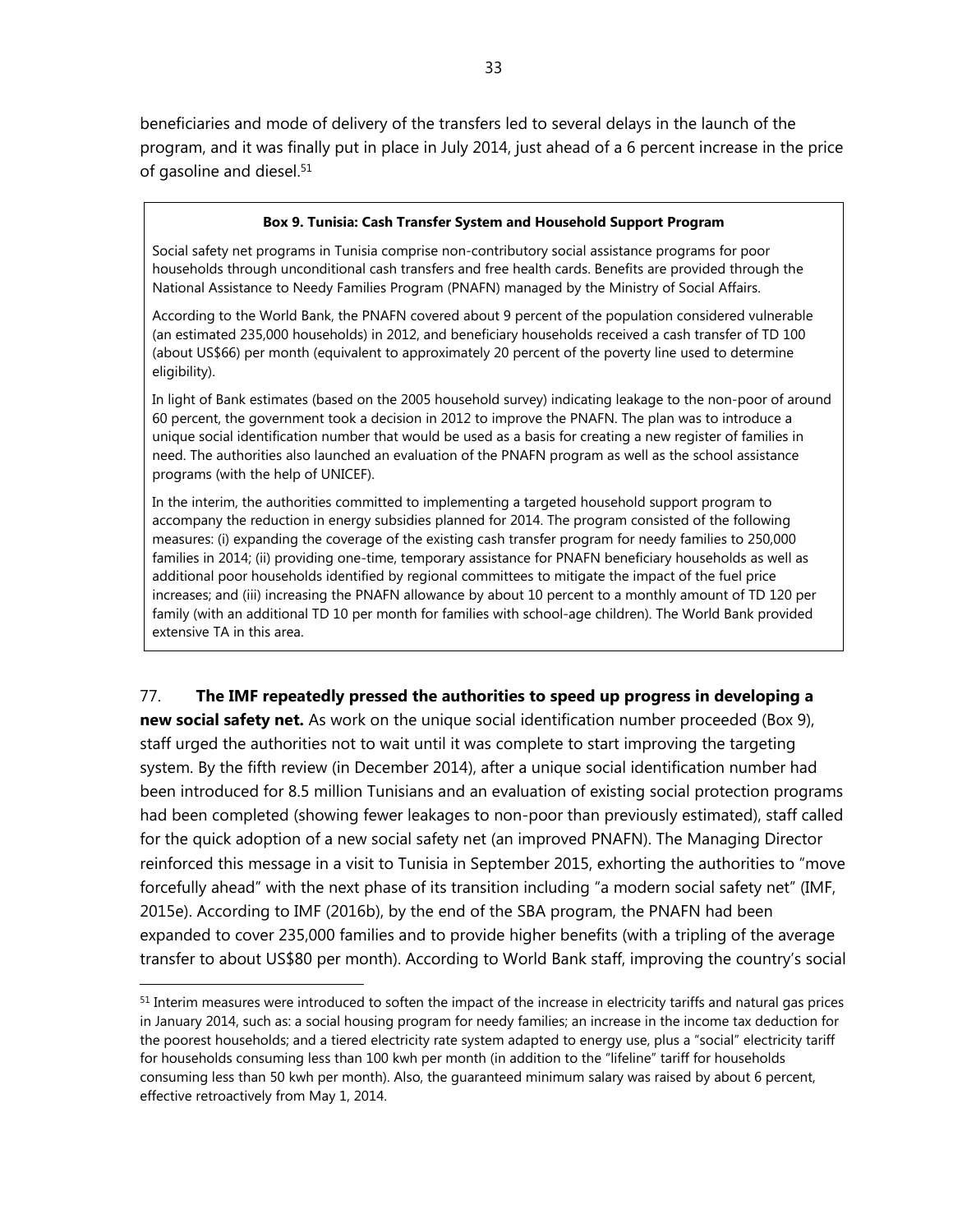safety net was a long-term reform with a high degree of difficulty at every step, not something that could have been accomplished within the timeframe of an SBA. However, the IMF's tenacious efforts to highlight the importance of social safety nets was valued by the Bank for helping to mobilize attention to the issue (for example, by bringing it to the attention of the Ministry of Finance) and maintain the momentum of the reforms.

# 78. **Pension reform also featured in the 2013 SBA albeit without related conditionality.**

The social security system in Tunisia consists of the National Pension and Social Insurance Fund (CNRPS) for public sector employees; the National Social Security Fund (CNSS) for private sector employees; and the National Health Insurance Fund. The IMF had flagged the worsening financial condition of the two pension funds well before the program: the 2007 Article IV mission pointed out that the funds had moved from a surplus in the late 1990s to a small deficit in 2006, and urged the authorities to accelerate a comprehensive reform (planned for 2010) to ensure their long-term viability; the same advice was given in every Article IV consultation that followed. By 2012, when the CNRPS had already depleted its reserves, the IMF stressed the need for parametric reforms of the pension system to contain expenditure pressures over the medium term and avoid transfers from the central government budget. In 2013 the authorities launched an actuarial study, supported by the World Bank, to review the sustainability of the pension system and analyze the social and budgetary implications of different reform scenarios, and initiated a national consensus dialogue to discuss policy options. By the fourth SBA program review (in August 2014), the CNRPS was relying on budgetary transfers of around 0.3 percent of GDP to cover pension payments and the IMF was urging "quick actions" to reduce the deficit (IMF, 2014g). The government proposed a one-off voluntary increase in the retirement age in 2016 to help alleviate short-term budgetary pressures (but the draft law was not adopted) and it established a National Council on Social Dialogue to discuss a comprehensive reform of the pension system.

79. **The IMF discouraged the use of public employment as a form of social protection.** When unemployment—which the Article IV team already found "unacceptably high" at around 12 percent in 2006 (IMF, 2006)—jumped to almost 19 percent in the context of the 2011 revolution, the government undertook an aggressive public sector recruitment program and launched a youth employment program (AMAL) for unemployed university graduates.<sup>52</sup> IMF staff were concerned about the large increase in current expenditures, especially the public sector wage bill, and stressed that "the creation of unnecessary public jobs" was a "very costly and inefficient strategy for reducing unemployment" (IMF, 2014g). They repeatedly urged the authorities to speed up completion of the long-delayed National Employment Strategy and to

<sup>52</sup> According to Angel-Urdinola, Nucifora, and Robalino (2015), AMAL was conceived as a labor activation program but in practice it mainly provided cash assistance to unemployed graduates in an effort to achieve social peace. The World Bank approved a grant-financed project ("Emergency Support for Youth") in September 2011 aimed at providing emergency income support and short-term employment to approximately 3,000 youth to meet their basic needs through cash-for-work, training, apprenticeship and self-employment opportunities; the project became effective in October 2012.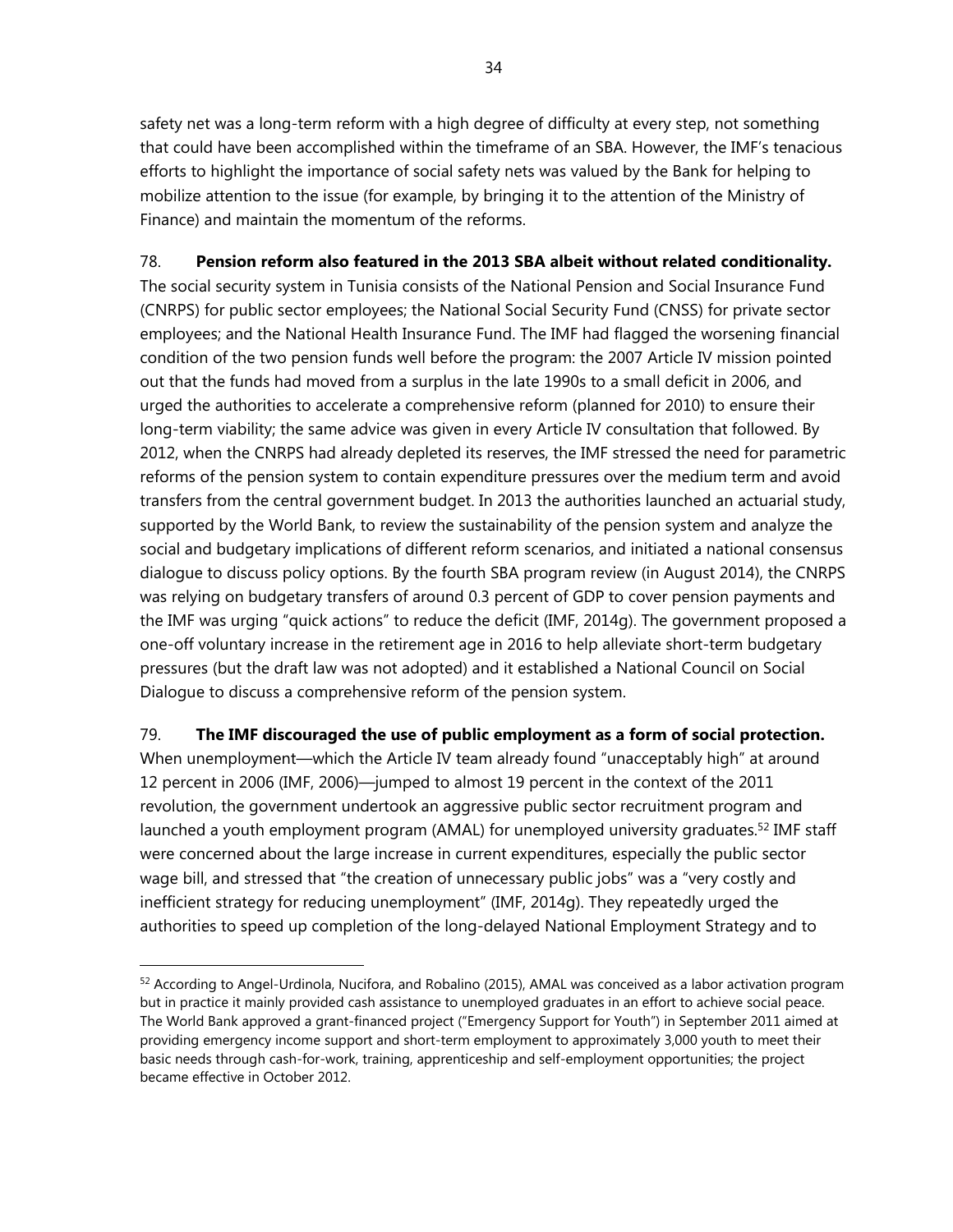work with the World Bank to implement a comprehensive civil service reform.<sup>53</sup> These remained outstanding issues at the expiration of the SBA program. In the staff report for Tunisia's request for a new EFF arrangement, staff noted that the authorities were continuing to build consensus amongst stakeholders to finalize a national employment strategy, and urged the authorities to accelerate work in this area with TA from the ILO (IMF, 2016b).

## **G. Malaysia**

80. **During the evaluation period, the IMF provided advice to Malaysia on various social protection issues**, including reforming the social safety net, pension reform, and introducing a minimum wage. The advice was provided by Article IV and TA missions. According to staff interviewed for this evaluation, the IMF was anxious to re-engage with Malaysia after a period of somewhat tense relations since the Asian financial crisis, and mission chiefs wishing to gain the authorities' trust put much effort into relationship-building and tried to be helpful in contributing to domestic policy debates when their advice was sought.

81. **The IMF took note of the fact that Malaysia lacked a comprehensive social safety net**  in 2009.<sup>54</sup> Malaysia was hit hard by the global downturn. While the country was able to cope with the crisis from a position of macroeconomic resilience, the recession added urgency to outstanding structural issues—fiscal consolidation and strengthening domestic-oriented activity and provided an opportunity to revisit the national development model. IMF staff argued that strengthening social protection would help in two ways: (i) it would allow the authorities to proceed with long-planned fiscal reforms, specifically, an overhaul of the fuel subsidy system and introduction of a goods and services tax, in a socially and politically acceptable way; and (ii) it could reduce the high rate of precautionary saving which was contributing to external current account surpluses and what the IMF assessed to be an undervalued exchange rate (IMF, 2009f).

82. **FAD fielded a diagnostic TA mission to assess Malaysia's social safety net in the fall of 2009.** The TA team took stock of the existing major social safety net programs and analyzed their distributional impact using the authorities' confidential household survey data. The team also provided some suggestions for improving the social safety net (e.g., phasing out and restructuring energy price subsidies, improving social assistance program design, and improving targeting criteria and the benefit structure), drawn in part from experiences in other countries. According to a statement by the Executive Director for Malaysia at the conclusion of the 2010 Article IV consultation, the authorities were appreciative and credited the TA mission for "bringing the issue [of social safety net reform] into the central policy debate" (IMF, 2010e).

<sup>&</sup>lt;sup>53</sup> The World Bank provided TA and policy analysis on social protection and labor policy as part of its Development Policy Review (World Bank, 2014) and Systematic Country Diagnostic (World Bank, 2015a).

<sup>54</sup> This was mentioned in a footnote in the 2009 Article IV staff report (IMF, 2009f) and it became a point of interest for several Directors at the Board meeting in July 2009.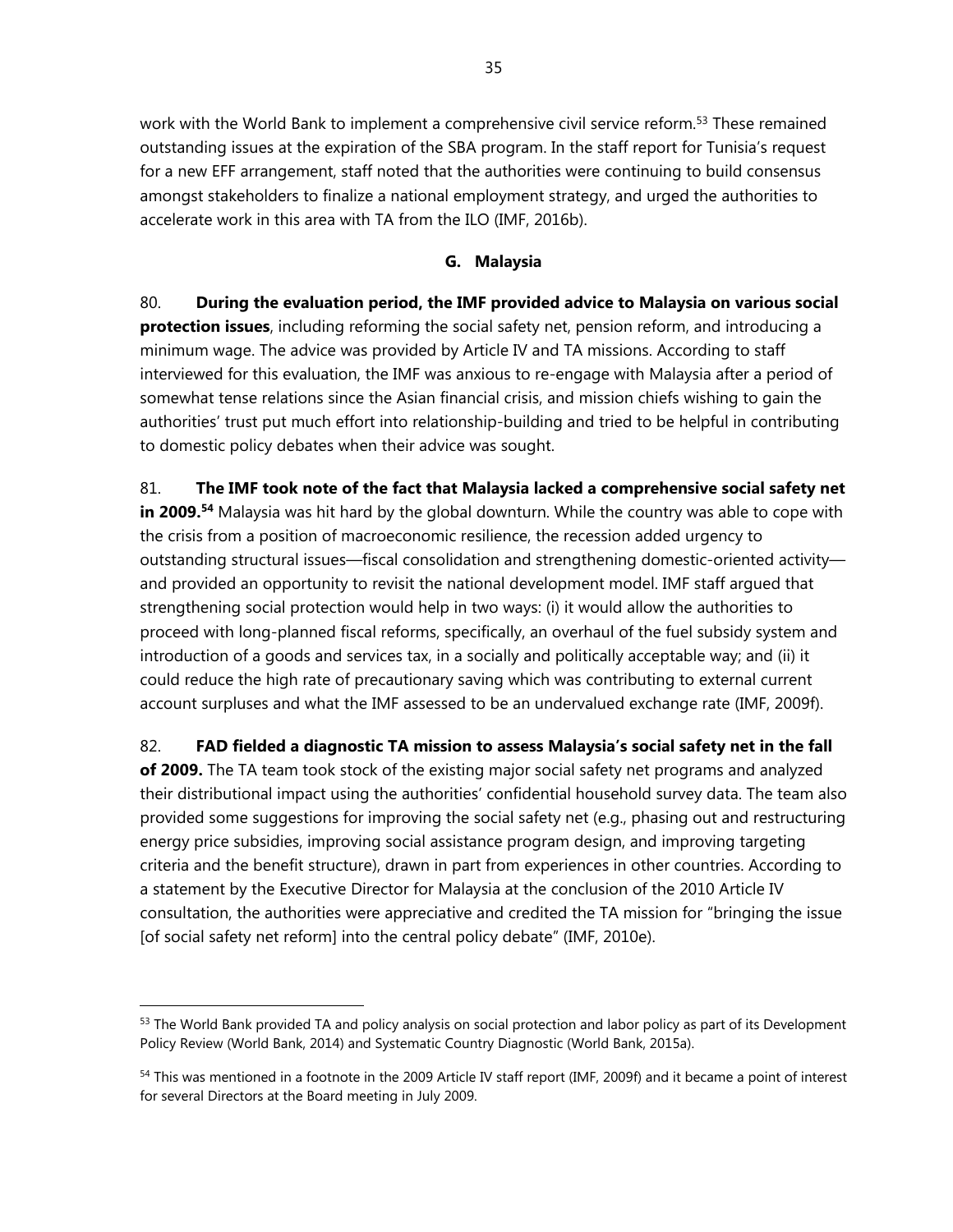83. **Staff from the World Bank and the United Nations Children's Fund (UNICEF) participated in the TA mission but neither institution was active in that area in Malaysia at that time.** They were not given the same access to data as the IMF team and did not contribute to the TA report. World Bank staff contacted for this evaluation noted that the Bank's first engagement with Malaysia on social safety nets took place around 2011 in the context of a Public Expenditure Review and it did not involve collaboration with the IMF.

84. **In 2010, Malaysia unveiled its New Economic Model with the goals of high income, sustainability, and inclusiveness, and the policy framework for implementing the strategy over the next five years.** With "inclusive growth" now a key medium term priority for the authorities, Article IV missions from 2011 to 2015 discussed various policies to strengthen social protection including CCTs, pension reforms, unemployment insurance, and a minimum wage (IMF, 2012c).

- **Cash transfers:** Staff suggested improving the targeting of cash transfer schemes and making them conditional on access to education and healthcare, noting that such programs had "proved successful in Brazil and Mexico and not too costly" (IMF, 2012c). Staff also emphasized that the reform of universal fuel subsidies should be accompanied by "targeted support measures for vulnerable groups" (IMF, 2013b). In 2012, the Malaysian government established *Bantuan Rakyat 1 Malaysia* (BR1M), a cash transfer program for low-income households. (The IMF was not involved, according to staff interviewees.) When fuel subsidies were abolished at the end of 2014, a one-off cash transfer was made to low-income households under the BR1M program.
- **Pension reforms:** Staff discussed the adequacy of Malaysia's pension system for rapid population aging, noting on the one hand the relatively low pension replacement ratios and lack of coverage for low or non-contributors, and on the other hand the fiscal risks posed by rising pension liabilities. With regard to the first point, staff supported the introduction of the Private Retirement Scheme to supplement the compulsory Employees Provident Fund (EPF), and suggested increasing the minimum age for pension withdrawals from the EPF, raising the rate of return on EPF investments, and introducing a publicly funded, pillar-one pension scheme (Box 10).<sup>55</sup> With regard to the second point, staff drew on a 2013 FAD TA report assessing fiscal risks in Malaysia to suggest parametric reforms to the Civil Service Pension Fund.
- **Unemployment insurance:** Staff suggested introducing an unemployment insurance scheme funded by employers and employees. The 2012 Article IV mission noted that the authorities tasked the ILO to produce a report on how to design an appropriate scheme

<sup>&</sup>lt;sup>55</sup> Staff's recommendations were drawn from a 2009 OECD report on pensions in Asia/Pacific.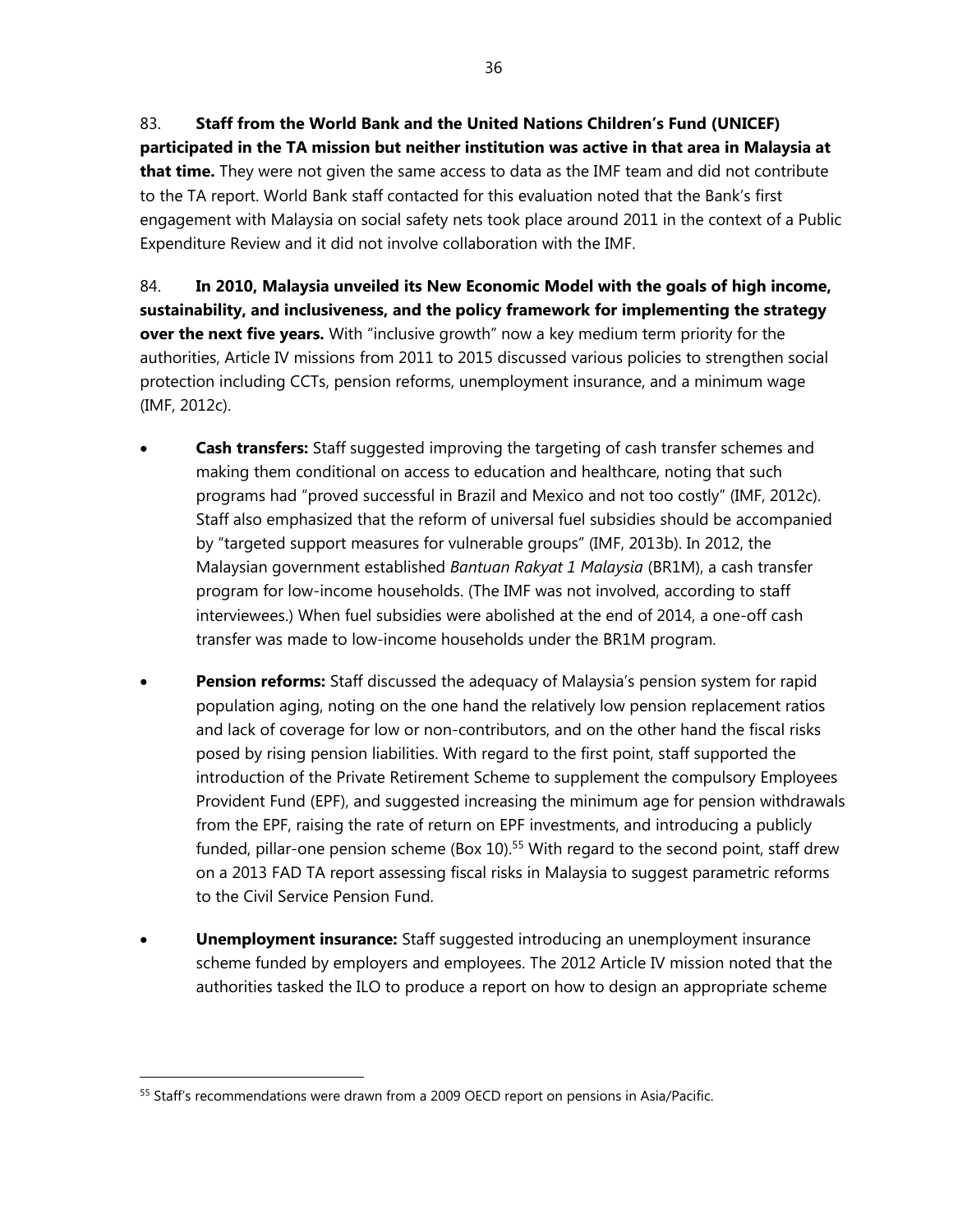(IMF, 2013b). The ILO report (Keyes, Carter, and Bédard, 2015) was published in April 2015 but there was no mention of it in the next Article IV discussion.

 **Minimum wage:** Staff discussed with the authorities the pros and cons of introducing a minimum wage during the 2011 Article IV consultation. In the event, the authorities introduced a minimum wage in January 2013 with advice from the ILO. Staff agreed that the policy would enhance social protection "provided any negative impact on employment is small" and urged the authorities to retain some flexibility to adjust the policy as they gained experience with its implementation (IMF, 2013b).

#### **Box 10. Malaysia: Public Pension Schemes**

Malaysia has two main public pension schemes: the Employees Provident Fund (EPF) and the Civil Servants Pension Fund (KWAP). The EPF primarily covers private sector employees and is a fully funded defined contribution scheme. The government guarantees a minimum annual return of 2.5 percent. The KWAP covers public sector employees and is a defined benefit scheme, funded on a PAYG basis through the budget. Civil servants do not contribute to the scheme, with the government bearing the full cost. The 2013 TA report on Fiscal Risks Assessment recommended that the government increase its contribution to the KWAP in the short term and consider reforms to ensure its long-term sustainability.

# 85. **In addition to the authorities' priority of achieving "inclusive growth," IMF**

**multilateral surveillance emphasized external rebalancing as another motivation for strengthening social protection.** The 2012 Pilot External Sector Report noted that Malaysia's external surplus partly reflected high private saving "stemming from young demographics and underdeveloped social safety nets" and recommended "[s]tructural reforms to strengthen social protection" as a possible policy response to reduce the savings-investment gap (IMF, 2012g). The 2013 Pilot External Sector Report made more specific suggestions such as enhancing the risk-sharing characteristics of the pension scheme and introducing employment insurance (IMF, 2013e). Subsequent External Sector Reports repeated the advice to "improve social protection and the risk sharing characteristics of the pension system" to help moderate the current account surplus, noting it was "[c]onsistent with the authorities' intentions" (IMF, 2014e; IMF, 2015c; IMF, 2016d).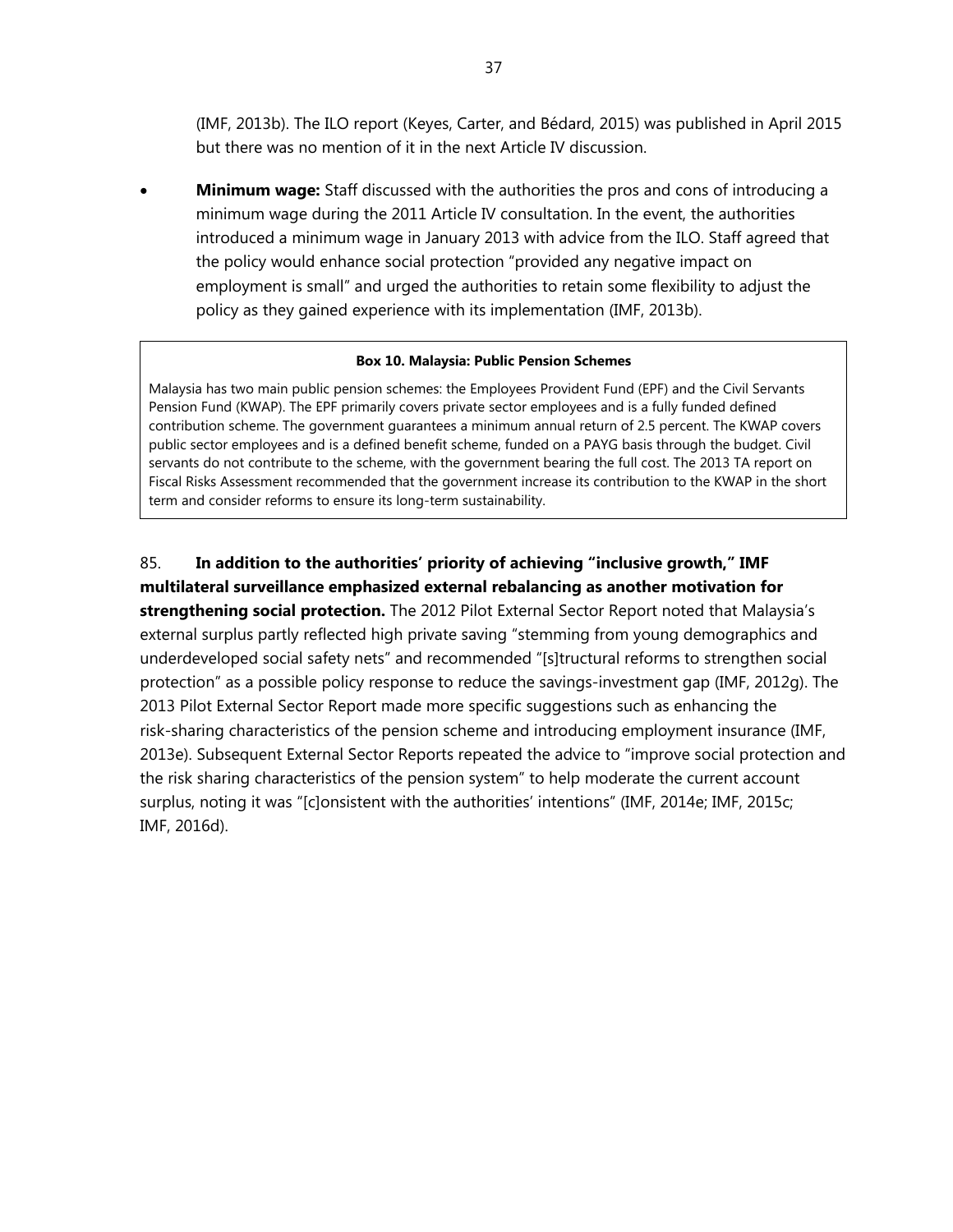#### **REFERENCES**

- Abrams, Alisa, 2017, "The IMF's Role in Social Protection: Fund Policy and Guidance," IEO Background Document No. BD/17-01/01 (Washington).
- Ahmed, Masood, 2010, "More Than 18 Million Jobs Needed!" iMFdirect, October 31.

\_\_\_\_\_, 2011, "Subsidies—Love Them or Hate Them, It's Better to Target Them," iMFdirect, May 10.

\_\_\_\_\_, 2011a, "Creating Jobs in the Middle East and North Africa," *Asharq Al Awsat*, May 20.

- Angel-Urdinola, Diego F., Antonio Nucifora, and David Robalino (eds.), 2015, *Labor Policy to Promote Good Jobs in Tunisia: Revisiting Labor Regulation, Social Security, and Active Labor Market Programs,* Directions in Development (Washington D.C.: World Bank).
- Eich, Frank, 2012, "Ensuring the Financial Viability of the Health Care System—Financing Options for Romania," in "Romania: Selected Issues Paper," IMF Country Report No. 12/291, October (Washington).
- Guillaume, Dominique, Davide Furceri, and Lorenzo Bernal Verdugo, 2011, "Labor Market Reforms and Unemployment Outcomes," in "Morocco: Selected Issues," SM/11/206, September (Washington).
- Feltenstein, Andrew, 2017, "Subsidy Reforms and Implications for Social Protection: An Analysis of IMF Advice on Food and Fuel Subsidies," IEO Background Paper No. BP/17-01/02 (Washington).
- Fletcher, Kevin, and Alfred Schipke, 2007, "Pension Reform," in *Economic Growth and Integration in Central America*, ed. by Dominique Desruelle and Alfred Schipke, IMF Occasional Paper 257 (Washington: International Monetary Fund).
- Hazans, Mihails, 2012, "What Works When the Labor Market Doesn't? Peer Review on Workplace With Stipend (WWS) Emergency Public Works Programme," Host Country Discussion Paper for the Mutual Learning Programme, European Community Programme for Employment and Social Solidarity, April 26-27.
- Heller, Peter, 2017, "The IMF's Involvement with Pension Issues," IEO Background Paper No. BP/17-01/01 (Washington).
- International Labor Organization (ILO), 2014, *World Social Protection Report 2014/15* (Geneva: International Labor Office).
- International Labor Organization (ILO) and International Monetary Fund (IMF), 2012, "Towards Effective and Fiscally Sustainable Social Protection Floors," Preliminary report prepared for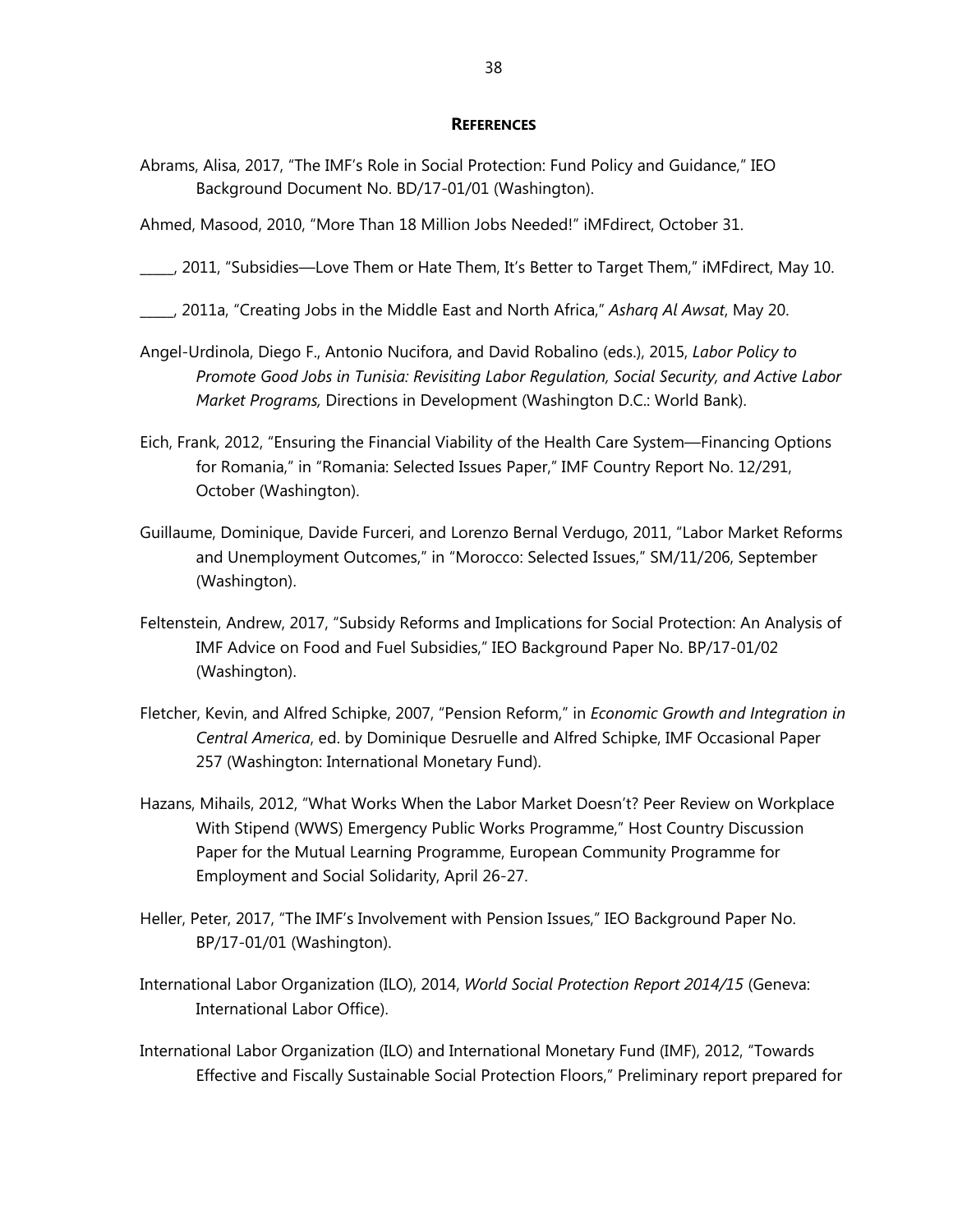the meeting of the G20 Labor and Employment Ministers in Guadalajara (Mexico), May 17–18.

- International Monetary Fund (IMF), 2005, "Dominican Republic: Staff Report for the 2005 Article IV Consultation, First and Second Reviews Under the Stand-By Arrangement, Review of Financing Assurances, and Requests for Waiver of Nonobservance and Applicability of Performance Criteria," EBS/05/140, September (Washington).
- \_\_\_\_\_, 2006, "Tunisia: 2006 Article IV Consultation—Staff Report; Staff Statement; Public Information Notice on the Executive Board Discussion; and Statement by the Executive Director for Tunisia," IMF Country Report No. 06/207, June (Washington).
- \_\_\_\_\_, 2007a, "Romania: 2007 Article IV Consultation—Staff Report; Public Information Notice on the Executive Board Discussion; and Statement by the Executive Director for Romania," IMF Country Report No. 07/219, June (Washington).
- \_\_\_\_\_, 2007b, "Dominican Republic: Seventh Review Under the Stand-By Arrangement, Review of Financing Assurances, and Requests for Waivers of Applicability and Nonobservance of Performance Criteria," EBS/07/79, July (Washington).
- \_\_\_\_\_, 2008, "Dominican Republic: Staff Report for the 2007 Article IV Consultation, Eighth Review under the Stand-By Arrangement, and a Request for a Waiver of Nonobservance of Performance Criterion," EBS/08/3, January (Washington).
- \_\_\_\_\_, 2009a, "Republic of Latvia: Request for Stand-By Arrangement—Staff Report; Staff Supplement; Press Release on the Executive Board Discussion; and Statement by the Executive Director for the Republic of Latvia," IMF Country Report No. 09/3, January (Washington).
- \_\_\_\_\_, 2009b, "IMF Executive Board Approves Precautionary Stand-By Arrangement for El Salvador of About \$800 Million," IMF Press Release No. 09/10, January (Washington).
- \_\_\_\_\_, 2009c, "El Salvador: 2008 Article IV Consultation—Staff Report; Staff Statement; Public Information Notice on the Executive Board Discussion; and Statement by the Executive Director for El Salvador," IMF Country Report No. 09/35, February (Washington).
- \_\_\_\_\_, 2009d, "Romania: Request for Stand-By Arrangement—Staff Report; Staff Supplements; and Press Release on the Executive Board Discussion," IMF Country Report No. 09/183, June (Washington).
- \_\_\_\_\_, 2009e, "Statement by IMF First Deputy Managing Director John Lipsky on Latvia," IMF Press Release No. 09/212, June (Washington).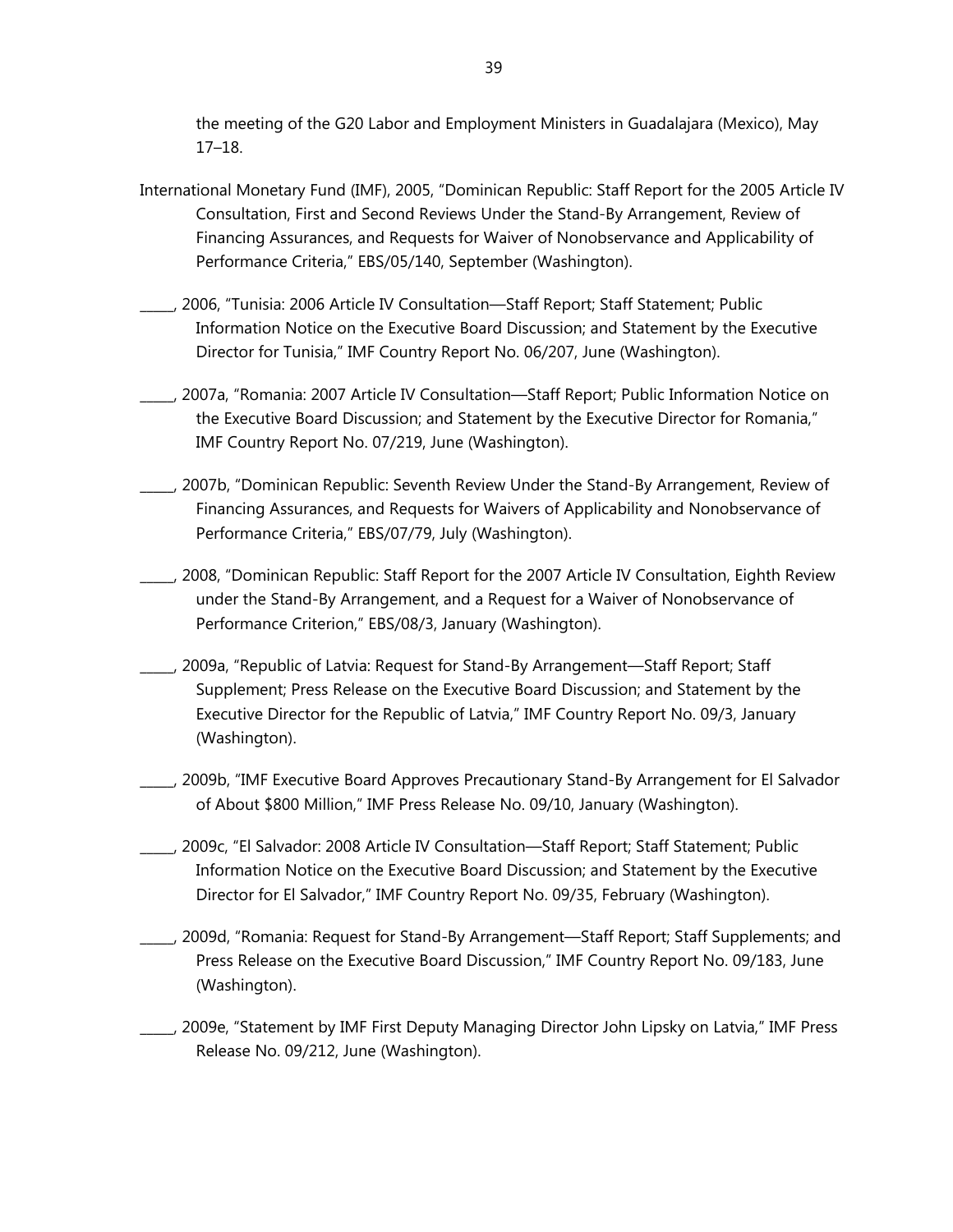- \_\_\_\_\_, 2009f, "Malaysia: 2009 Article IV Consultation—Staff Report; Public Information Notice on the Executive Board Discussion; and Statement by the Executive Director for Malaysia," IMF Country Report No. 09/253, August (Washington).
- \_\_\_\_\_, 2009g, "Republic of Latvia: First Review and Financing Assurances Review Under the Stand-By Arrangement, Requests for Waivers of Nonobservance of Performance Criteria, and Rephasing of Purchases Under the Arrangement," IMF Country Report No. 09/297, September (Washington).
- \_\_\_\_\_, 2009h, "Romania: First Review Under the Stand-By Arrangement, Request for Waiver of Nonobservance of Performance Criterion, and Request for Modification and Establishment of Performance Criteria; Statement by the IMF Staff Representative; and Press Release on the Executive Board Discussion," IMF Country Report No. 09/301, October (Washington).
- \_\_\_\_\_, 2009i, "Tunisia: 2009 Article IV Consultation—Staff Report; and Public Information Notice," IMF Country Report No. 09/329, December (Washington).
- \_\_\_\_\_, 2010a, "Republic of Latvia: Second Review and Financing Assurances Review Under the Stand-By Arrangement, Request for Extension of the Arrangement and Rephasing of Purchases Under the Arrangement and Request for Waiver of Nonobservance and Applicability of Performance Criteria," IMF Country Report No. 10/65, March (Washington).
- \_\_\_\_\_, 2010b, "IMF Executive Board Approves US\$790 Million Stand-By Arrangement for El Salvador," IMF Press Release No. 10/95, March (Washington).
- \_\_\_\_\_, 2010c, "Dominican Republic: Staff Report for the 2009 Article IV Consultation and Request for a Stand-By Arrangement; Supplement to the Staff Report and Staff Statement; Public Information Notice and Press Release on the Executive Board Discussion," IMF Country Report No. 10/135, May (Washington).
- \_\_\_\_\_, 2010d, "Romania: Staff Report for the 2010 Article IV Consultation, Fourth Review Under the Stand-By Arrangement, and Requests for Modification and Waiver of Nonobservance of Performance Criteria—Staff Report; Staff Supplement; Public Information Notice and Press Release on the Executive Board Discussion; Statement by the Executive Director for Romania," IMF Country Report No. 10/227, July (Washington).
	- \_\_\_\_\_, 2010e, "Malaysia: 2010 Article IV Consultation—Staff Report; Staff Statement; Public Information Notice on the Executive Board Discussion; and Statement by the Executive Director for Malaysia," IMF Country Report No. 10/265, August (Washington).
- \_\_\_\_\_, 2010f, "El Salvador: 2010 Article IV Consultation and First Review Under the Stand-By Arrangement—Staff Report; Public Information Notice and Press Release on the Executive Board Discussion; and Statement by the Executive Director for El Salvador," IMF Country Report No. 10/307, October (Washington).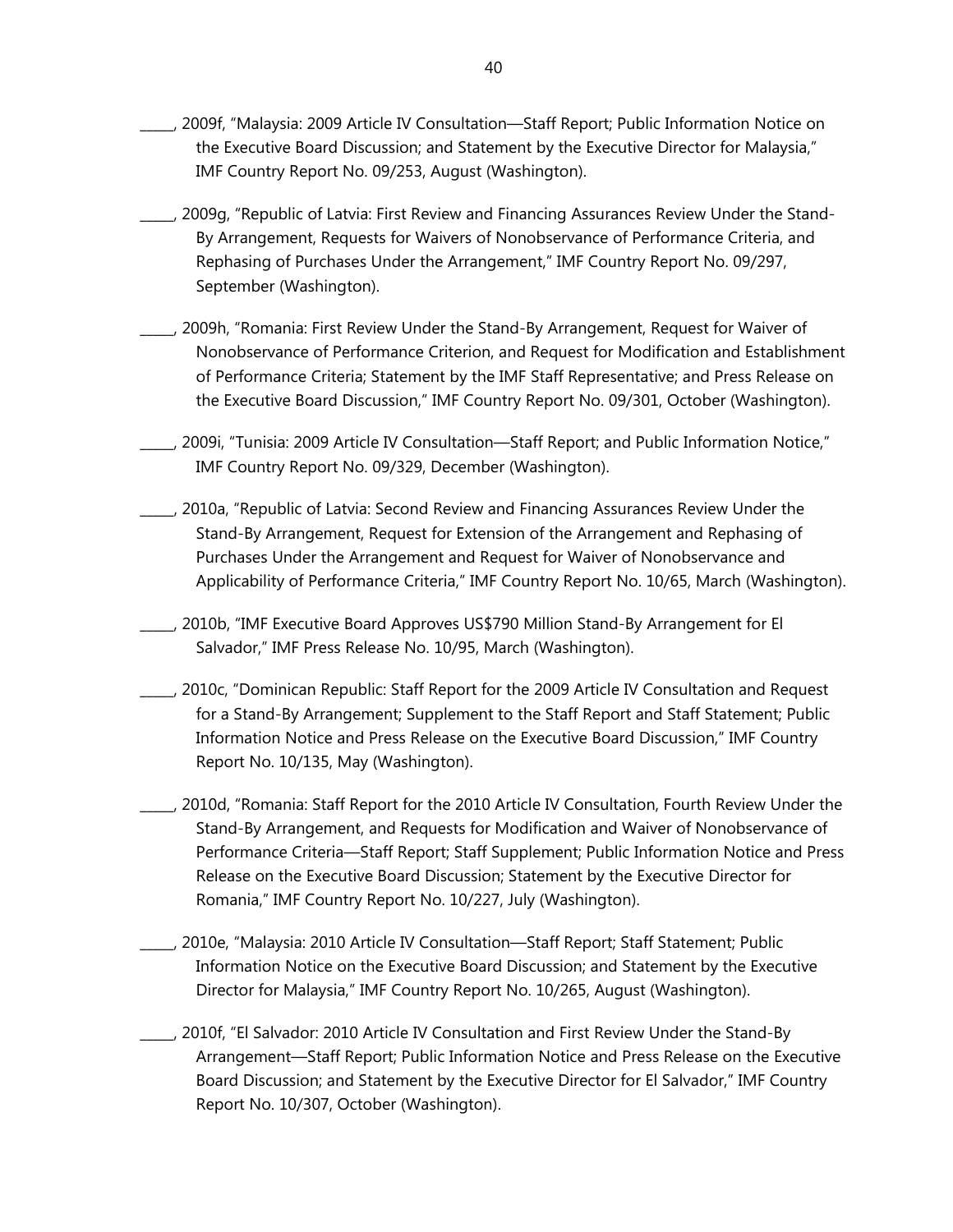- \_\_\_\_\_, 2011a, "Dominican Republic: First Review Under the Stand-By Arrangement, Requests for Waivers of Applicability and Modification of Performance Criteria—Staff Report; Staff Supplement; Informational Annex; Press Release on the Executive Board Discussion," IMF Country Report No. 11/70, March (Washington).
- \_\_\_\_\_, 2011b, "Romania: Seventh Review Under the Stand-By Arrangement, Cancellation of Current Stand-By Arrangement, and Request for a New Stand-By Arrangement—Staff Report; Supplement on the Assessment of the Risks to the Fund and the Fund's Liquidity Position; Supplementary Information; Press Release on the Executive Board Discussion; Statement by the Executive Director and the Senior Advisor to the Executive Director for Romania," IMF Country Report No. 11/80, April (Washington).
- \_\_\_\_\_, 2011c, "Romania: First Review under the Stand-By Arrangement and Request for Modification of Performance Criteria—Staff Report; Staff Supplement; Press Release on the Executive Board Discussion; and Statement by the Executive Director for Romania," IMF Country Report No. 11/158, June (Washington).
- \_\_\_\_\_, 2011d, "Dominican Republic: Fourth Review Under the Stand-By Arrangement and Request for Waiver of Nonobservance of Performance Criterion—Staff Report; Informational Annex; Press Release on the Executive Board Discussion," IMF Country Report No. 11/177, July (Washington).
- \_\_\_\_\_, 2011e, "Romania: Second Review under the Stand-By Arrangement and Request for Modification of Performance Criteria—Staff Report; Staff Supplement; Press Release on the Executive Board Discussion; and Statement by the Executive Director for Romania," IMF Country Report No. 11/297, October (Washington).
- \_\_\_\_\_, 2011f, "Morocco: 2011 Article IV Consultation—Staff Report; Public Information Notice on the Executive Board Discussion; and Statement by the Executive Director for Morocco," IMF Country Report No. 11/341, December (Washington).
- \_\_\_\_\_, 2012a, "Romania: Third Review Under the Stand-By Arrangement—Staff Report; Staff Supplement; Press Release on the Executive Board Discussion; and Statement by the Executive Director for Romania," IMF Country Report No. 12/11, January (Washington).
- \_\_\_\_\_, 2012b, "Republic of Latvia: Fifth Review Under the Stand-By Arrangement and Financing Assurances Review, Request for Waiver of Nonobservance of a Performance Criterion, and Proposal for Post-Program Monitoring," IMF Country Report No. 12/31, February (Washington).
- \_\_\_\_\_, 2012c, "Malaysia: 2011 Article IV Consultation," IMF Country Report No. 12/43, February (Washington).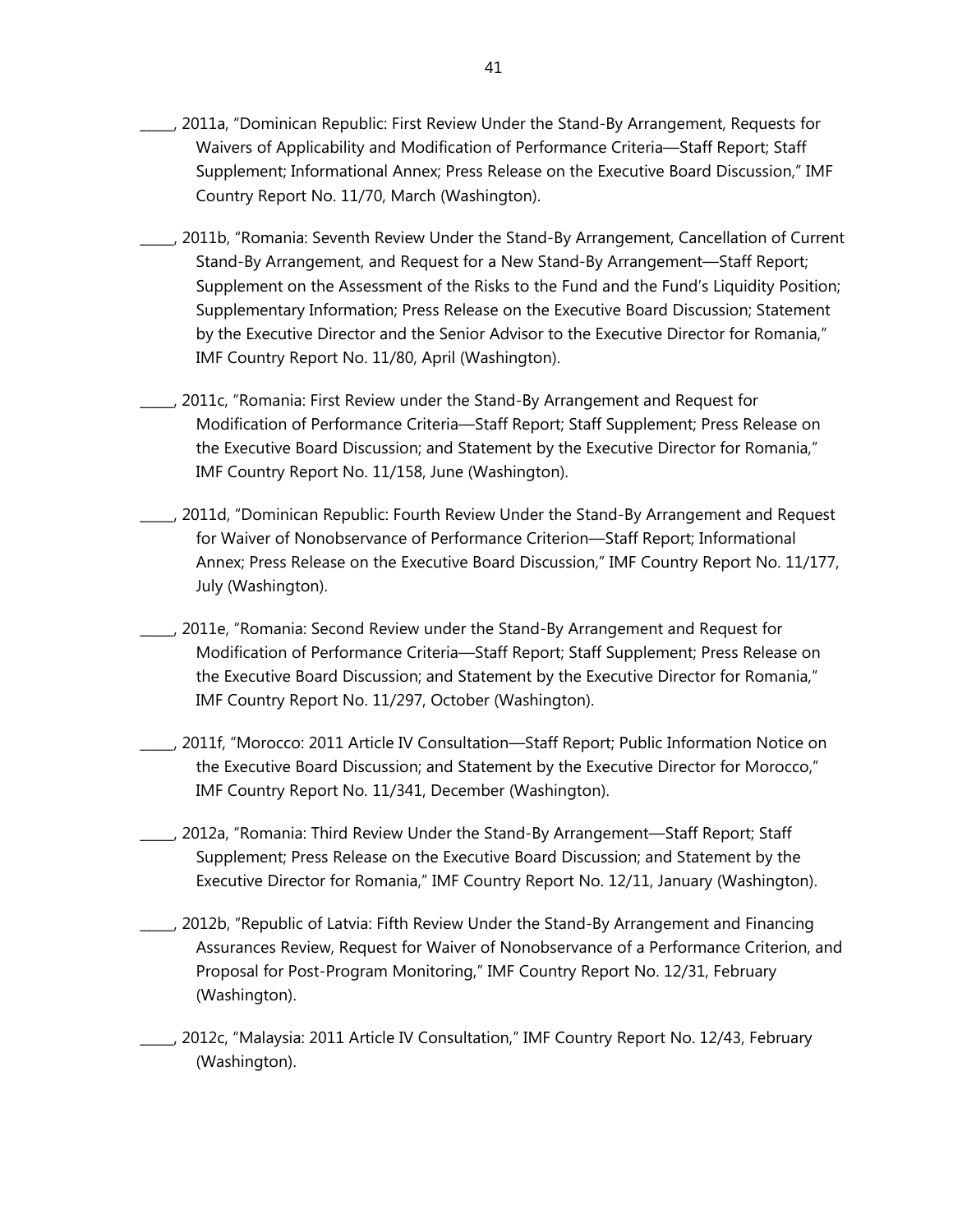- \_\_\_\_\_, 2012d, "Statement by IMF Managing Director Christine Lagarde at the Conclusion of her Visit to Tunisia," Press Release No. 12/32, February (Washington).
- \_\_\_\_\_, 2012e, "Romania: Fourth Review Under the Stand-By Arrangement and Request for Modification of Performance Criteria—Staff Report; Staff Supplement; Press Release on the Executive Board Discussion; and Statement by the Executive Director for Romania," IMF Country Report No. 12/73, April (Washington).
- \_\_\_\_\_, 2012f, "Republic of Latvia: First Post-Program Monitoring Discussions," IMF Country Report No. 12/171, July (Washington).
- \_\_\_\_\_, 2012g, "Pilot External Sector Report—Individual Economy Assessments," SM/12/167, July (Washington).
- \_\_\_\_\_, 2012h, "Tunisia: 2012 Article IV Consultation—Staff Report; Public Information Notice on the Executive Board Discussion; and Statement by the Executive Director for Tunisia," IMF Country Report No. 12/255, September (Washington).
- \_\_\_\_\_, 2012i, "Romania: 2012 Article IV Consultation and Sixth Review Under the Stand-By Arrangement, and Requests for Waiver of Nonobservance of Performance Criterion and Modification of Performance Criteria—Staff Report; Staff Supplement; Public Information Notice and Press Release on the Executive Board Discussion; and Statement by the Executive Director for Romania," IMF Country Report No. 12/290, October (Washington).
- \_\_\_\_\_, 2012j, "Statement by IMF First Deputy Managing Director David Lipton at the Conclusion of a Visit to Tunisia," Press Release No. 12/434, November (Washington).
- \_\_\_\_\_, 2012k, "Dominican Republic: Staff Report for the 2012 Article IV Consultation and Proposal for Post-Program Monitoring," EBS/12/176, December (Washington).
- \_\_\_\_\_, 2013a, "Republic of Latvia: 2012 Article IV Consultation and Second Post-Program Monitoring Discussions," IMF Country Report No. 13/28, January (Washington).
- \_\_\_\_\_, 2013b, "Malaysia: 2012 Article IV Consultation," IMF Country Report No. 13/51, February (Washington).
- \_\_\_\_\_, 2013d, "El Salvador: Staff Report for the 2013 Article IV Consultation," IMF Country Report No. 13/132, May (Washington).
- \_\_\_\_\_, 2013c, "Tunisia: Request for a Stand-By Arrangement—Staff Report; Press Release on the Executive Board Discussion; and Statement by the Executive Director for Tunisia," IMF Country Report No. 13/161, June (Washington).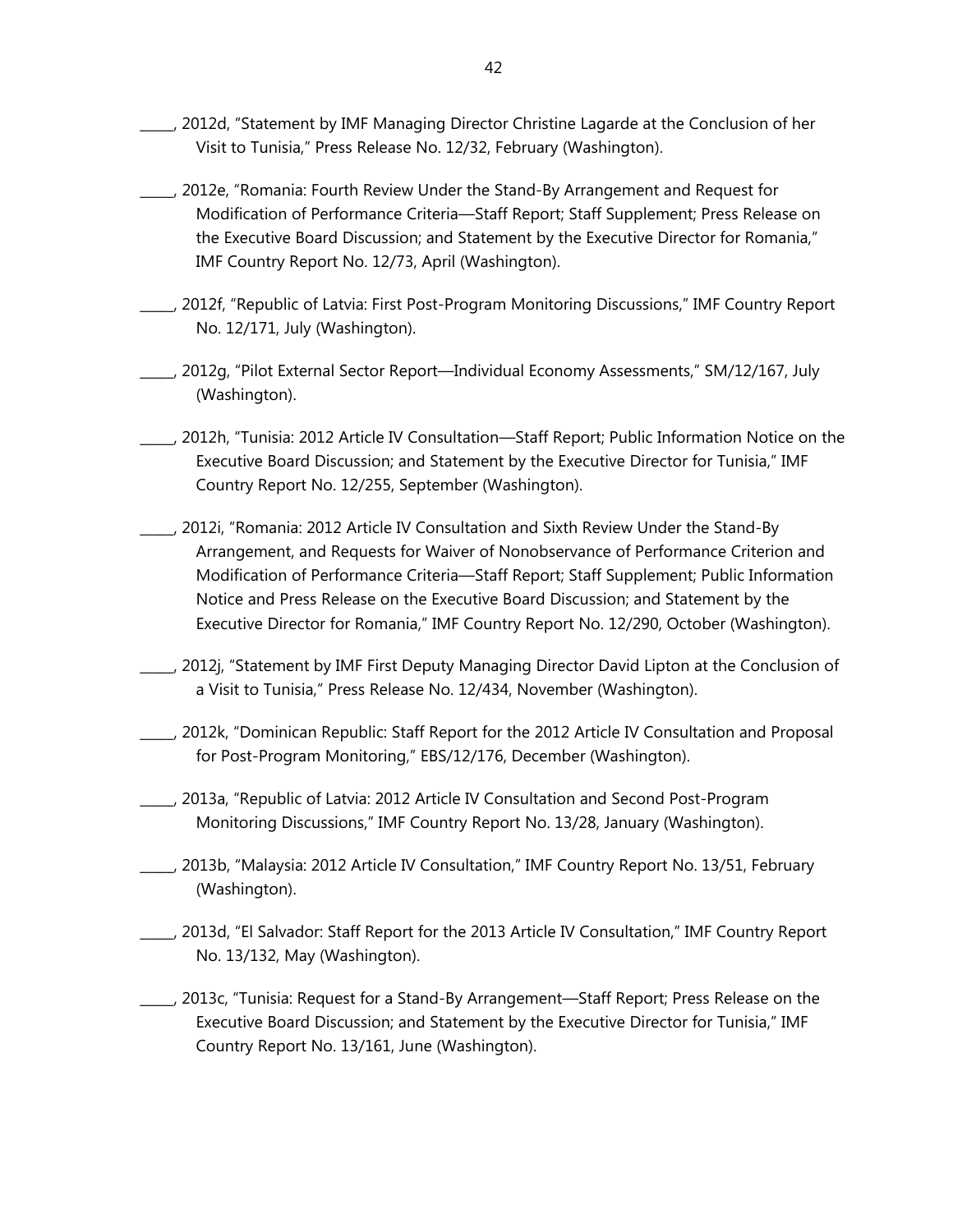- \_\_\_\_\_, 2013e, "2013 Pilot External Sector Report—Individual Economy Assessments," IMF Multi-Country Report, August (Washington).
- \_\_\_\_\_, 2013f, "Morocco: Second Review under the Precautionary and Liquidity Line," IMF Country Report No. 13/302, September (Washington).
- \_\_\_\_\_, 2013g, "Romania: Request for a Stand-By Arrangement," IMF Country Report No. 13/307, October (Washington).
- \_\_\_\_\_, 2014a, "Dominican Republic: Staff Report for the 2014 Article IV Consultation and Second Post-Program Monitoring," EBS/14/49, April (Washington).
- \_\_\_\_\_, 2014b, "Republic of Latvia: 2014 Article IV Consultation-Staff Report; Press Release; and Statement by the Executive Director for the Republic of Latvia," IMF Country Report 14/115, May (Washington).
- \_\_\_\_\_, 2014c, "Tunisia: Third Review under the Stand-By Arrangement, Request for Modification of Performance Criteria and Waivers of Applicability," IMF Country Report 14/123, May (Washington).
- \_\_\_\_\_, 2014d, "2014 Pilot External Sector Report," IMF Multilateral Policy Issues Report, July (Washington).
- \_\_\_\_\_, 2014e, "2014 Pilot External Sector Report—Individual Economy Assessments," IMF Multi-Country Report, July (Washington).
- \_\_\_\_\_, 2014f, "Revised Operational Guidance to IMF Staff on the 2002 Conditionality Guidelines," IMF Policy Paper, August (Washington).
- \_\_\_\_\_, 2014g, "Tunisia: Fourth Review under the Stand-By Arrangement and Request for Modification of Performance Criteria—Staff Report; Press Release; and Statement by the Executive Director for Tunisia," IMF Country Report 14/277, September (Washington).
- \_\_\_\_\_, 2015a, "El Salvador: 2014 Article IV Consultation—Staff Report; Press Release; and Statement by the Authorities of El Salvador," IMF Country Report No. 15/13, January (Washington).
- \_\_\_\_\_, 2015b, "Romania: 2015 Article IV Consultation—Staff Report; Press Release; and Statement by the Executive Director for Romania," IMF Country Report No. 15/79, March (Washington).
- \_\_\_\_\_, 2015c, "2015 External Sector Report—Individual Economy Assessments," July (Washington).
- \_\_\_\_\_, 2015d, "Morocco: Ex Post Evaluation of Exceptional Access Under the 2012 Precautionary and Liquidity Line Arrangement—Press Release; Staff Report; and Statement by the Executive Director for Morocco," IMF Country Report No. 15/231, August (Washington).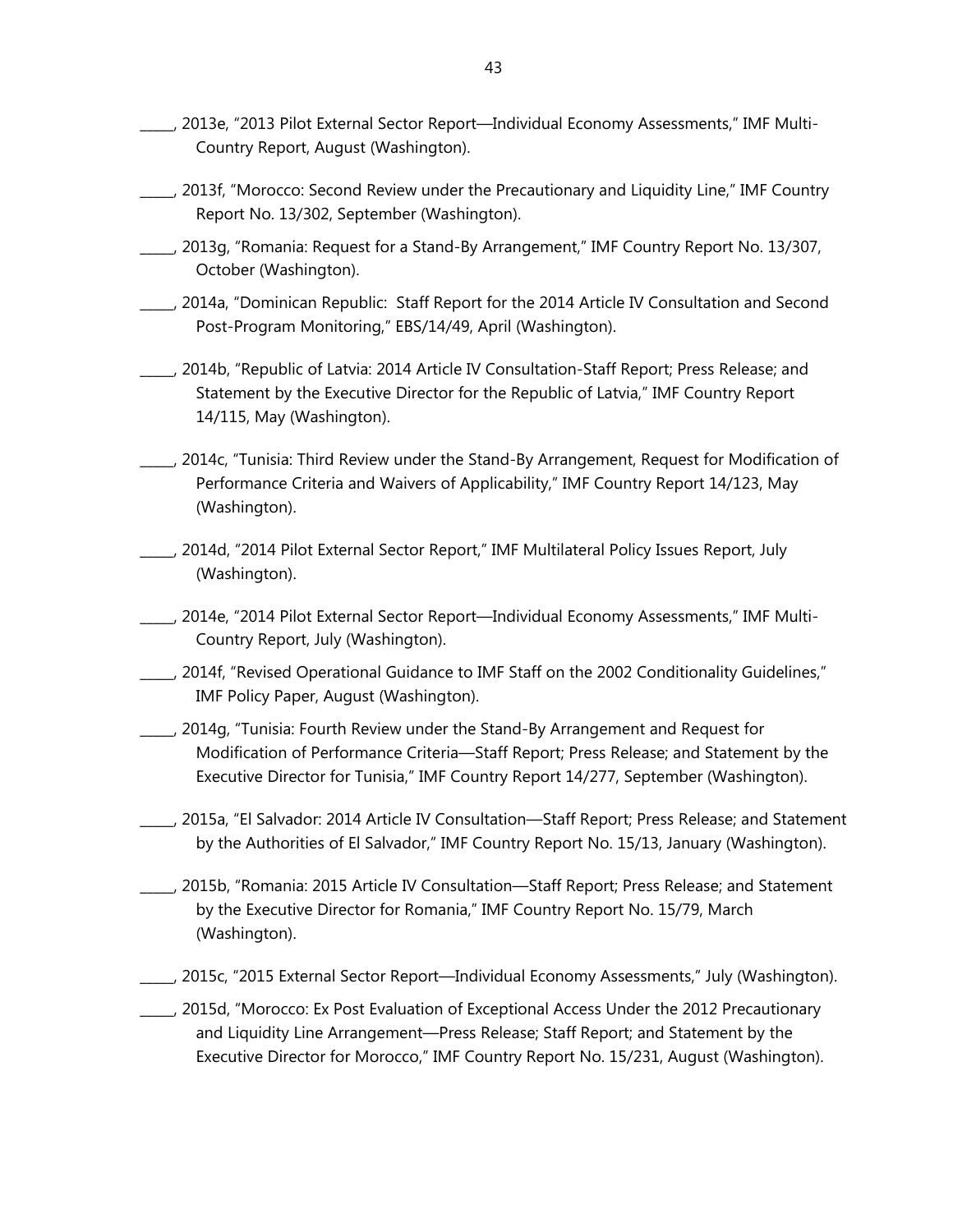- \_\_\_\_\_, 2015e, "Statement by IMF Managing Director Christine Lagarde at the Conclusion of her Visit to Tunisia," Press Release No. 15/407, September (Washington).
- \_\_\_\_\_, 2015f, "Tunisia: 2015 Article IV Consultation, Sixth Review under the Stand-By Arrangement, and Request for Rephasing—Press Release; Staff Report; and Statement by the Executive Director for Tunisia," IMF Country Report No. 15/285, October (Washington).
- \_\_\_\_\_, 2016a, "Romania: 2016 Article IV Consultation-Press Release; Staff Report; Informational Annex; and Statement by the Executive Director for Romania," IMF Country Report No. 16/113, May (Washington).
- \_\_\_\_\_, 2016b, "Tunisia: Request for an Extended Arrangement Under the Extended Fund Facility-Press Release; Staff Report; and Statement by the Executive Director for Tunisia," IMF Country Report No. 16/138, June (Washington).
- \_\_\_\_\_, 2016c, "Cross-Country Report on Minimum Wages: Selected Issues for the 2016 Article IV Consultations with the Republic of Latvia, the Republic of Lithuania, Poland, and Romania," IMF Country Report No. 16/151, June (Washington).
- \_\_\_\_\_, 2016d, "2016 External Sector Report—Individual Economy Assessments," July (Washington).
- \_\_\_\_\_, 2016e, "Morocco: Request for an Arrangement Under the Precautionary and Liquidity Line and Cancellation of the Current Arrangement-Press Release; Staff Report; and Statement by the Executive Director for Morocco," IMF Country Report No. 16/265, August (Washington).
- Jurzyk, Emilia, 2010, "The Labor Market and Unemployment in Latvia," in "Republic of Latvia: Selected Issues," SM/10/181, July (Washington).
- Keyes, John Mark, John Carter, and Michel Bédard, 2015, *Design of an Employment Insurance System for Malaysia* (Bangkok: International Labour Organization).
- Lipton, David, 2012, "Enabling Economic Transformation in the Middle East and North Africa," Speech delivered at the London School of Economics, November 13.
- Lissovolik, Bogdan, 2016, "The Salvadoran Pension System: In Search of Sustainability," in "El Salvador: Selected Issues," IMF Country Report No. 16/209, July (Washington).
- Ralyea, John, Tengteng Xu, and Frank Eich, 2015, "Cutting Labor Taxes in a Constrained Budget Environment," in "Romania: Selected Issues," IMF Country Report No. 15/80, March (Washington).
- Rowden, Rick, 2009, "Doing a Decent Job? IMF Policies and Decent Work in Times of Crisis" (Brussels: SOLIDAR).